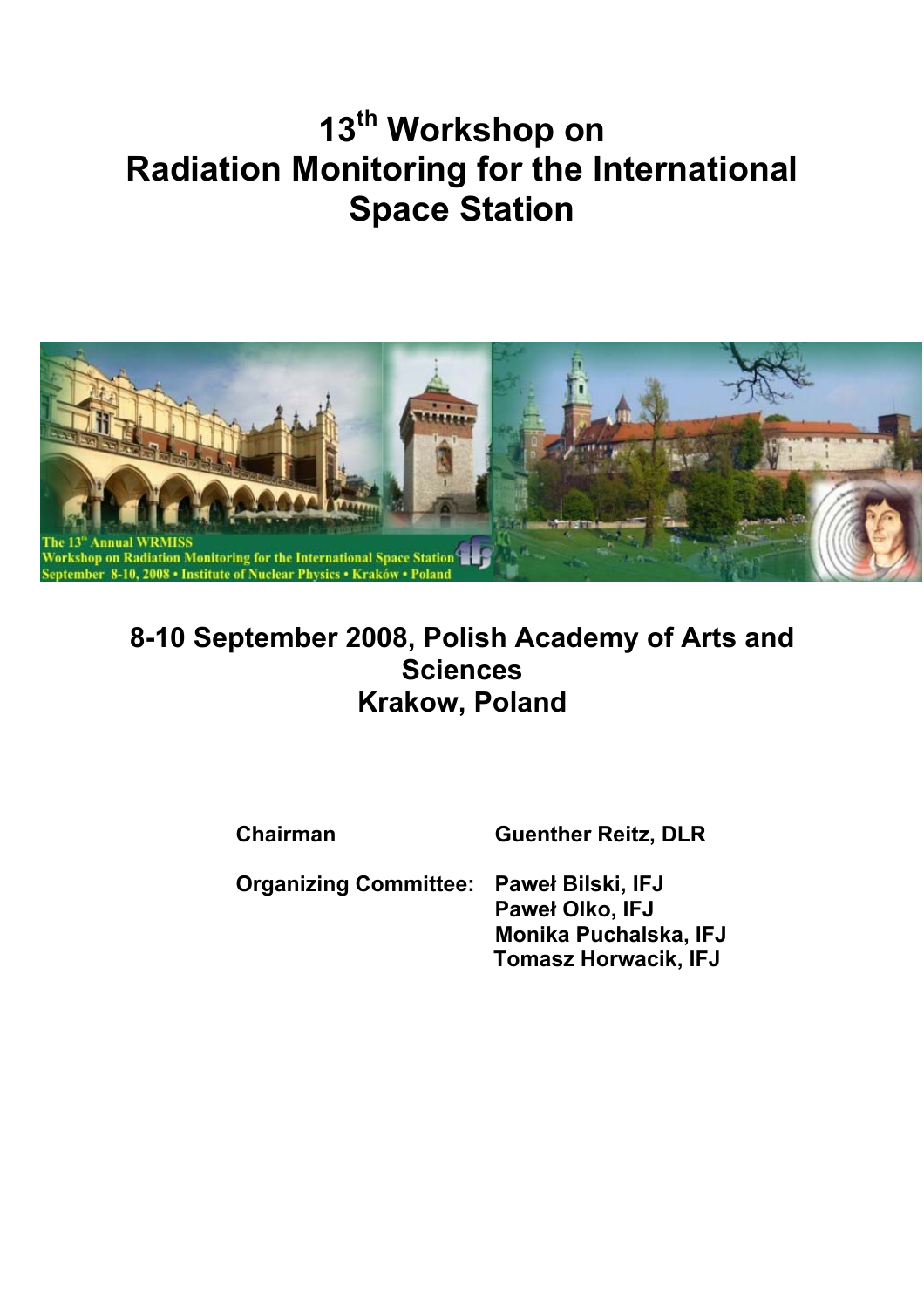# **13th Workshop on Radiation Monitoring for the International Space Station**

**Final Program** 

Sponsors: Institute of Nuclear Physics, Kraków, Poland RadPro International, Wermelskirchen, Germany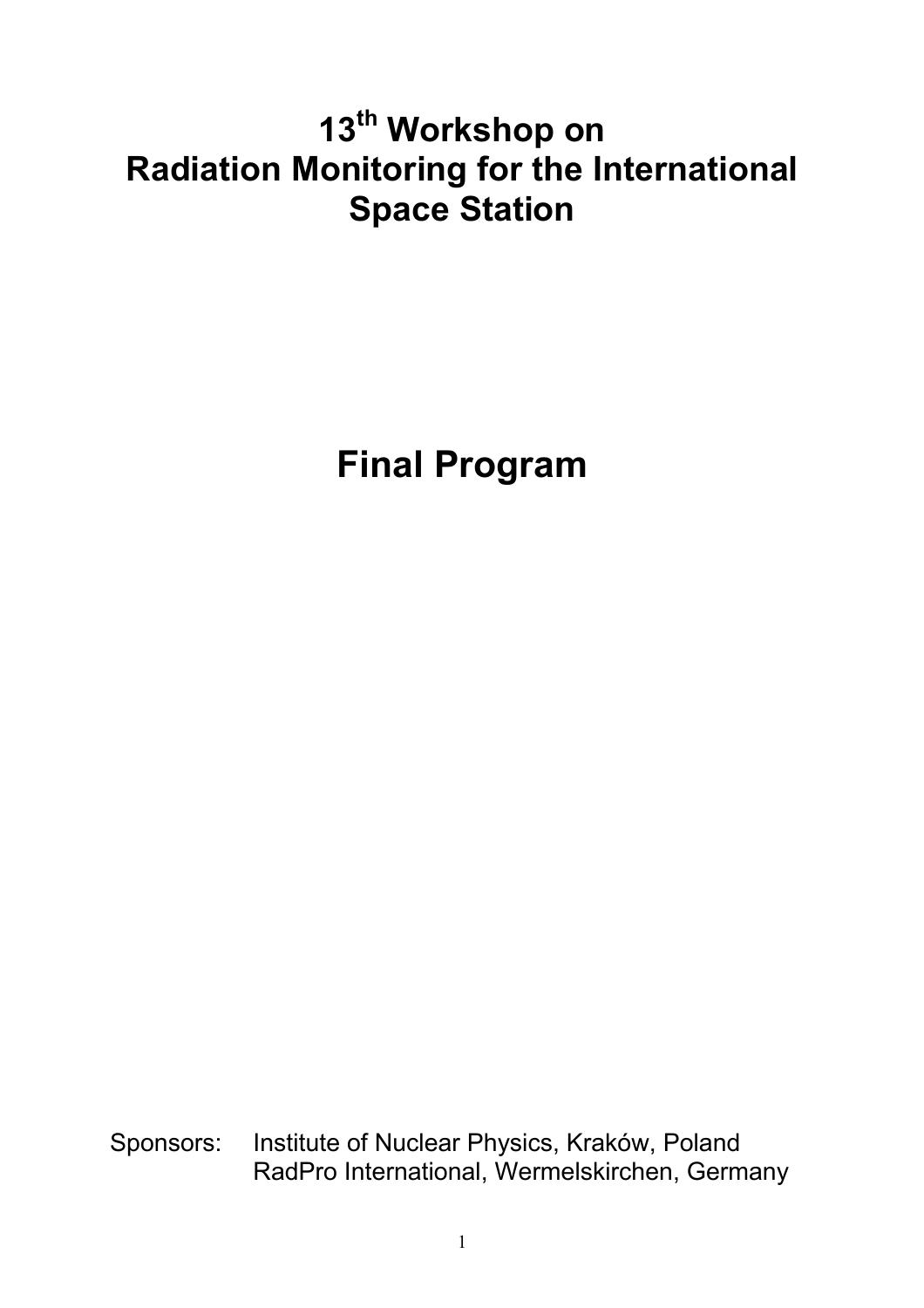## **Monday 8th Sept**

| $08.45 - 10.15$<br>$10.15 - 11.00$<br>$11.00 - 12.30$<br>$12.30 - 14.15$<br>14.15 - 15.45<br>15.45 - 16.30<br>16.30 - 18.00 | Scientific Session<br>Coffee/Tea<br>Scientific Session<br>Lunch Break<br>Scientific Session<br>Coffee/Tea<br>Scientific Session |
|-----------------------------------------------------------------------------------------------------------------------------|---------------------------------------------------------------------------------------------------------------------------------|
| Paweł Olko                                                                                                                  | Welcome                                                                                                                         |
| Paweł Bilski                                                                                                                | Organizational Issues                                                                                                           |
| <b>Guenther Reitz</b>                                                                                                       | Introduction/Actions of last meeting                                                                                            |

## **Introductory Talks**

| P. Olko    | Proton beams at IFJ Krakow - present status and future<br>developments                                                                                 |
|------------|--------------------------------------------------------------------------------------------------------------------------------------------------------|
| L. Sihver, | Physics/Accelerator Experiments Needed for Improving<br>Particle/Heavy Ion Transport Codes<br>What has been done and what should be done<br>$\sim 100$ |
| L. Narici  | Light Flashes in space: does low LET radiation have effects<br>on brain functions                                                                      |

## **Radiation Monitoring**

## Environmental Measurements

- N.V Kuznetsov., Trapped proton fluxes observed by LEO satellites in 23d solar cycle
- A.N., Petrov COSRAD complex of interactive programs for prediction of space radiation environment and radiation effects onboard spacecraft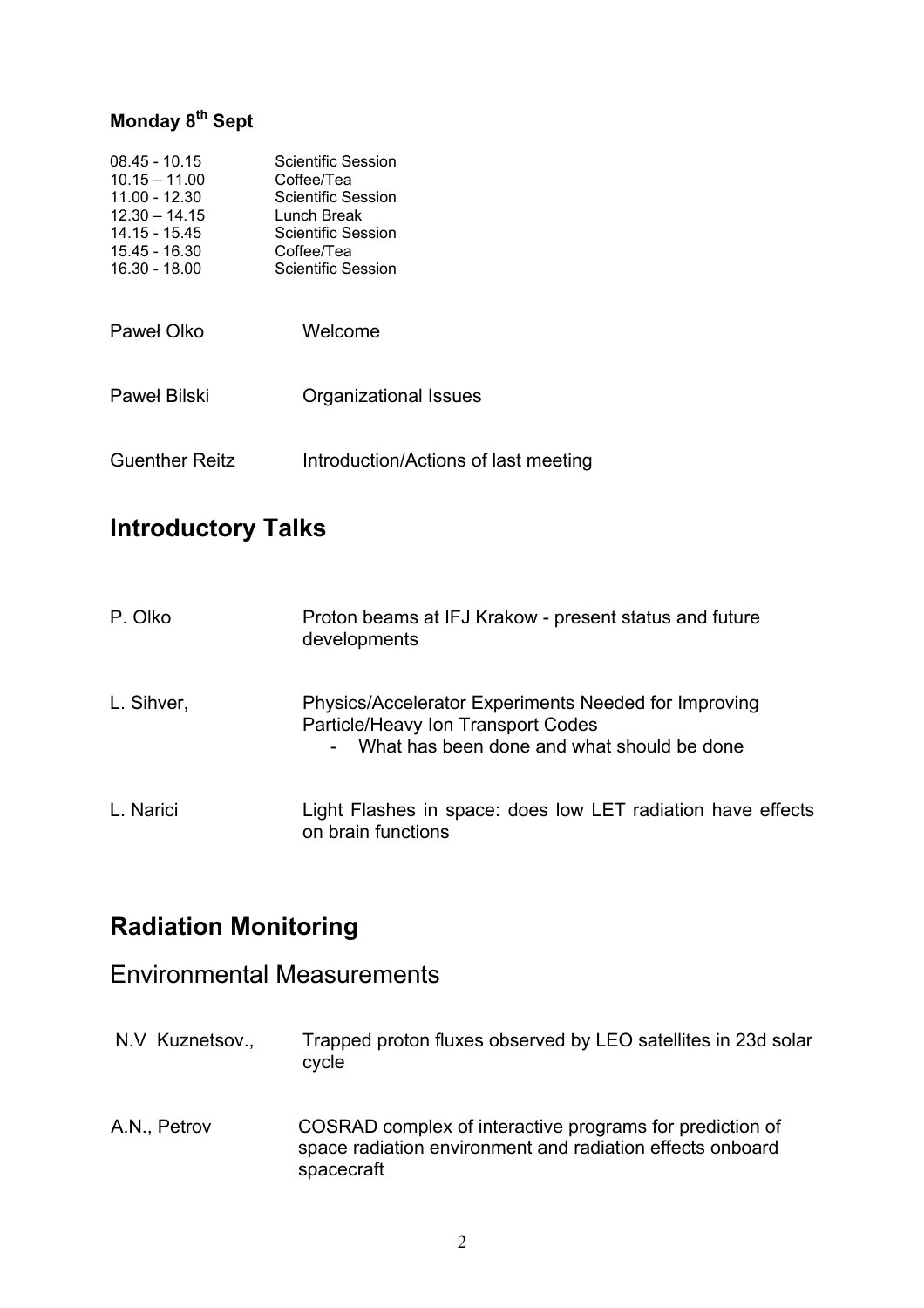| Ts. Dachev      | Characterization of near Earth radiation environment by Liulin<br>type instruments                                                                                   |
|-----------------|----------------------------------------------------------------------------------------------------------------------------------------------------------------------|
| V.V. Benghin    | Exploitation results of the radiation monitoring system<br>onboard the Service Module of the ISS                                                                     |
| E. Semones      | <b>ISS TEPC Measurement Results</b>                                                                                                                                  |
| E.M. Doensdorf  | <b>First preliminary Results from EuTEF DOSTEL</b>                                                                                                                   |
| M. Casolino     | Status and results of the Altcriss Project                                                                                                                           |
| E. Semones      | Radiation Measured with passive Dosimeters during STS-<br>120 Space Mission                                                                                          |
| I. Apathy       | TL Measurements Onboard the ISS with the Pille TLD<br>System (Expedition 15 and 16)                                                                                  |
| F. Spurny       | Dosimetry and LET spectrometry onboard ISS with TLD's<br>and LET spectrometers exposed during 2007                                                                   |
| <b>B.</b> Dudas | HZE measurements by PADC track etch detectors during the<br>Foton M2 and Photon M3 missions (BIOPAN-5 and BIOPAN-<br>6 results)                                      |
| Ts. Dachev      | High Dose rates by relativistic electrons: Observations on<br>Foton M2/M3 satellites and on ISS                                                                      |
| M. Larosa       | Estimate of ion absolute fluxes in the ISS (USLab): ALTEA<br>Measurements in 2006-7 and during December 2006 SPE,<br>results of latest analysis                      |
| L. Di Fino      | A novel method to discriminate Z and kinetic energy of pass-<br>through ions in active silicon telescopes: off line and real time<br>capabilities for ALTEA detector |
| C. La Tessa     | The importance of Delta rays when simulating silicon<br>telescopes of submillimeter thickness: a cross test with<br>several Monte Carlo Codes                        |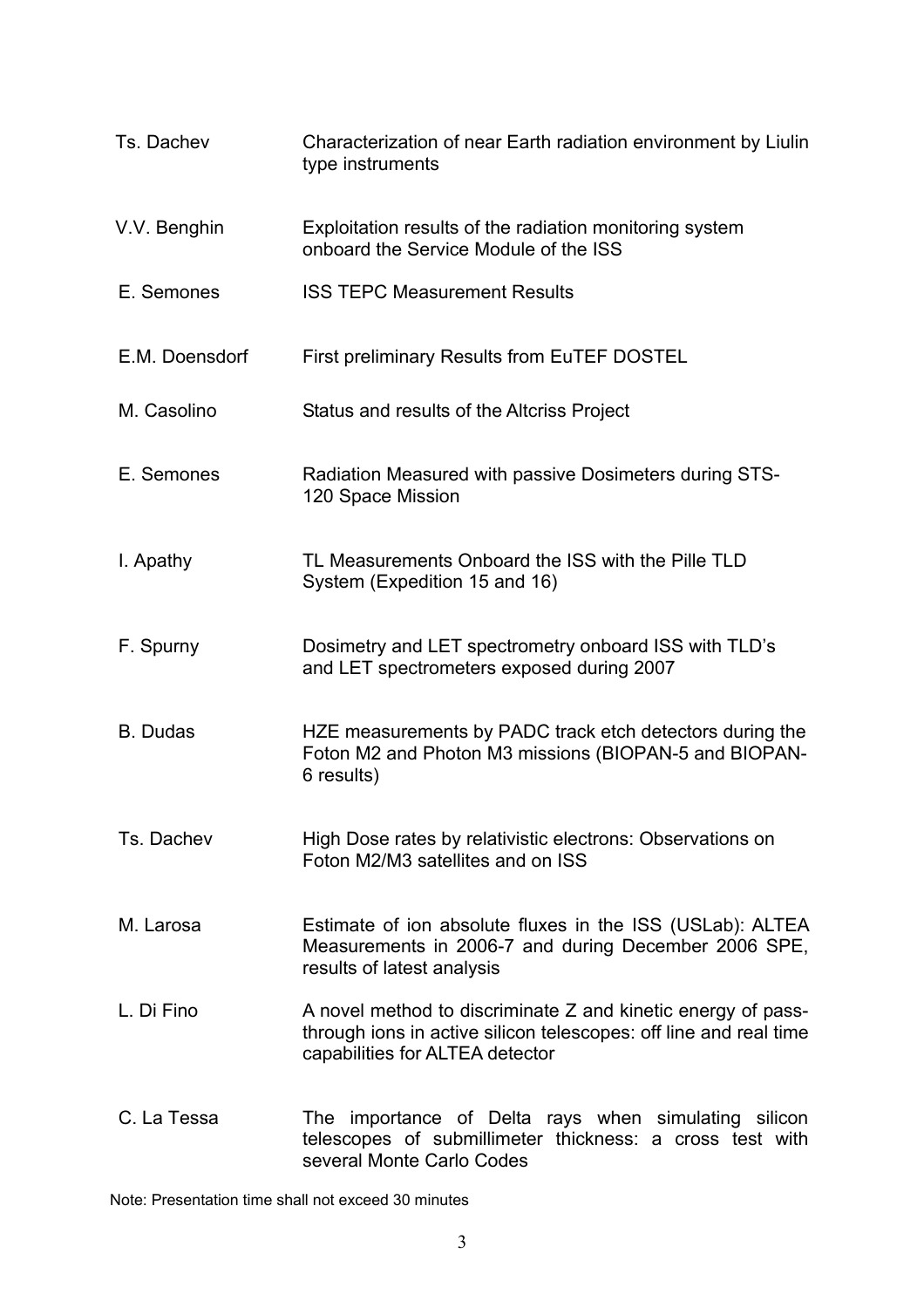## **Tuesday 9th Sept**

| <b>Scientific Session</b> |
|---------------------------|
| Coffee/Tea                |
| <b>Scientific Session</b> |
| Lunch Break               |
| Scientific Session        |
| Coffee/Tea                |
| <b>Scientific Session</b> |
| Departure for Dinner      |
|                           |

## **MATROSHKA Results**

| T. Berger     | MATROSHKA Overview - Data of MTR I and MTRII                                                  |
|---------------|-----------------------------------------------------------------------------------------------|
| A. Nagamatsu  | Space radiation dosimetry by PADLES in the Phase 1 and<br>Phase 2 of the MATROSHKA project    |
| M. Hajek      | Thermoluminescence neutron Dosimetry in the ESA<br><b>MATROSHKA facility</b>                  |
| M. Puchalska  | Further analysis of the MTR I and MTR II results                                              |
| S. Burmeister | First Results from MATROSHKA Phase IIB inside the ISS                                         |
| K. Gustafsson | PHITS simulations of the MATROSHKA experiment                                                 |
| M. Latocha    | MATSIM – Numerical simulations of the radiation exposure of<br>the MATROSHKA phantom          |
| I.V. Chernykh | ISS attitude influence on the dose rate measured with detectors<br>of the LIULIN 5 instrument |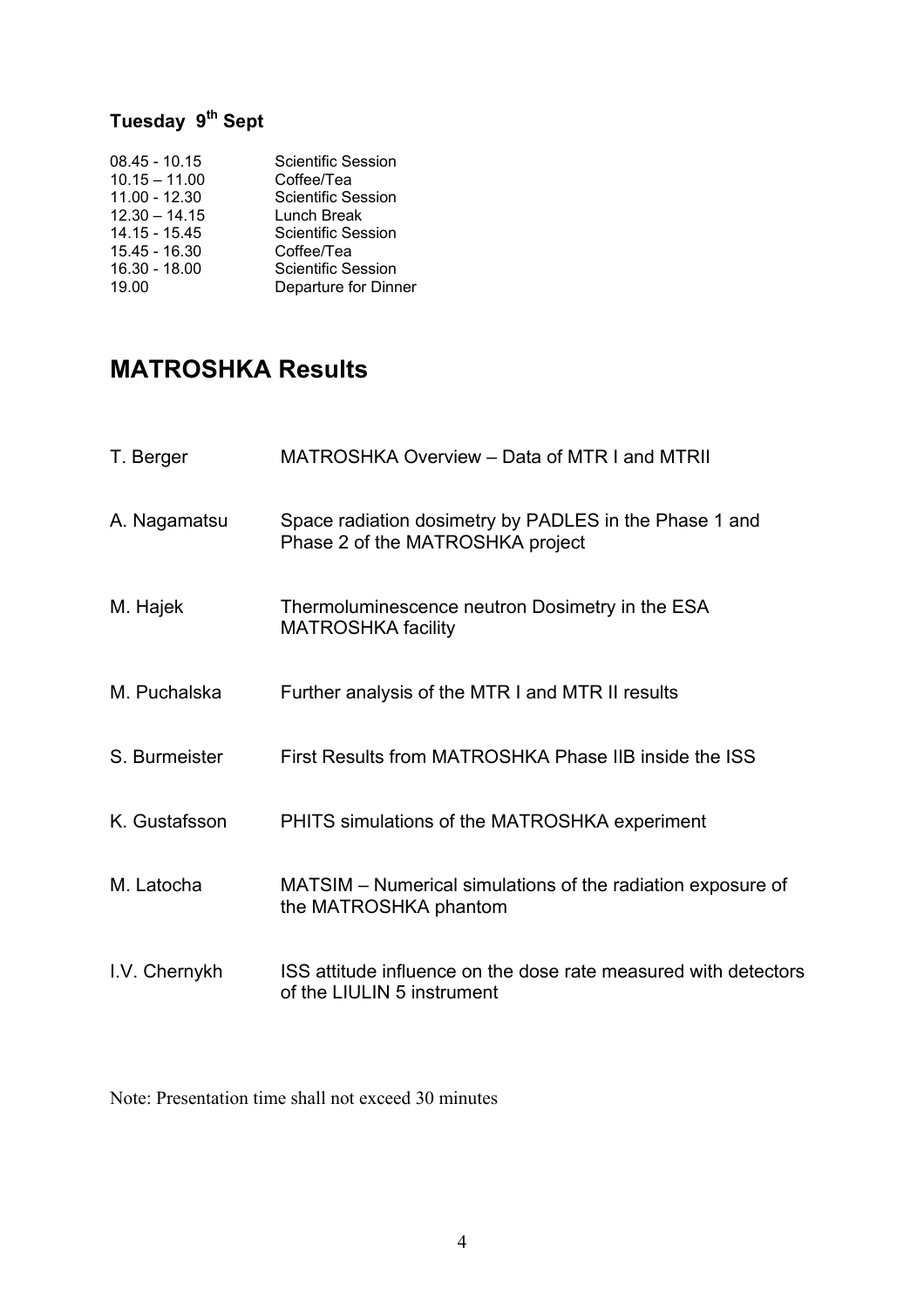## Calibration Results

| Y. Uchihori    | Current and future status of ICCHIBAN project and reanalysis of<br>dosimetric data from ICCHIBAN-1 and ICCHIBAN-3                                            |
|----------------|--------------------------------------------------------------------------------------------------------------------------------------------------------------|
| H. Kitamura    | <b>Future ICCHIBAN Experiments Using Proton Beams</b>                                                                                                        |
| N. Yasuda      | Brief results from the ICCHIBAN/Space intercomparison 2 and<br>ongoing experiments to resolve differences in CR-39 PNTD<br>measurements                      |
| I. Jadrnickova | Studies of various influence of various factors on dose quantities<br>measured with CR-39 detectors onboard spacecraft                                       |
| S. Kodaira     | Variation od dose quantities from CR-39 detectors onboard ISS<br>Russian segment: etching and angelur correction                                             |
| J. Szabo       | Preliminary results of S12 experiment obtained by PADC track<br>etch detectors                                                                               |
| R. Facius      | Three dimensional determination of etch track parameters in<br>plastic nuclear track detectors: findings on bulk etch rate and<br>implications for dosimetry |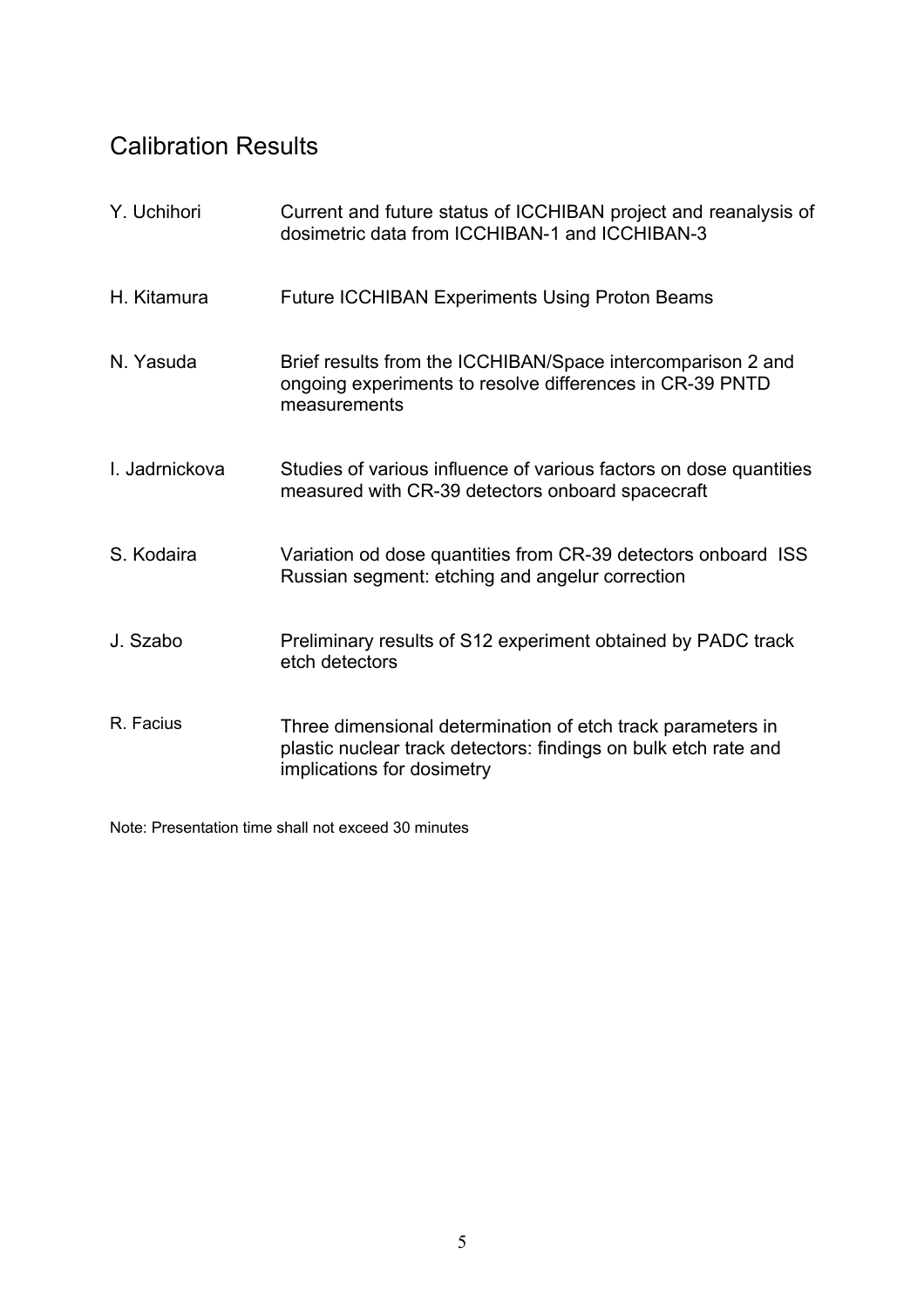## **Wednesday 10th Sept**

| $09.00 - 10.30$ | Scientific Session |
|-----------------|--------------------|
| $10.30 - 11.00$ | Coffee/Tea         |
| $11.00 - 12.30$ | Scientific Session |
| 12.30 - 13.30   | Lunch Break        |
| $13.30 - 15.00$ | Scientific Session |
| 15.00 - 15.30   | Coffee/Tea         |
| 15.30 - 16.30   | Conclusions        |

## Calibration Results (continued)

| J. Palfalvi | High energy proton detection by PADC track etch detectors                                                                                                                            |
|-------------|--------------------------------------------------------------------------------------------------------------------------------------------------------------------------------------|
| L. Hager    | Developments in the determination of the charged particle LET<br>threshold of the HPA-RPD neutron PADC dosemeter, and its<br>relevance to the estimation of neutron doses on the ISS |
| F. Spurny   | Dosimetry and LET spectrometry in C 290 MeV/ama HIMAC ion<br>beam by different TLD's and TED based LET spectrometers                                                                 |
| F. Spurny   | Fragmentations as seen in 290 MeV/u and Ne 400 MeV/u<br>HIMAC ion beams by MDU-Liulin energy deposition<br>spectrometer                                                              |
| C. Zeitlin  | Calibration of the Radiation Assessment Detector (RAD) for the<br><b>Mars Science Laboratory</b>                                                                                     |

## **New Instruments / Future Activities**

| E. Benton   | Development of tissue equivalent detectors for space crew<br>Dosimetry and characterization of the space radiation<br>environment |
|-------------|-----------------------------------------------------------------------------------------------------------------------------------|
| E. Semones  | A possible new generation personal dosimeter Tissue<br>Equivalent Plastic Scintillator Counter (TEPSC)                            |
| R. Rutledge | Next Generation Radiation Monitoring for the ISS                                                                                  |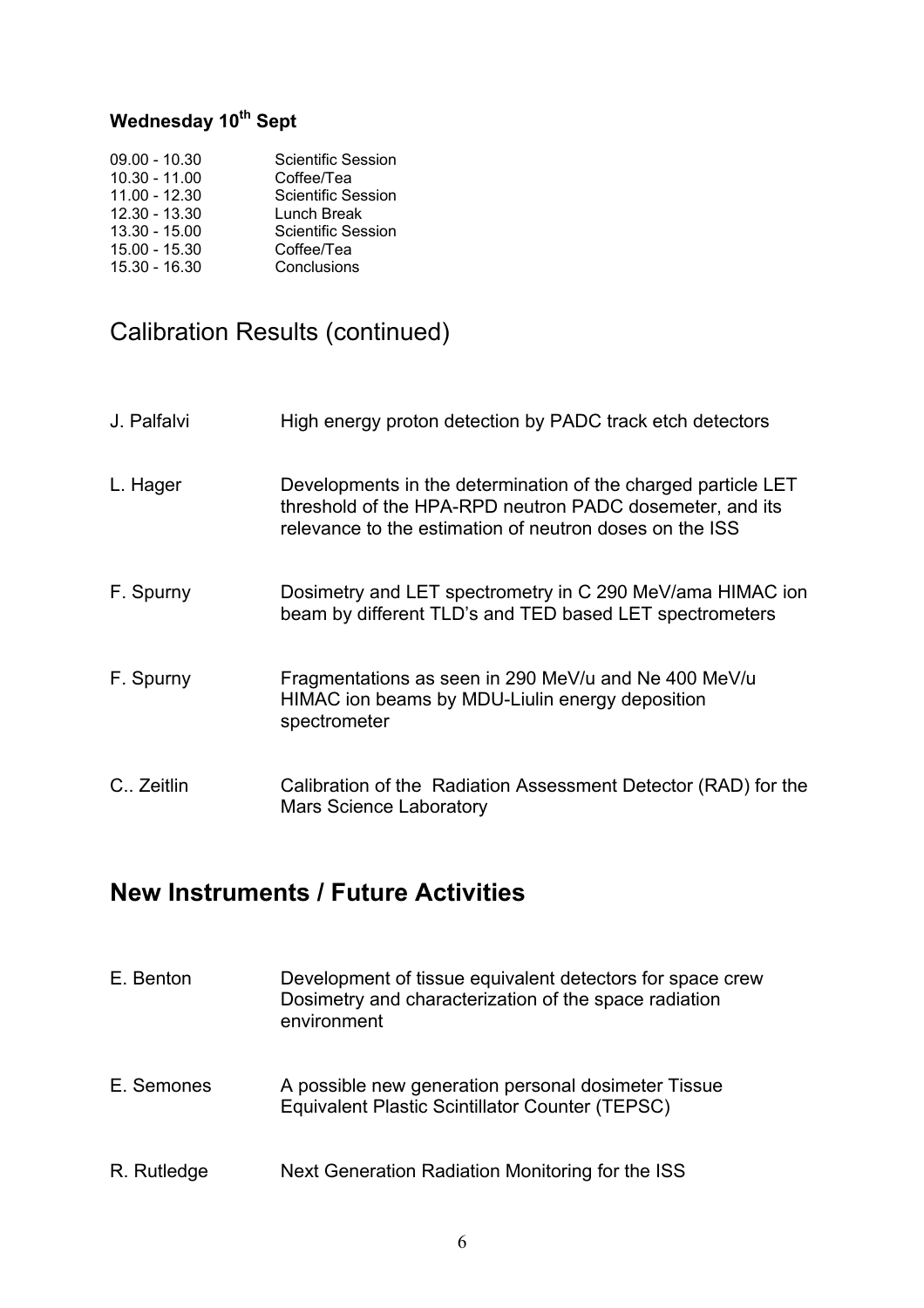| M. Luszik-Bhadra<br>P. Beck<br>G. Reitz | European Crew personal Active Dosimeter (EuCPAD)<br>1. Review on existing devices<br>2. Microdosimetric calculations<br>3. First design |
|-----------------------------------------|-----------------------------------------------------------------------------------------------------------------------------------------|
| D. O'Sullivan                           | Comments and suggestions for space radiation research                                                                                   |
| All                                     | Round table discussion                                                                                                                  |
| All                                     | Recommendations/Conclusions                                                                                                             |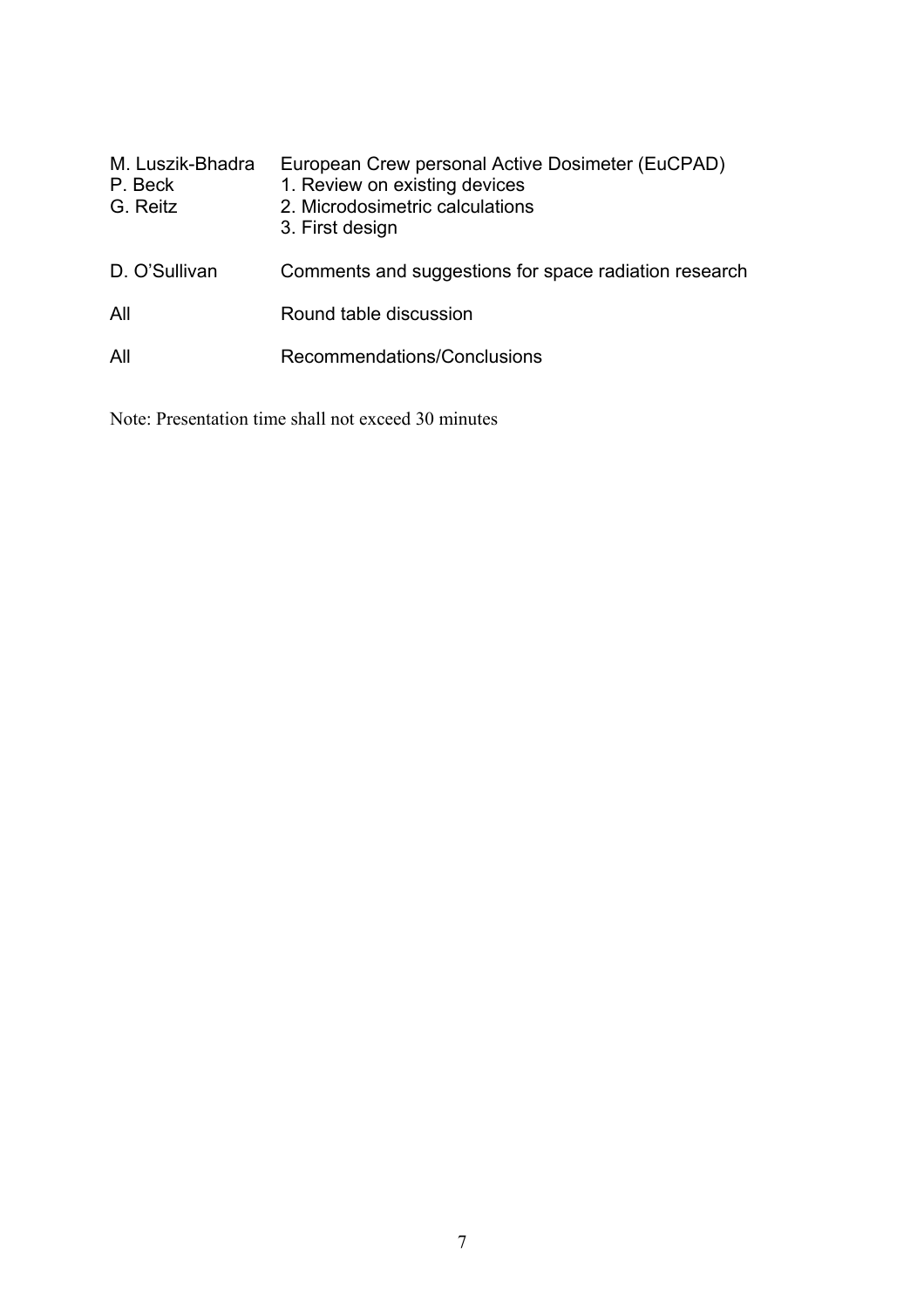*SESSION: INTRODUCTORY TALKS* 

#### **Proton beams at IFJ Krakow - present status and future developments**

#### Pawel Olko and Jan Swakoń

*Institute of Nuclear Physics (IFJ), Krakow, Poland*

At the Institute of Nuclear Physics at Krakow 60 MeV proton beam from AIC-144 home built isochronous cyclotron is delivered to the facility of the proton radiotherapy of eye melanoma. The facility is under the commissioning and the first patient will be treated in 2009. The maximal energy of 60 MeV beam can be degraded up to energy of a few MeV using the mechanical range-shifter. The dosimetry is carried on using several dosimetric systems including miniature ion chambers, plane parallel- Markus chambers, diamond detectors and TLD 2-D system. The calibration of dosimetric instruments are performed on–site using Theratron-780  $^{60}$ Co therapy unit. The facility can be used for calibration of response of cosmic–ray dosimeters in low-energy proton beam. In 2013 a new cyclotron facility will be in operation at IFJ Krakow with the maximal energy 230-250 MeV protons . The cyclotron will be equipped with the energy selector, able for fast selection of the required energy. The setup for calibration of radiation dosemeters with proton beams will be available for the cosmic dosimetry community.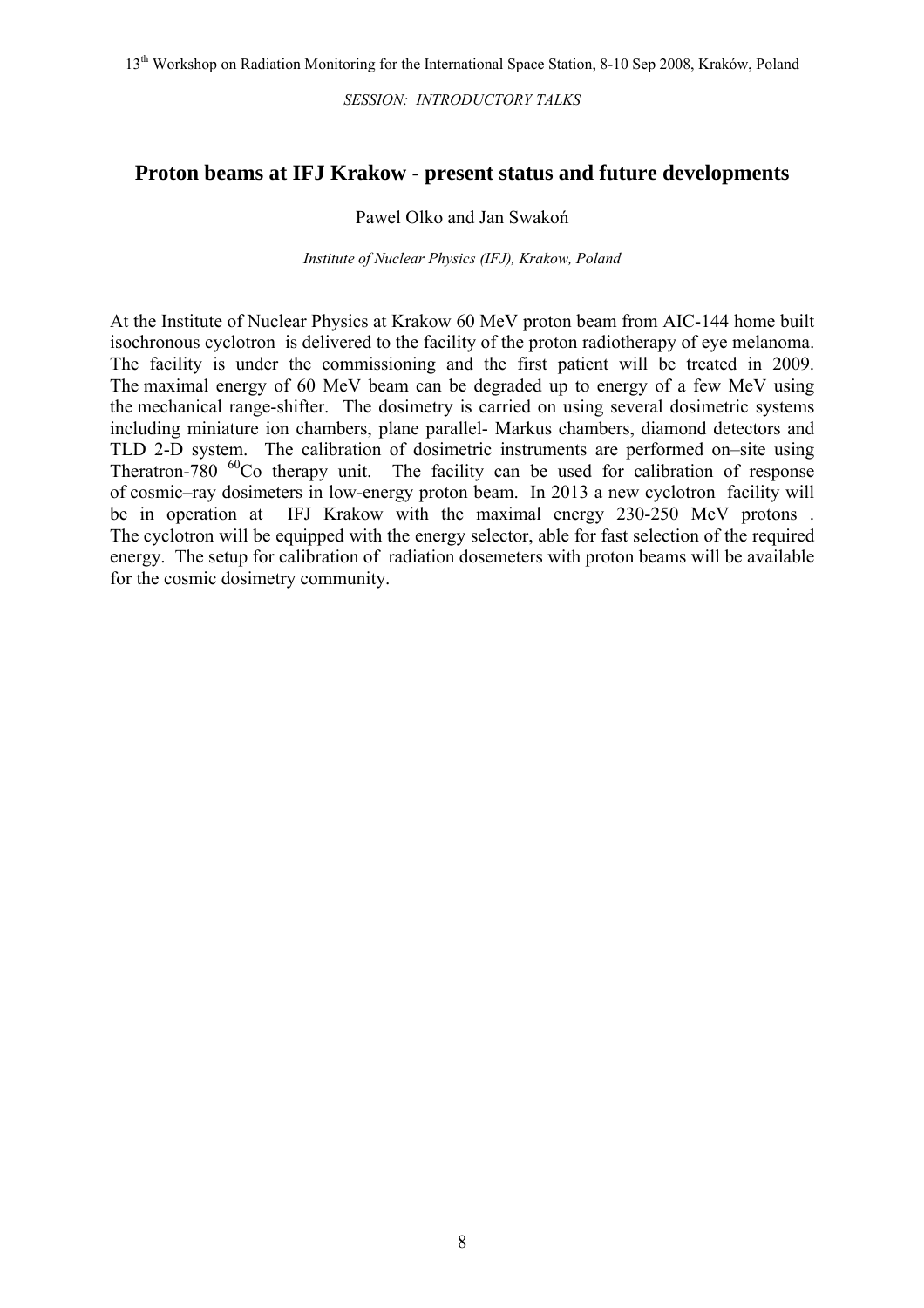*SESSION: INTRODUCTORY TALKS* 

### **Physics/Accelerator Experiments Needed for Improving Particle/Heavy Ion Transport Codes - What has been done and what should be done**

L. Sihver<sup>1,2</sup>, T. Sato<sup>3</sup> and K. Gustafsson<sup>1</sup>

<sup>1</sup>Chalmers University of Technology (Sweden), <sup>2</sup>Roanoke College (VA, USA), <sup>3</sup>JAEA (Japan)

E-mail: sihver@chalmers.se Fax: +46 31-772 3079

To improve the radiation risk assessment of future LEO and interplanetary space missions, the radiobiological effects of cosmic radiation before and after shielding must be well understood. However, cosmic radiation is very complex and includes both low and high LET components of many different neutral and charged particles. The understanding of the radiobiology of the high energetic charged particles, associated with the GCR and SPE, is still a subject of great concern due to the complicated dependence of their biological effects on the type of ion and energy, and its interaction with various targets both outside and within the spacecraft and the human body. In order to estimate the biological effects of cosmic radiation, accurate knowledge of the physics of the interactions of both charged and non-charged particles is necessary. Since it is practically impossible to measure all secondary particles from the interactions of all projectile-target-energy combinations needed for a correct radiation risk assessment in space, accurate particle and heavy ion transport codes must be used. These codes must be carefully validated to make sure they fulfil preset accuracy criteria, e.g. to be able to predict particle fluence and dose distributions within a certain accuracy. When validating the accuracy of the transport codes, both space and ground based accelerator experiments are needed. This paper will present examples of ground based experiments which have been performed to improve and validate the particle and heavy ion transport codes, and present suggestions of accelerator experiments still needed to be done. Examples of suitable accelerator facilities where these experiments could be performed will also be presented.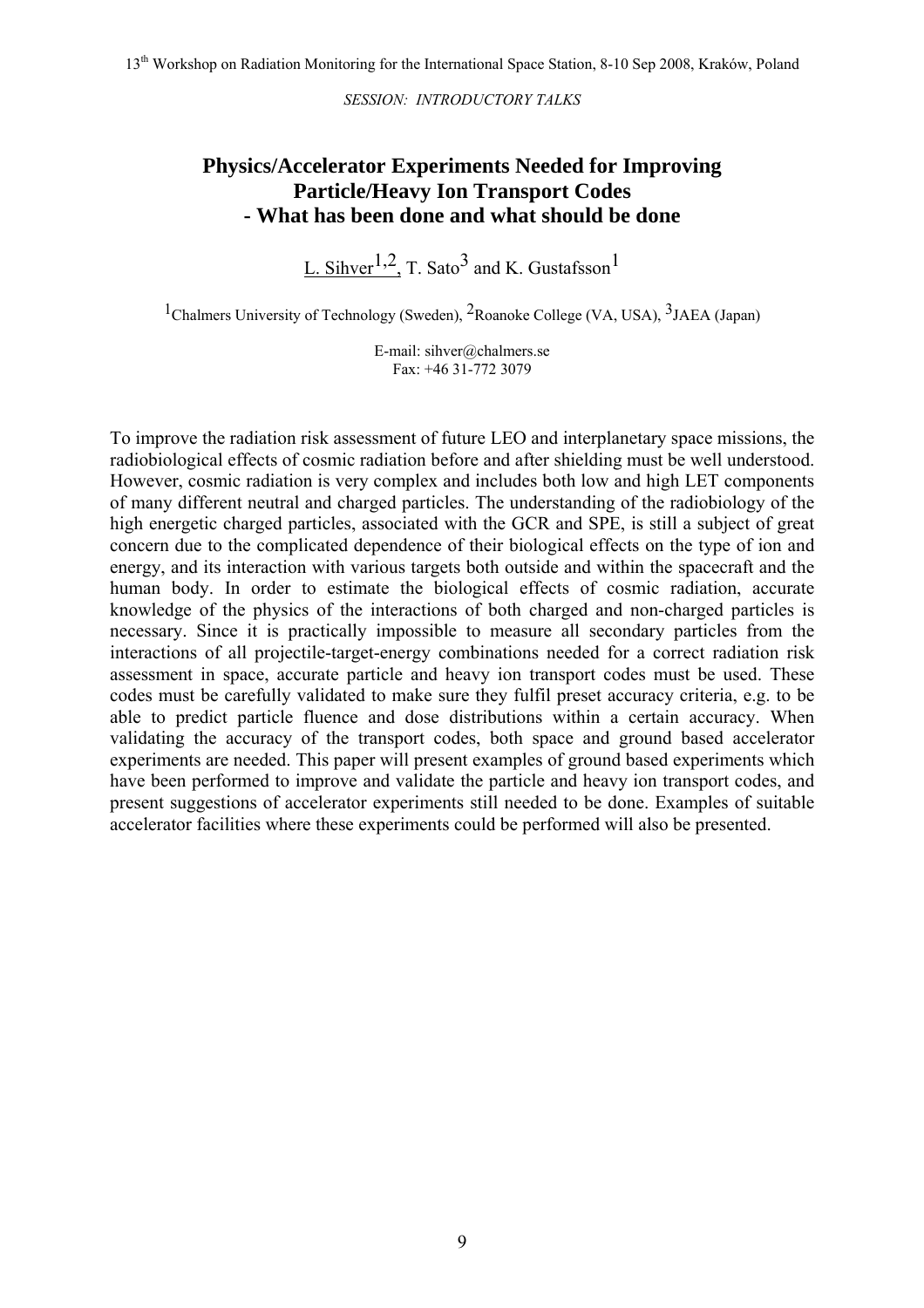*SESSION: INTRODUCTORY TALKS* 

#### **Light Flashes in space: does low LET radiation have effects on brain functions?**

L. Narici<sup>a</sup>, A. Ciccotelli<sup>a</sup>, L. Di Fino<sup>a</sup>, M. Larosa<sup>a</sup>, C. La Tessa<sup>a</sup>, P. Picozza<sup>a</sup>, A. Rinaldi<sup>a</sup>, V. Zaconte<sup>a</sup>, S. Carozzo<sup>b</sup>, W.G. Sannita<sup>bc</sup>

a INFN and University of Rome Tor Vergata, Department of Physics, Via della Ricerca Scientifica 1, 00133 Rome, Italy b Neurophysiopathology-DISM, University of Genoa, Genoa, Italy

c Department of Psychiatry, SUNY, Stoony Brook, NY, USA

Astronauts in space have been observing phosphenes in the shape of *light flashes* (*LF*) in absence of known visual input. Investigations in space and on ground showed that *LF* can originate with the action of ionizing radiation on the eye.

We performed measurements on 3 astronauts in the International Space Station, monitoring the charged ionizing radiation impinging in their brain concurrently to their electrophysiological brain and retinal activity. The times at which the astronauts perceived a LF was signaled with the pressure of a pushbutton. The aim of the experiment was to demonstrate that these anomalous perceptions had associated electrophysiological potential and to individuate the particles causing their perceptions defining their charges and energies.

We show that these interactions triggers retinal potentials. All ions identified as responsible for these effects are of low Z and low LET.

While apparently in contrast to what often claimed in the literature, these results are supportive of the hypothesis that low LET radiation may indeed have a large impact on the visual sensory function. Following a recently described model we suggest that this low LET efficiency may depend on the lower concentration of radicals generated by the low LET radiation which increases the probability they diffuse and damage other cells, before recombining.

This "inverse LET" behavior may also help explaining a previously reported decay of the effectiveness in producing retinal responses in mice when increasing the radiation dose.

Inverse LET dependency will have an impact in the design of countermeasures, mainly shielding, for future space missions.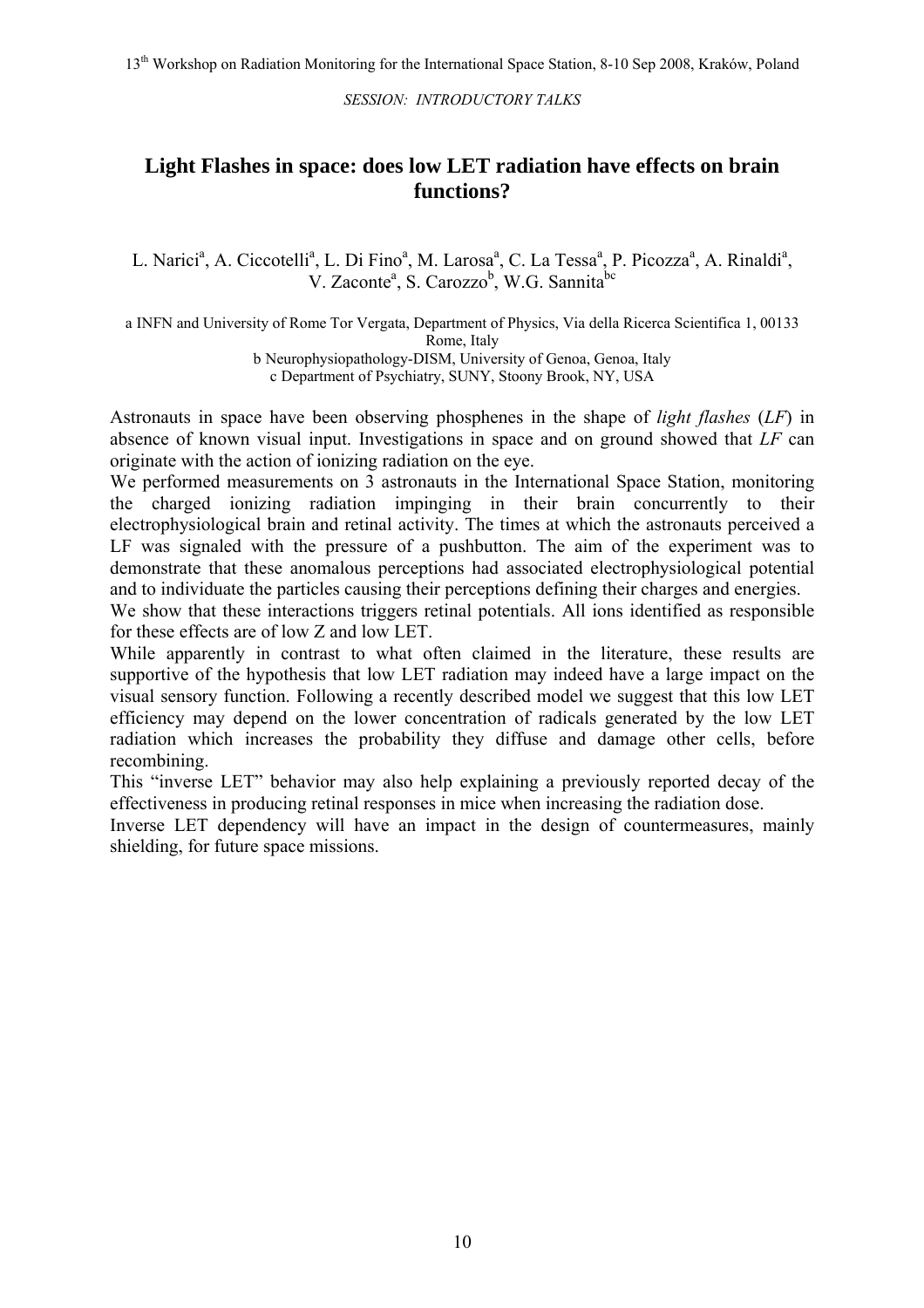#### **Trapped proton fluxes observed by LEO satellites in 23d solar cycle**

Kuznetsov N.V., Nikolaeva N.I., Panasyuk M.I.

Skobeltsyn Institute of Nuclear Physics, Lomonosov Moscow State University (MSU SINP), 119991, Moscow, Russian Federation, Leninskie gory 1(2)

For over forty years of the investigation of the Earth radiation belts a great amount of the experimental data was collected and the main features of energetic and spatial distributions of trapped particles were described. These data have been used for development of empirical models for prediction of the radiation environment in the near-Earth space.

Nowadays, for the practical purposes the most widely used models are the AP8 and the AE8 models that establish particle fluxes of trapped protons and electrons, accordingly, in geomagnetic (LB) coordinates for minimum and maximum of the solar activity. These models are based on satellite data obtained from 1960 to 1980 and the model of the geomagnetic field for the epoch of  $1960<sup>th</sup>$ . Discrepancies between the predicted and measured particle fluxes are well known [1-3]. Therefore AP8 and AE8 models as well as newly developed models [4.5] require further verification considering modern experimental data.

Proton fluxes registered in 23d cycle of solar activity by NPOES-15, -17 satellites (altitude is 810-820 km, inclination is 98 deg.) and Coronas-F satellite (altitude is 500-350 km, inclination is 83 deg.) are discussed in the report. Distributions of proton fluxes with energies from 30 keV up to 140 MeV on L-shells  $(L < 4)$  are analyzed depending on intensity of the "quiet" geomagnetic field calculated for a modern epoch. The great attention is paid to the comparison of trapped proton fluxes for solar minimum (2007) and solar maximum (2002).

The new experimental results are compared with the AP8 and other models. For low orbits the considered experimental data coincide satisfactory with АР8 model data for trapped proton fluxes energy more than  $\sim$ 10 M<sub>3</sub>B. At the same time the AP8 model considerably underestimates fluxes of protons with energy less than  $\sim$ 10 M<sub>3</sub>B on drift shells L  $\leq$ 1.4.

#### REFERENCES

1.Vampola A.L., Low energy inner zone protons – revisited. // Workshop on the Earth's Trapped Particle Environment: Conf. Proc. 383, AIP Press, American Institute of Physics, Woodbury, N. Y., 1996. P.81.

2.Armstrong T.W., Colbom B. L. Evaluation of Trapped Radiation Model Uncertainties for Spacecraft Design. Science Applications Intemational Corporation, Prospect, TN NASA / CR -2000-210072, 2000.

3. Heynderickx D., Review on modeling of the radiation belts. International Journal of modern physics. A Vol 17,Nos 12&13, 1675-1684, 2002

4. Heynderickx D., Kruglanski M., Pierrard V., Lemaire F., Looper M.D., and Blake F.B., A new low altitude trapped proton model for solar minimum conditions based on SAMPEX/PET data, IEEE Trans. Nucl. Sci. V. 46, P. 1475, 1999.

5. Huston S.L., Space environments and effects: Trapped proton model. NASA/CR, 211784, 2002.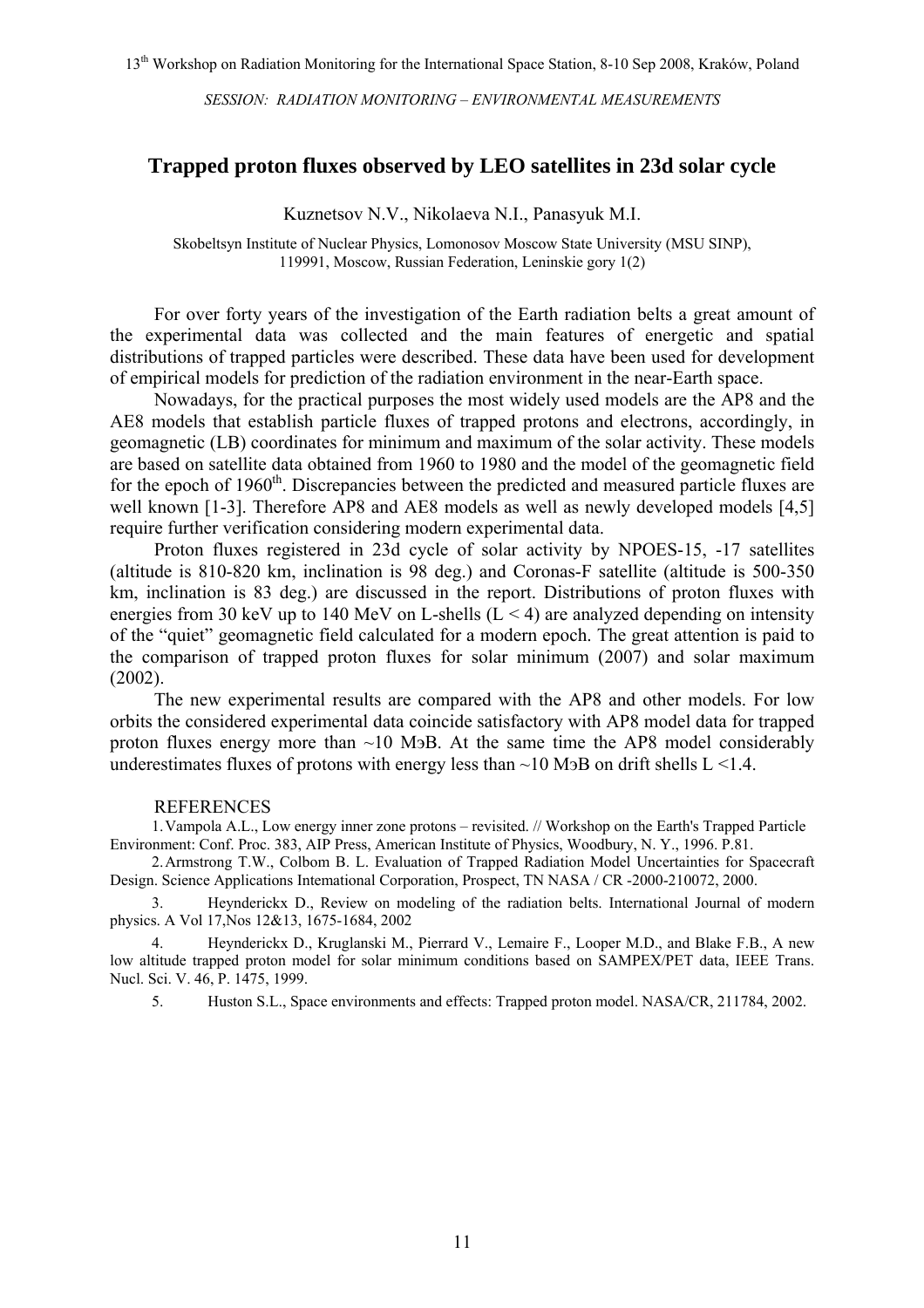#### **COSRAD complex of interactive programs for prediction of space radiation environment and radiation effects onboard spacecraft**

Petrov A.N., Kuznetsov N.V., Panasyuk M.I.

Nowadays there are several information systems like CRÈME ([http://creme96.nrl.navy.mil\)](http://creme96.nrl.navy.mil/), SPENVIS [\(http://www.spenvis.oma.be/spenvis](http://www.spenvis.oma.be/spenvis)) and OMERE ([http://www.trad.fr](http://www.trad.fr/)). They unite numeric models for calculation of radiation environment and radiation effects onboard satellites and space stations. The current work presents the Russian program complex (named COSRAD) developed in SINP MSU for the same purpose. COSRAD allows to calculate energy spectra of averaged and maximal fluxes of trapped electrons and protons and fluxes of galactic and solar cosmic rays for long-term flights. COSRAD compute energy spectra of the average and maximal fluxes of trapped electrons and protons, and also streams of particles of galactic and solar space beams for long-term space orbital flights (from 1 to 20 years of flight).

Algorithms for calculation of particle fluxes are based on

- the Tsyganenko89 model of magnetic field in which the DGRF model for a modern epoch (2000) is used [1],
- maps of protons (AP8) and electrons (AE8) fluxes depending on LB-coordinates [2],
- the dynamic model of GCR particle fluxes including of a low-energy component of a solar origin [3],
- the probability model of SEP particle fluxes [4],
- the calculated procedure for function of penetration of cosmic ray fluxes inside the Earth magnetosphere [5].

Particle fluxes calculated for "open space" are used to compute energy spectra and LET spectra (for GCR and SEP only) of particle fluxes behind Al spherical shielding with defined depth (from 0.01 to 100  $g/cm<sup>2</sup>$ ) taking into account a generation of secondary protons and neutrons. These spectra serve as the initial data for forecasting the adsorbed or equivalent dose and the SEU rate (number) in integrated circuitries of an onboard equipment. To compute the SEU rate algorithms of the generalized model [6] which takes into account as direct (from ions), and nuclear (from protons) mechanisms of SEU occurrence are used.

The interactive version of COSRAD is placed on a site [http://smdc.magnetosphere.ru/.](http://smdc.magnetosphere.ru/) Results of computations are written in text files which can be kept on a local computer and then can be used for the analysis of results.

#### REFERENCES

1. Tsyganenko N. A. A Magnetosphere Magnetic Field Model with a Warped Tail Current Sheet. Planet. Space Sci. 1989. V**.** 37**,** P. 5-20.

2. Bilitsa D., Models of trapped particle fluxesAE8 (electrons) and AP8 (protons) in inner and outer radiation belts, National Space Science Data Center PT-11B, 1996

3. Nymmik R. A. Panasyuk M. I. and. Suslov A. A. Galactic Cosmic Ray Flux Simulation and Prediction. Adv. Space Res. 1995. V. 17(2), P. 19-22.

4. Nymmik R. A. Probabilistic Model for Fluencies and Peak Fluxes of Solar Energetic Particles. Rad. Meas. 1999. V. 30, P. 287-296.

5. Nymmik R. A. The Problems of Cosmic Ray Particle Simulation for the Near-Earth Orbital and Interplanetary Flight Conditions. Rad. Meas. 1999. V. 30, P. 669-677.

6. Bashkirov V. F., N. V. Kuznetsov, and R. A. Nymmik, An Analysis of the SEU Rate of Microcircuits Exposed by the Various Components of Space Radiation, Rad. Meas., 30, 427-433, 1999.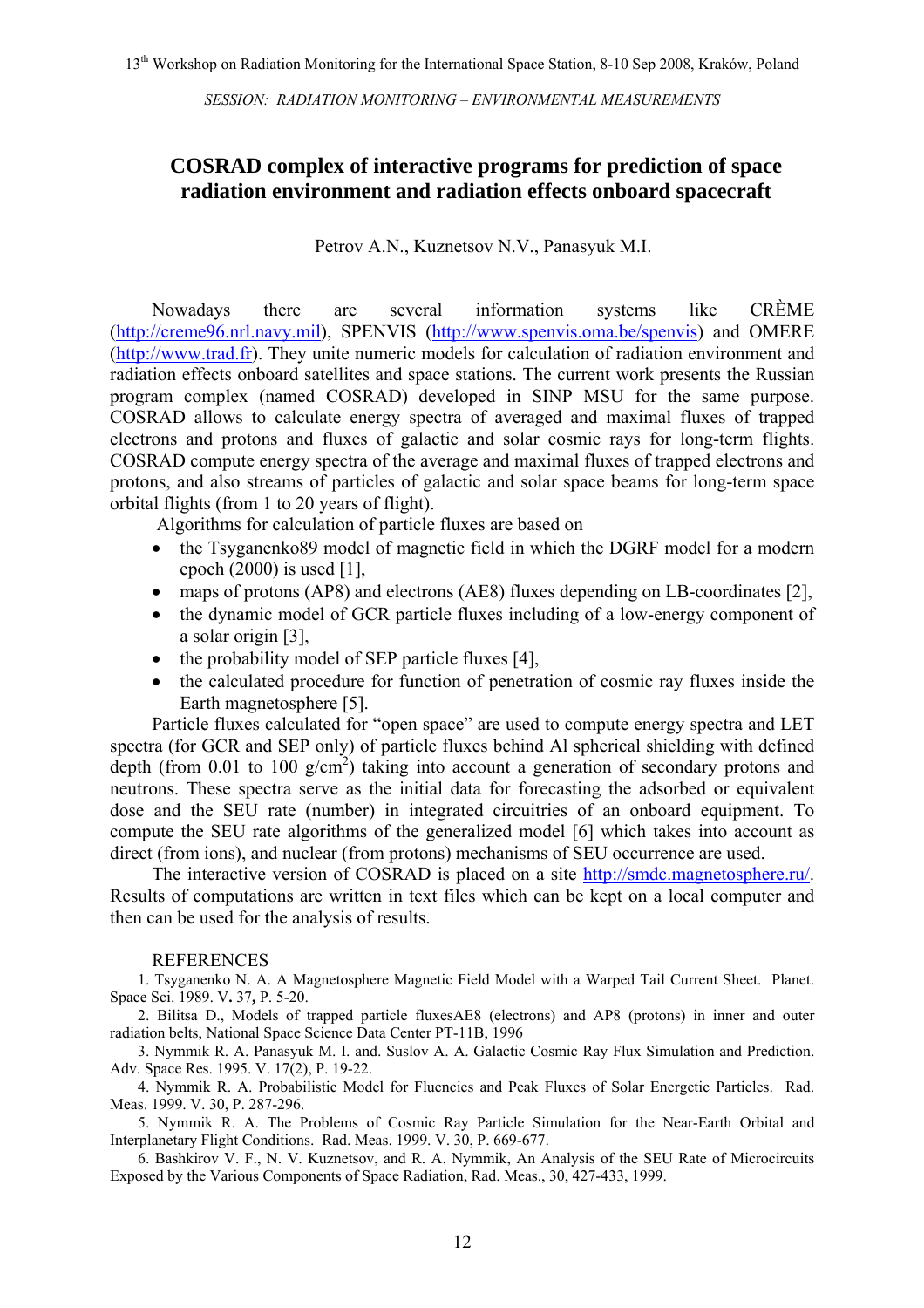#### **Characterization of Near Earth Radiation Environment by Liulin Type Instruments**

Dachev Ts $<sup>1</sup>$ </sup>

<sup>1</sup>Solar-Terrestrial Influences Laboratory, Sofia, Bulgaria, [tdachev@bas.bg](mailto:tdachev@bas.bg)

Comprehensive study of the dose, flux and spectra form data obtained by Liulin MDU measurements on spacecrafts (4 different experiments) and aircrafts since 2001 is performed with the aid to understand how well these parameters can characterize the near Earth radiation environment. The value of the deposited energy where the maximums of spectrum is observed depends by the type and energy of the incoming radiation. Spectra generated by GCR protons or their secondary's are with linear falling form in the coordinates deposited energy/deposited dose. The position of the maximum of the spectra inside of the of South Atlantic anomaly region are in dependence of the incident energy of the incoming protons. Spectra generated by relativistic electrons in the other radiation belt have a wide maximum in the first 6 channels. For higher energy depositions the spectra are similar to the GCR spectra. Mixed radiation by protons and electrons and/or bremsstrahlung is characterized by spectra with 2 maximums. All type of spectra has a knee close to 6 MeV deposited energy, which correspond to the stopping energy of protons in the detector. Dose to flux ratio known also as specific dose is another high information parameter, which is giving trough the Heffner's formulas the exact incident energy of the particles. New space research projects are also shortly presented.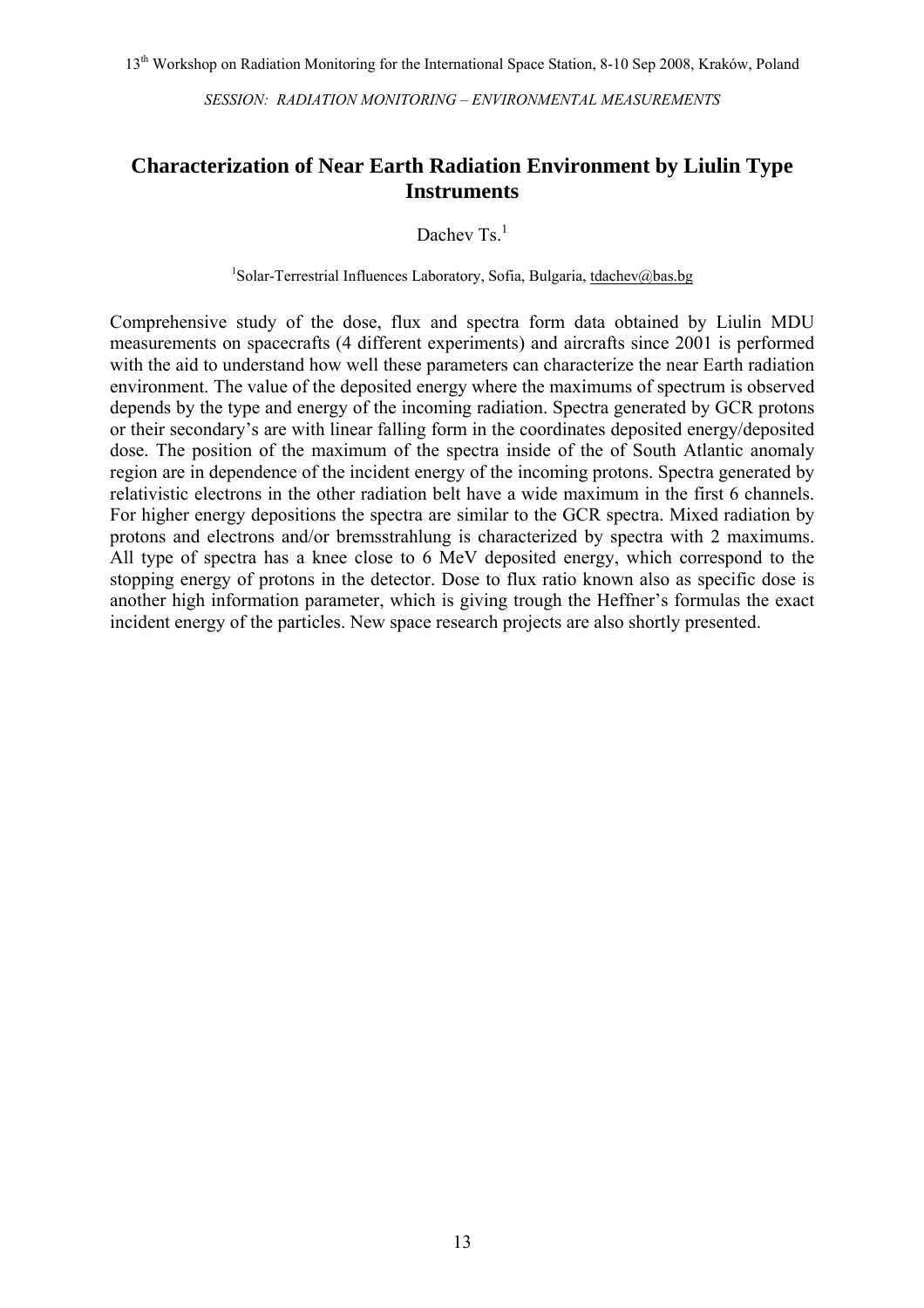### **EXPLOITATION RESULTS OF THE RADIATION MONITORING SYSTEM ONBOARD THE SERVICE MODULE OF THE INTERNATIONAL SPACE STATION**

**V.V. Benghin**<sup>1)</sup>, V.M. Petrov<sup>1</sup>, M.I. Panasyuk<sup>2)</sup>, A.N. Volkov<sup>3</sup>, O.Yu. Nechaev<sup>2</sup>, A.P. Aleksandrin<sup>3)</sup>, A.G. Myasnikov<sup>2)</sup>, S.G. Drobyshev<sup>1)</sup>, A.E. Lishnevski<sup>2</sup>,

<sup>1)</sup> State Research Center of the Russian Federation Institute of Biomedical Problems Russian Academy of Sciences, 123007, Moscow, Russia

<sup>2)</sup> Skobeltsyn Institute of Nuclear Physics, Lomonosov Moscow State University, Moscow, Russia 3) Rocket-space corporation "Energiya", Korolev, Russia.

Data on exploitation results of the radiation monitoring system (RMS) onboard the Service module of the ISS in the period from August 2001 to July 2008 are presented in the report. Dose variations in 4 different locations of the Service module are analyzed in correlation with solar activity variations. It is demonstrated that the dose variations measured onboard ISS in the decay phase of the 23-d cycle of solar activity are essentially smaller than the dose variations measured onboard the MIR orbital station in the decay phase of the 22-d cycle of solar activity. ISS attitude influence on the RMS detector readings is also considered. Absorbed doses caused by large solar proton events are presented; dose rate dynamics during space station crossing of the high latitude trajectory regions in disturbed radiation conditions is also considered.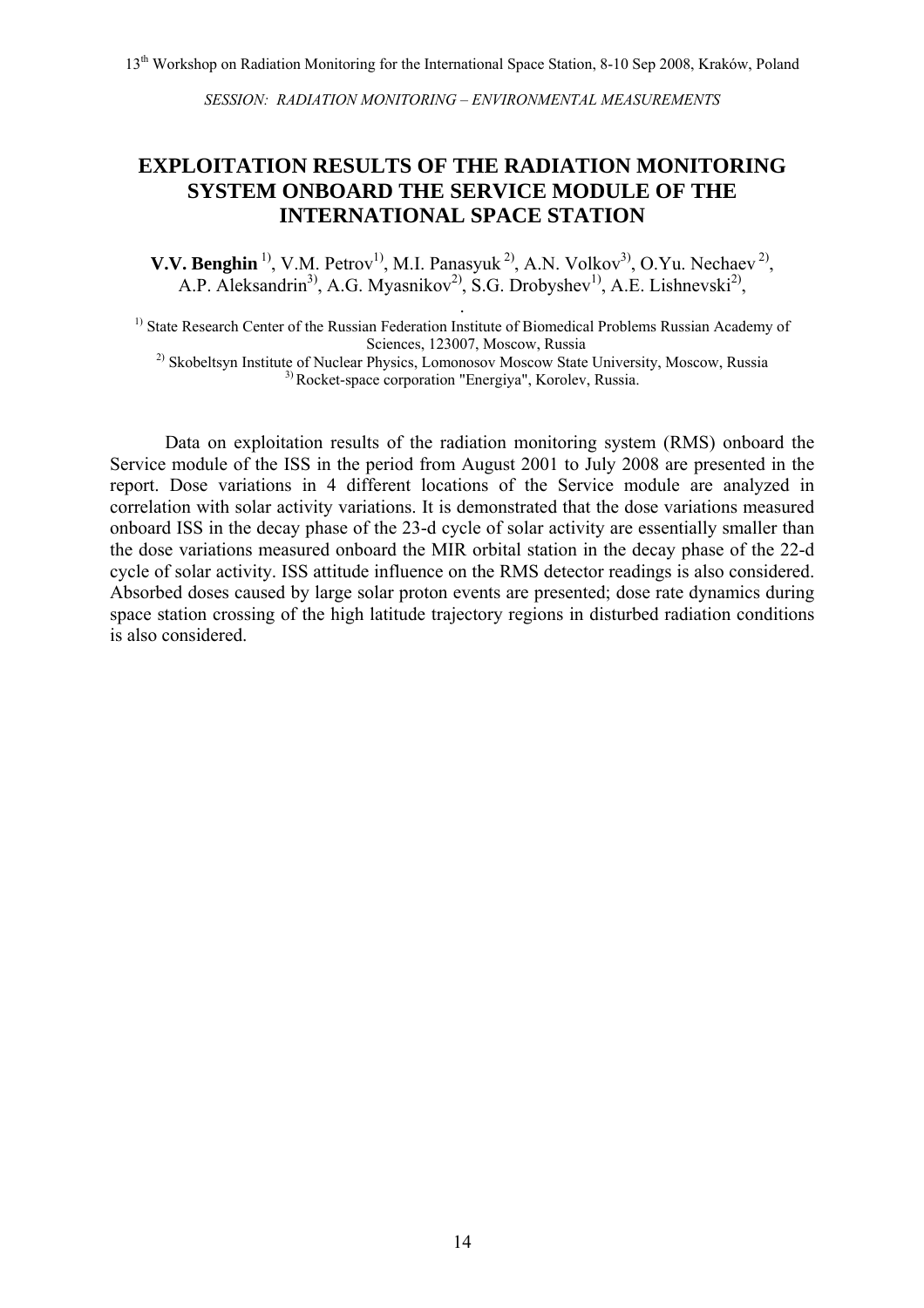### **ISS TEPC Measurement Results**

E. Semones<sup>1</sup>, R. Rutledge<sup>1</sup>, Joel Flanders<sup>1</sup>

<sup>1</sup>Johnson Space Center - NASA, 2101 Nasa Parkway, Houston, TX 77058, USA

\*Corresponding author. E-mail address: [edward.j.semones@nasa.gov](mailto:edward.j.semones@nasa.gov)

During the past year, the NASA JSC Tissue Equivalent Proportional Counter made measurements throughout the ISS including Node 2, Service Module, US Lab, Columbus, and the JPM. Absorbed dose and dose equivalent due to galactic cosmic rays (GCR) and particles trapped in the SAA (South Atlantic Anomaly) will be presented. Results from CR-39 track detectors attached to the TEPC will be shown for comparison.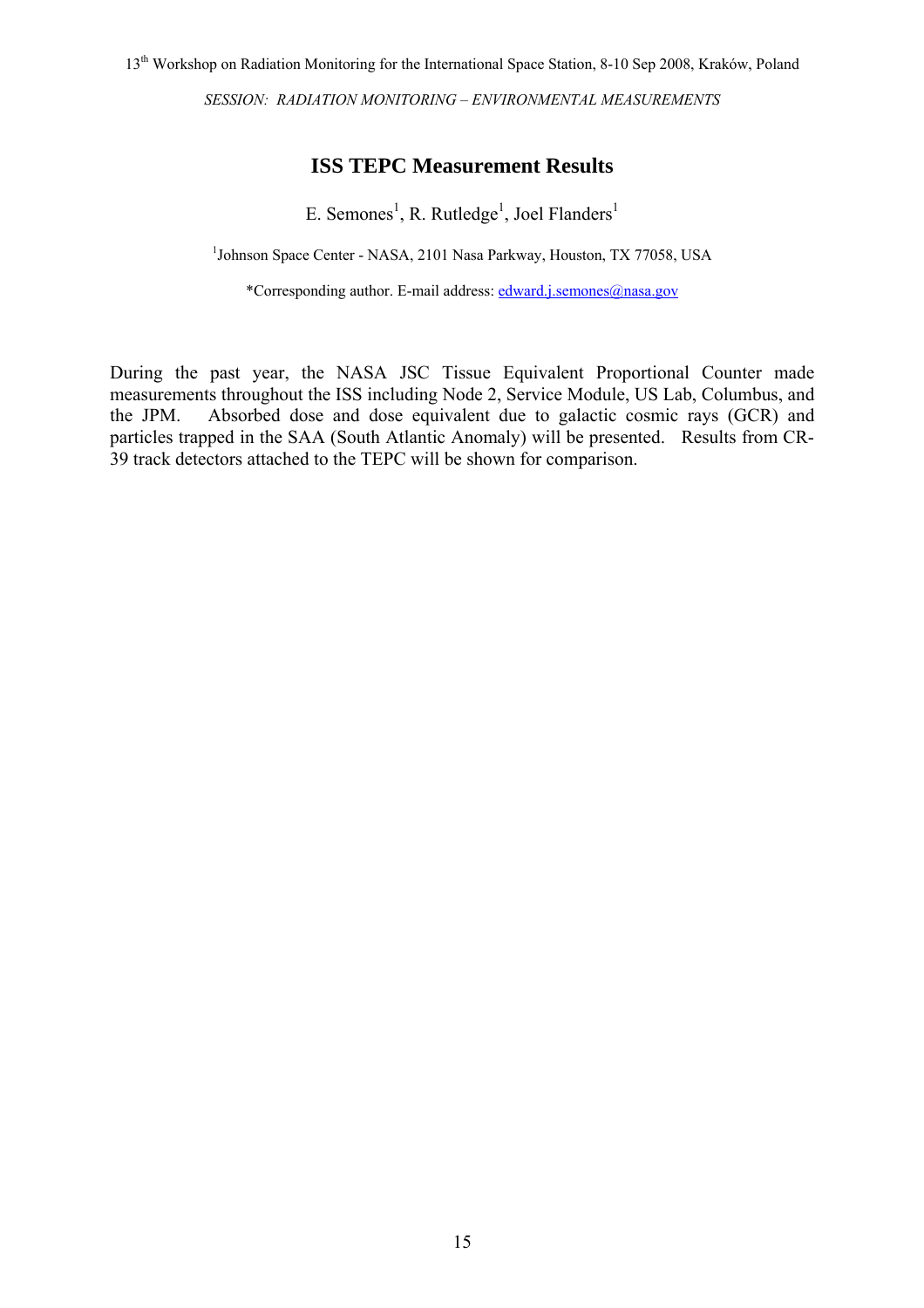#### **First preliminary Results from EuTEF-DOSTEL**

E. M. Doensdorf<sup>1</sup>, S. Burmeister<sup>1</sup>, R. Beaujean<sup>1</sup>, T. Berger<sup>2</sup>, G. Reitz<sup>2</sup>

<sup>1</sup> Universität Kiel/IEAP, 24098 Kiel, Germany <sup>1</sup> Universität Kiel/IEAP, 24098 Kiel, Germany<sup>2</sup> DLR Köln/Luft- und Raumfahrtmedizin, 51147 Köln, Germany

DOSTEL is in operation as part of the European Technology Exposure Facility (EuTEF) since February 25<sup>th</sup> 2008. The EuTEF platform is mounted outside the European COLUMBUS module of the ISS. The EuTEF DOSTEL consists of a telescope of two Canberra PIPS (Passivated Implanted Planar Silicon) detectors and two additional Hamamatsu PIN diodes. The PIN diodes are arranged perpendicular to the telescope. The detector signals are amplified by separate logarithmic amplifiers to achieve a broader dynamic range. The data of the DOSTEL (dose rate and LET Spectra) are downlinked to earth.

The two Canberra PIPS detectors are measuring in the LET range from  $0.144 \text{ keV}/\mu\text{m}$  to 173 keV/ $\mu$ m and from 0.048 keV/ $\mu$ m to 209 keV/ $\mu$ m.

A more detailed description of the EuTEF DOSTEL design and first results as LET spectra, dose rates and dose equivalent will be presented.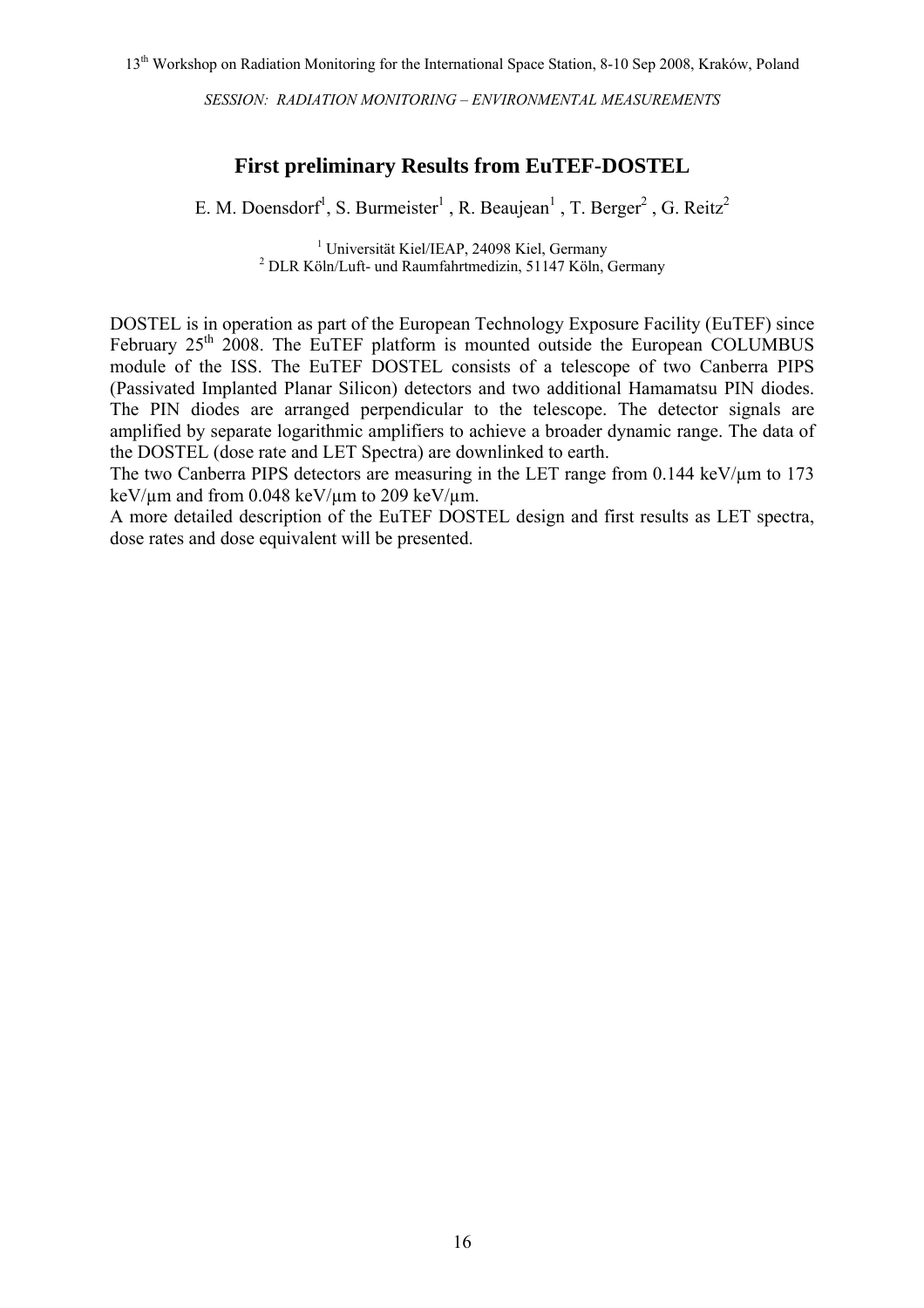#### **Status and results of the Alcriss project.**

V. Bengin<sup>1</sup>, T. Berger<sup>5</sup> M. Casolino<sup>2</sup>, M. Durante<sup>3</sup>, M.G. Pugliese<sup>3</sup>, A. Nagamatsu<sup>4</sup>, G. Reitz<sup>5</sup>.

<sup>1</sup>IMBP, <sup>2</sup>INFN, <sup>3</sup>University of Napoli Federico II, <sup>4</sup>Jaxa, <sup>4</sup>DLR

The Altcriss project aims to perform long term measurement of the radiation environment in different points of the International Space Station. To achieve this goal, it employs an active silicon detector, Sileye-3/Alteino, to monitor nuclei up to Iron in the energy range above 40 MeV/n. Both long term modulation of galactic cosmic rays going toward solar minimum and solar particles events will be observed. A number of different dosimeters are being employed to measure the dose and compare it with the silicon detector data. Another aim of the project is to monitor the effectiveness of shielding materials in orbit: a set of polyethylene tiles is placed in the detector acceptance window and particle flux and composition is compared with measurements in the same locations without shielding. Dosimeters are thus placed behind the shielding material and in an unshielded location to cross-correlate this information. Another set of multimaterial shielding is also being tested with various dosimeters. The observation campaign begun in December 2005 and has been running for almost three years. In this work we will describe some results obtained with the detectors and in-flight intercomparison with Altea and Matroska experiment. We will also report on the status of realization of Sirad experiment.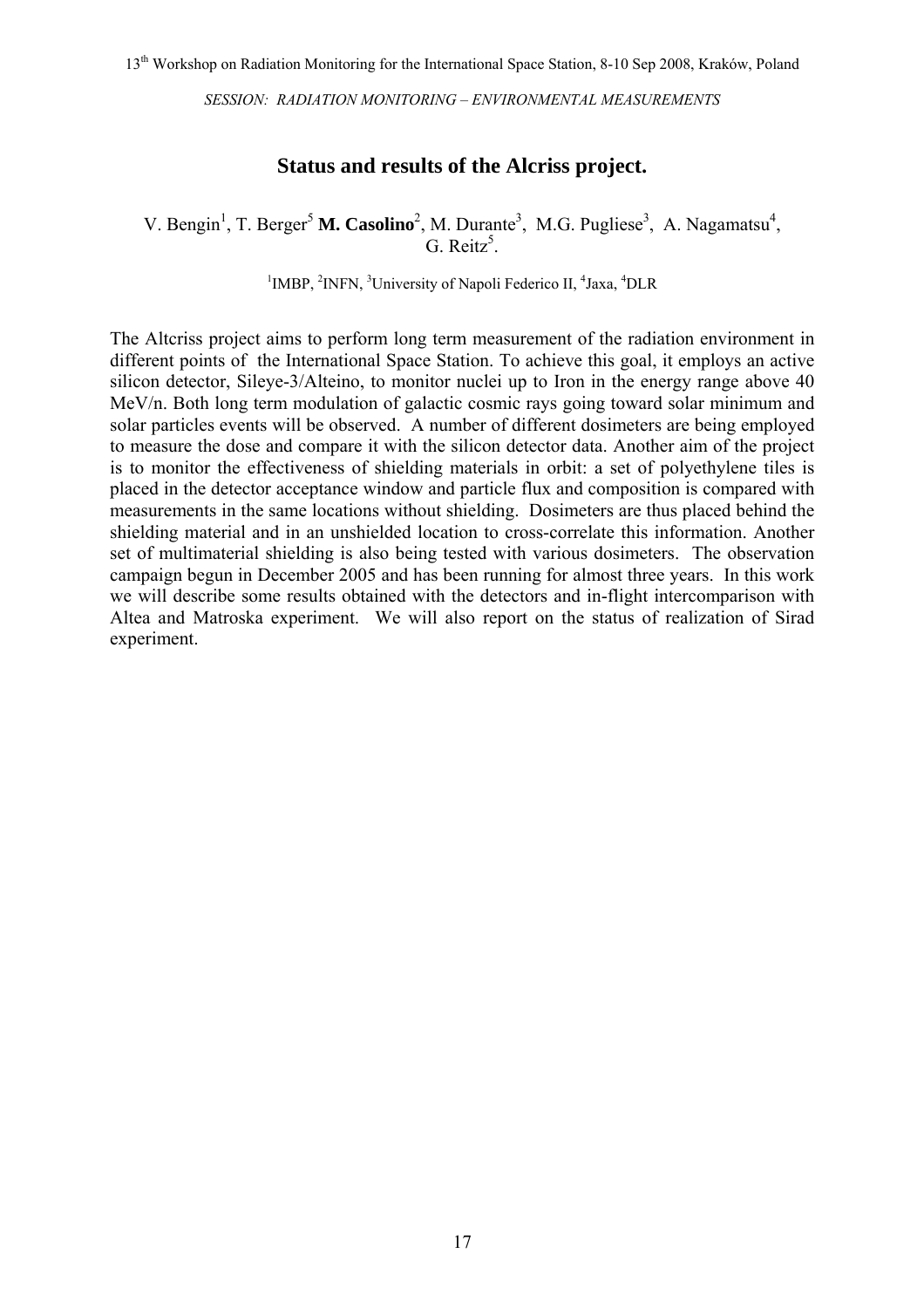#### **Radiation Measured with Passive Dosimeters during STS-120 Space Mission**

D. Zhou<sup>1,2,\*</sup>, **E. Semones**<sup>1</sup>, R. Gaza<sup>1,2</sup>, N. Zapp<sup>1</sup>

<sup>1</sup>Johnson Space Center - NASA, 2101 Nasa Parkway, Houston, TX 77058, USA<br><sup>2</sup>Universities Space Research Association, 2600 Bay Area Bouloused Houston, TX 7705 <sup>2</sup>Universities Space Research Association, 3600 Bay Area Boulevard, Houston, TX 77058, USA

\* Corresponding author. E-mail address: [Dazhuang.zhou-1@nasa.gov](mailto:Dazhuang.zhou-1@nasa.gov)

 Radiation in LEO (Low Earth Orbit) is composed mainly of galactic cosmic rays (GCR), solar energetic particles, particles trapped in the SAA (South Atlantic Anomaly) and the albedo neutrons from the Earth's atmosphere.

To measure the complicated radiation field in LEO with LET from  $\sim$  keV/ $\mu$ m water to  $\sim$ 1000 keV/ $\mu$ m water, a dosimeter system composed of TLDs (Thermoluminescence Dosimeters) and OSLDs (Optically Stimulated Luminescence Dosimeters) as well as CR-39 PNTDs (Plastic Nuclear Track Dosimeters) is needed. Research indicates that TLDs and OSLDs are sensitive to low LET and CR-39 PNTDs are sensitive to high LET and then the combined passive dosimeters are for all LET. NASA-JSC has been successfully using the combination passive dosimeters to measure the radiation experienced by astronauts with CPDs (Crew Passive Dosimeters) and the radiation in the different monitored areas inside the spacecrafts with PRDs (Passive Radiation Dosimeters) for all STS and ISS space missions since STS-114.

 Radiation LET spectra (differential and integral fluence, absorbed dose and dose equivalent) for high LET ( $\geq$  5 keV/ $\mu$ m water) were measured with CR-39 PNTDs and the absorbed dose were measured with TLDs and OSLDs for astronauts and for the different monitoring areas during the STS-120 space mission (23 Oct. - 7 Nov. 2007, inclination  $51.6^{\circ}$ ).

 This paper introduces briefly the LET spectrum method using CR-39 detectors, the method to combine results from TLDs/OSLDs and CR-39 PNTDs and presents the experimental results measured and combined from different passive dosimeters of PRDs.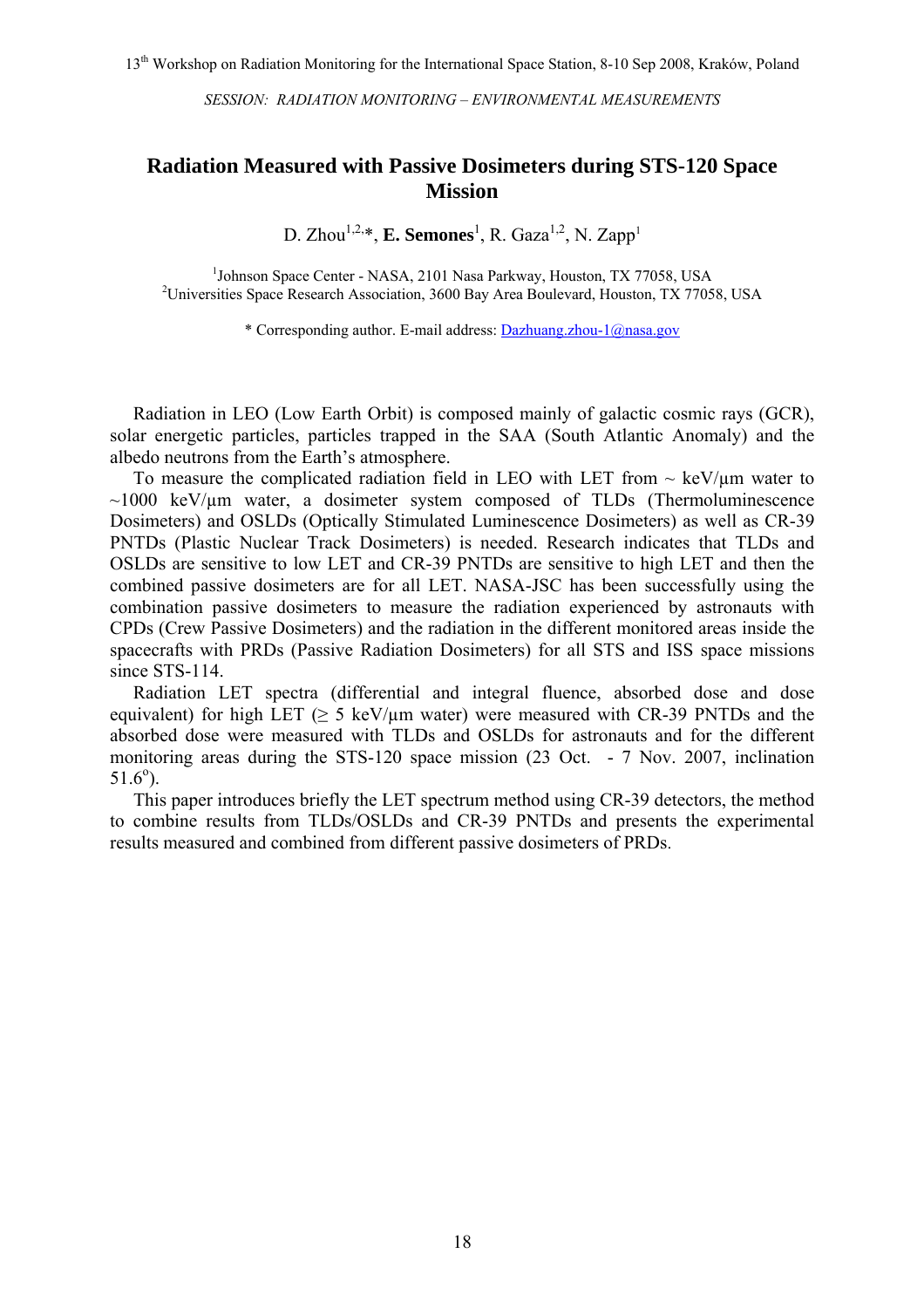#### **TL Measurements Onboard the ISS with the Pille TLD System (Expedition 15 and 16)**

Istvan Apathy<sup>1</sup>, Yuri A. Akatov<sup>2</sup>, Vadim V. Arkhangelsky<sup>2</sup>, Sandor Deme<sup>1</sup>, Istvan Feher<sup>1</sup>, Oleg Kotov<sup>2</sup>, Yuri Malenchenko<sup>2</sup>, Tamas Pazmandi<sup>1</sup>, Peter Szanto<sup>1</sup>

*1 KFKI Atomic Energy Research Institute of Hungarian Academy of Sciences Konkoly Thege Miklos ut 29-33, H-1121 Budapest, Hungary 2 Institute for Biomedical Problems State Scientific Center, 123007A, Moscow, Russia*

The original Pille system was developed by KFKI AEKI in the late 1970's and was used by the first Hungarian cosmonaut, Bertalan Farkas, in 1980 during his flight aboard the Russian Salyut-6 orbital station. Pille was the first and to date the only TLD system designed specifically for use by cosmonauts and astronauts while traveling in space. Since the first time it was launched, the Pille system has worked onboard every space station.

The Pille TL dosimeter system has been continuously used on board the International Space Station since October 2003 under the supervision of the Institute for Biomedical Problems (IBMP) as the service dosimeter system of the Russian Zvezda module. In the past nearly five years the dosimeter system was utilized for routine dose measurements inside the ISS, and as personal dosimeter system during EVAs. With the system consisting of a lightweight reader device and ten small, durable dosimeters, about 20 000 read-outs were carried out until now. The Pille system provides monthly dose data from seven locations of the space station, while two dosimeters are dedicated to EVA measurements, and one is read out in every 90 minutes to provide high time resolution data.

The measurement data (including several EVA measurements) from the latest expeditions (Expedition 15 and 16, April 2007 – April 2008) obtained by the Pille system will be presented. The results will be compared with previous measurement results.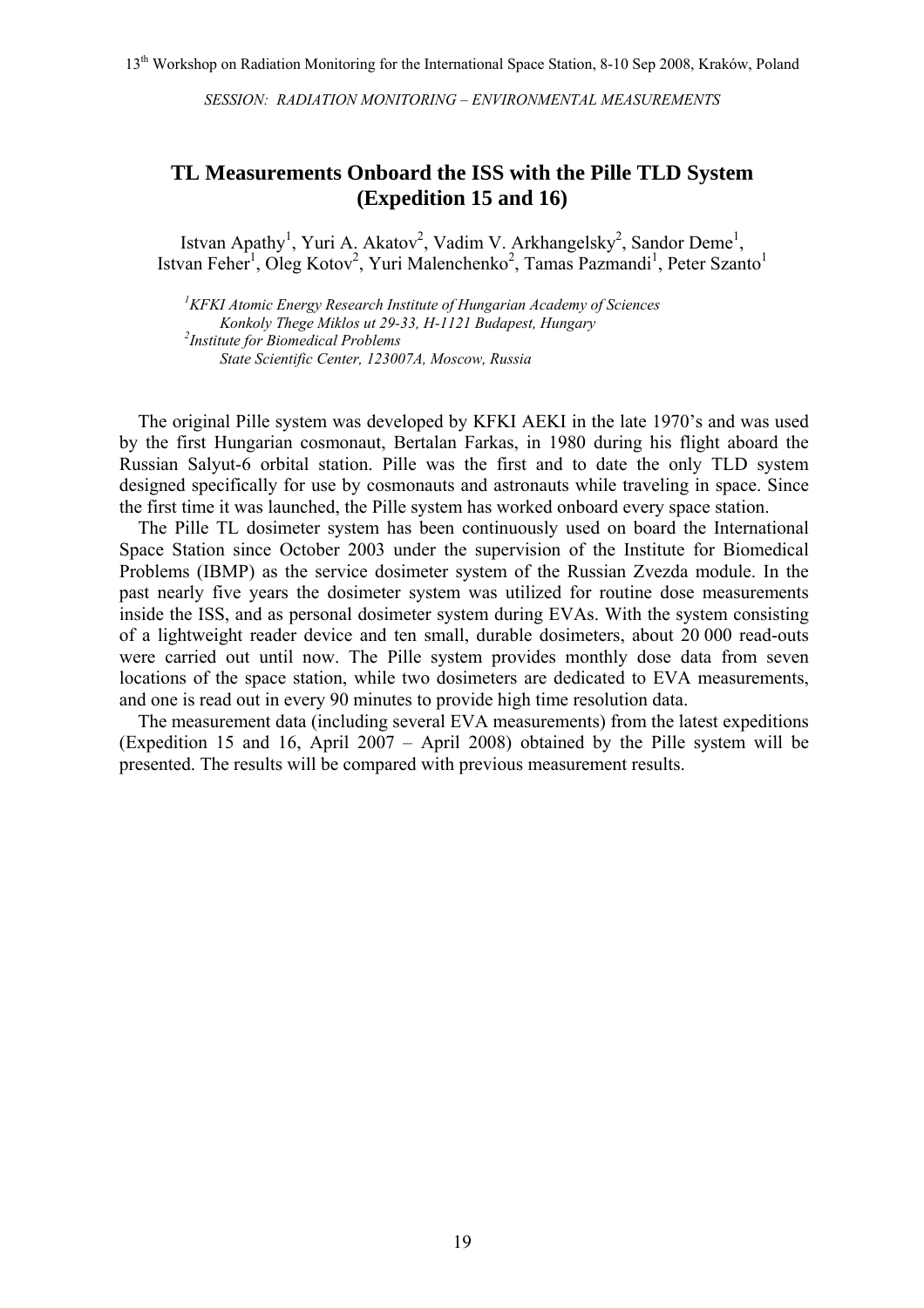#### **Dosimetry and LET spectrometry onboard ISS with TLD's and LET spectrometers exposed during 2007**

F. Spurný<sup>1\*)</sup>, K. Brabcová<sup>1)</sup>, I. Jadrníčková<sup>1,2</sup>, Y.A. Akatov<sup>3)</sup>, V.A. Shurshakov<sup>3)</sup>, Y. Uchihori<sup>2)</sup>, N. Yasuda<sup>2)</sup>

<sup>1)</sup> Nuclear Physics Institute, Academy of Sciences of the Czech Republic, Na Truhlarce 39/64, Prague  $2^{2}$  National Institute of Radiological Science, Anagawa 4-9-1, Chiba, Japan

<sup>3)</sup> State Research Center of the Russian Federation, Institute for Biomedical Problems, Russian Academy of Sciences

The sets of track etched detectors (TED) spectrometers of the linear energy transfer (LET) have been, together with two types of thermoluminescent detectors (TLD), exposed onboard of International Space Station (ISS) during 2007.

Part of them have been exposed in SPD containers composed by colleagues from IBMP Moscow, another sets of TED spectrometers and TLD detectors have been exposed in the frame of SI2 intercomparison prepared and organized by colleagues from NIRS, Chiba.

All detectors were exposed onboard of ISS in the period from 12/05 to 22/10/07, total exposure time was 163 days. The contribution will present:

 $\triangleright$  Direct readings of TLDs for different positioning, and, also the type of TLDs (three types of them have been used).

 $\triangleright$  Spectra of LET as measured with different TED, two types of them were used for each of experiment. Obtained LET spectra permitted also to estimate values of total dose and dose equivalent from particles with LET above the threshold of each TED used.

The results of evaluation of TLDs and TED based LET spectrometers have been combined together to obtain total dosimetric characteristics during the onboard ISS exposure.

It was found that total values of daily rates vary from 200 to 270 µGy for the dose, from 400 to 700 µSv for the dose equivalent. As far as QF is concerned, its values vary between 2.0 and 2.9. The values for SI 2 experiment are much more consistent, probably due to the exposure in the same container.

 $\overline{a}$ 

<span id="page-20-0"></span><sup>∗</sup> presenting author, spurny@ujf.cas.cz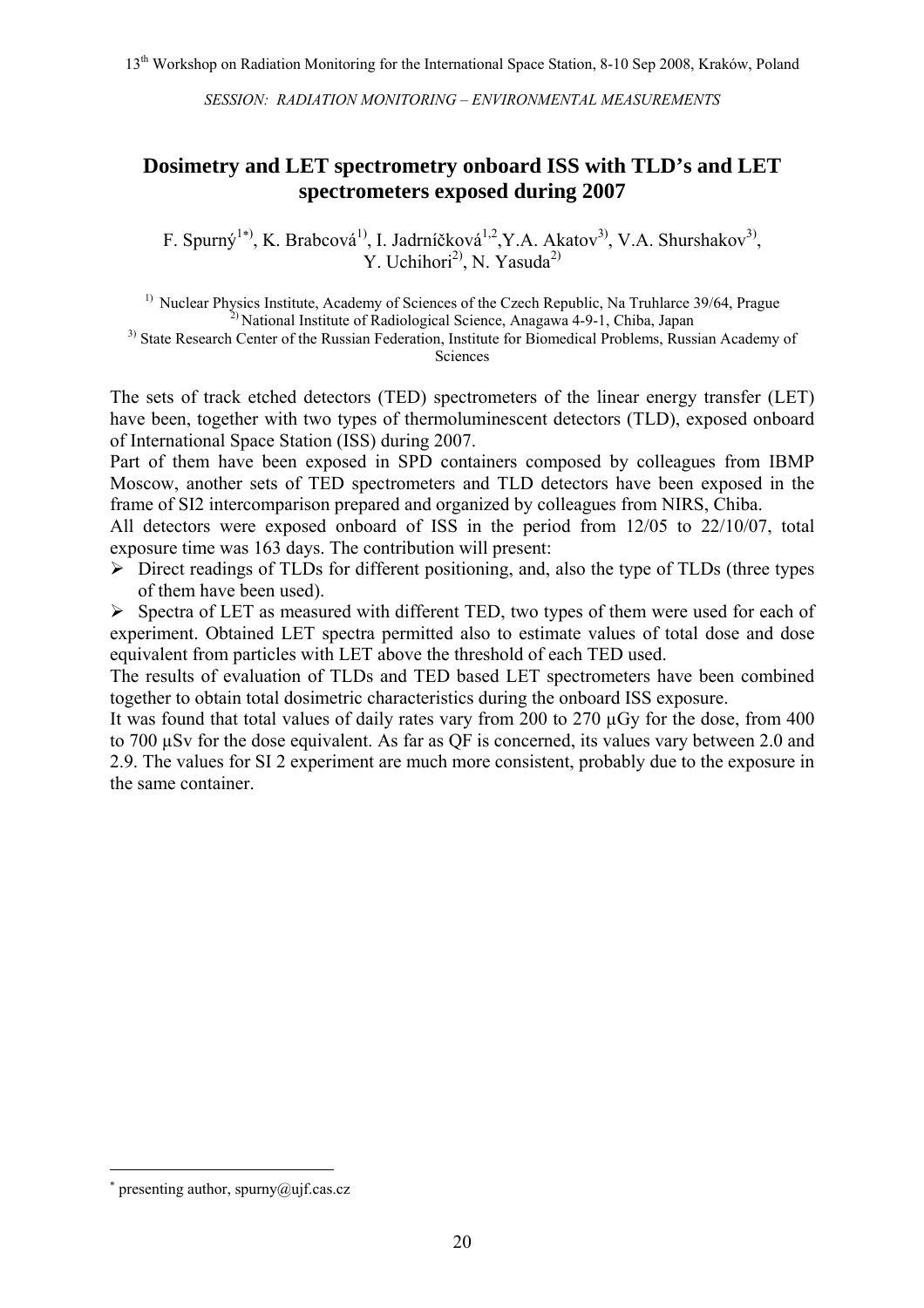#### **HZE measurements by PADC track etch detectors during the Foton M2 and Foton M3 missions (BIOPAN-5 and BIOPAN-6 results)**

B. Dudás, J. Pálfalvi and J. Szabó

HAS KFKI Atomic Energy Research Institute (AERI), P. O. B 49, H-1525 Budapest, Hungary.

#### *Presenting author*: B. Dudás, [dudbea@aeki.kfki.hu](mailto:jszabo@aeki.kfki.hu)

In the frame of the two Foton M space missions external containers called BIOPAN were loaded with facilities for biology and dosimetry. The BIOPANs were opened to expose their contents directly to the space environment at an altitude of about 300 km. The AERI research group participated in both BIOPAN-5 and BIOPAN-6 projects with RADO (radiation dosimetry) experiments.

The objective of this presentation is to describe the measurements of High Atomic Number and Energy particles (HZE) made by solid state nuclear track detectors (SSNTD) and present some results.

HZE particles  $(Z \ge 6)$  despite being a tiny fraction of the total particles in space play a significant role in dose contribution. They represent a considerable hazard due to their deep penetrating, ionizing nature and high linear energy transfer (LET).

HZE particles also may damage equipments and measuring instruments as happened during the BIOPAN-5 mission, therefore in the BIOPAN-6 container two additional PADC stacks, complementing the original SSNTD assembly used in BIOPAN-5, were placed on active devices to map HZE particles.

The tracks of HZE particles have been evaluated manually by an image analyzer after 15 hours etching. The preliminary data have shown that the fluence of HZE particles was much higher during the BIOPAN-5 than the BIOPAN-6 experiment. The processing of the large amount of data is still in progress.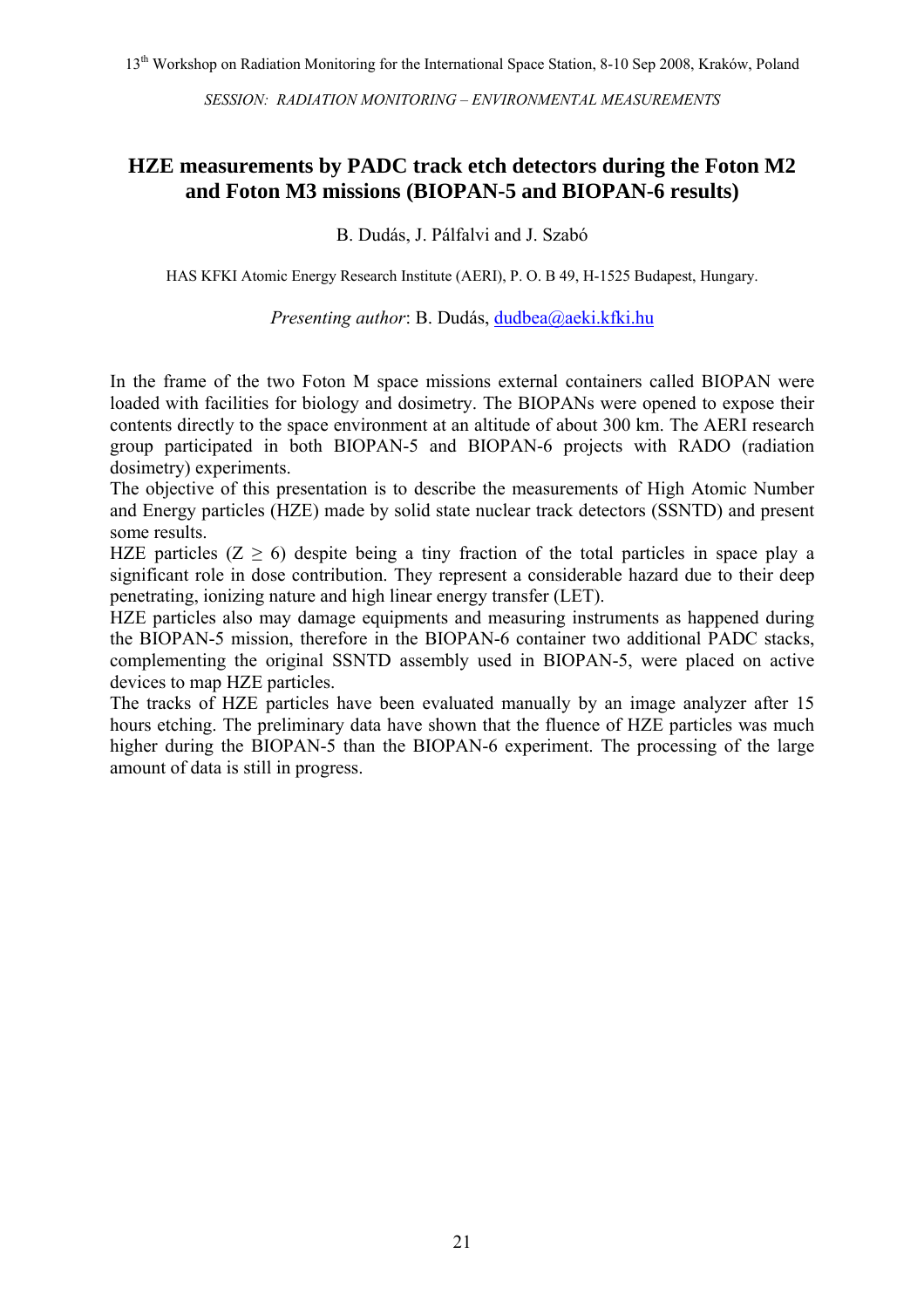#### **High Dose Rates by Relativistic Electrons: Observations on Foton M2/M3 satellites and on International Space Station**

Ts. Dachev<sup>1</sup>, B. Tomov<sup>1</sup>, Yu. Matviichuk<sup>1</sup>, Pl. Dimitrov<sup>1</sup>, N. Bankov<sup>2</sup>

<sup>1</sup>Solar-Terrestrial Influences Laboratory, Bulgarian academy of sciences, tdachev@bas.bg <sup>2</sup>Space Bessereb Institute, Bulgarian academy of sciences, neb42@bu.bg <sup>2</sup>Space Research Institute, Bulgarian academy of sciences, ngb43@abv.bg

The paper analyse all data where by the R3D-B2/B3 instruments during the flights of the Foton M2/M3 satellites in 2005 and 2007 and by the R3DE instrument situated at EuTEF facility of European Columbus module of ISS in period  $20<sup>th</sup>$  of February –  $28<sup>th</sup>$  of April 2008, relativistic electrons are observed. On Foton M2/M3 satellites relativistic electrons are observed most frequent than on ISS. At both satellites usual duration of the observation is few minutes. On ISS the duration usually is about 1 minute and less. The places of the observations of high doses are distributed for Foton M2/M3 satellites mainly at latitudes above 50 degree geographic latitude in both hemispheres. Strong maximum is found in southern hemisphere in the longitudinal range  $0^{\circ}$ -60°. At Columbus module of ISS the maximums are observed between 45° and 52° geographic latitude in both hemispheres at longitudes equatorward from the places of magnetic poles. These places coincide well with the AE-8 MIN model predictions. The measured absolute maximums of the doses generated by relativistic electrons are as follows: 304  $\mu$ Gy/h behind 1.75 g/cm<sup>2</sup> shielding at Foton M2, 2314  $\mu$ Gy/h behind 0.81 g/cm<sup>2</sup> shielding at Foton M3 and 19195  $\mu$ Gy/h (Flux is 8363 cm<sup>-2</sup> s<sup>-1</sup>) behind les than  $0.4 \text{ g/cm}^2$  shielding at ISS.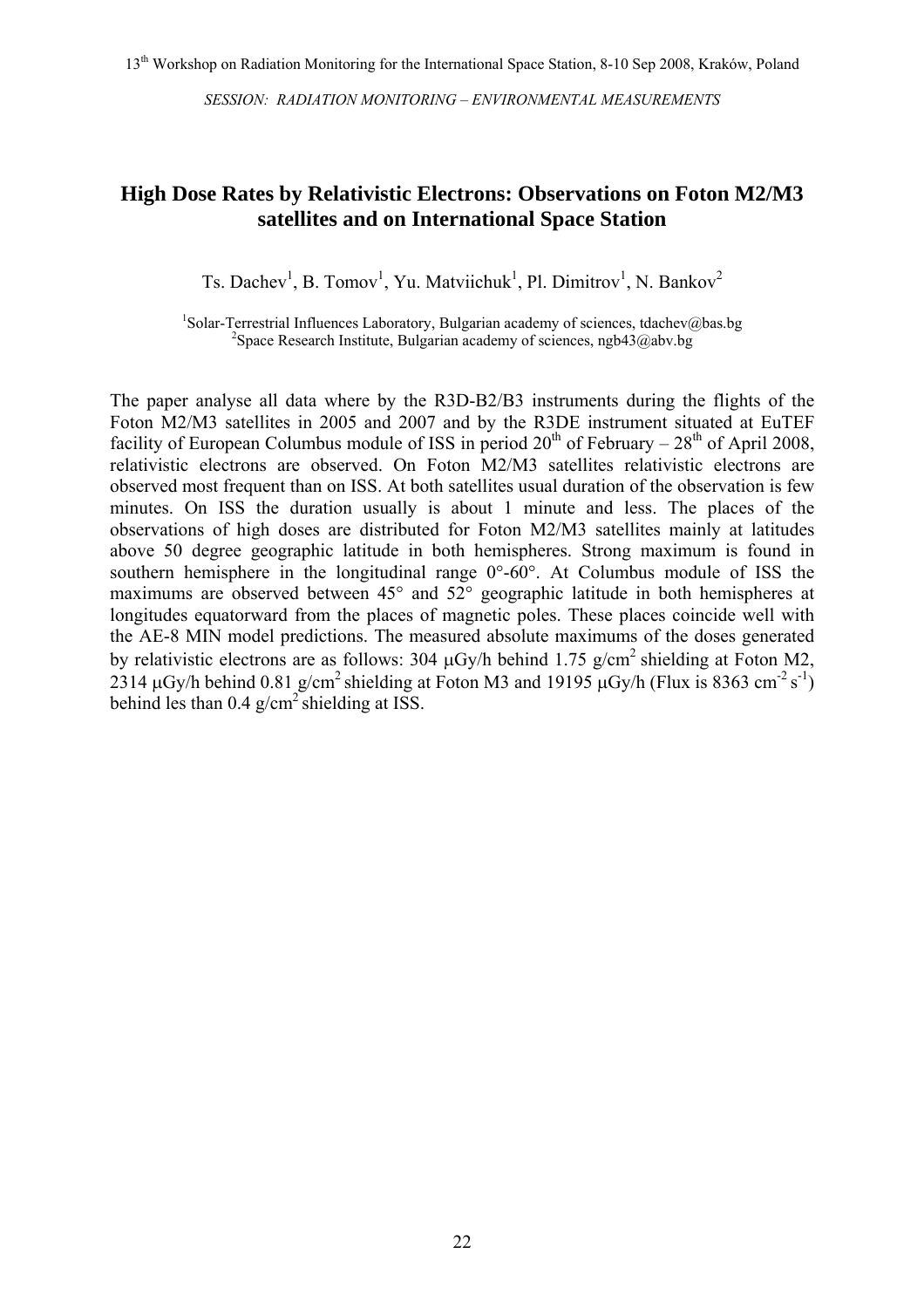### **Estimate of ion absolute fluxes in the International Space Station (USLab): ALTEA measurements in 2006-7 and during the December 2006 SPE, results of latest analyses.**

M. Larosa, C. De Santis, L. Di Fino, C. La Tessa, L. Narici, P. Picozza, V. Zaconte

INFN and University of Rome Tor Vergata, Department of Physics, Via della Ricerca Scientifica 1, 00133 Rome, Italy

ALTEA (Anomalous Long Term Effects on Astronauts) is a multidisciplinary project aimed at studying the cosmic rays and their effects on the astronauts during space missions, with a focus on the Light Flashes phenomenon. The ALTEA-Space is the main space experiment of the ALTEA project and one of its goals is the characterization of the radiation environment inside the International Space Station (ISS). It includes a stack of six silicon telescope particle detectors arranged in a 3D structure, capable to determine the energy loss and the trajectory of the cosmic radiation. ALTEA-Space is on board the ISS since July 2006 and collected data continuously between August 2006 and July 2007.

We present here the first analysis of the whole dataset, giving a first assessment of the absolute radiation fluxes measured in the ISS.

We identified ions from Boron to Iron. Absolute fluxes for all discriminated elements are presented.

Solar Particles Events (SPEs) represent one of the major hazards in space missions, the characterization of radiation environment inside the International Space Station during a SPE plays an important role in the assessment of the radiation risk. ALTEA-Space experiment has recorded the most recent 2006-December Solar Particle Event. We present here the measurement's results and the abundances of the various nuclear species, during the SPE (as compared to normal conditions).

A comparison with external data from other available instruments is presented in the energy region where the devices are sensitive.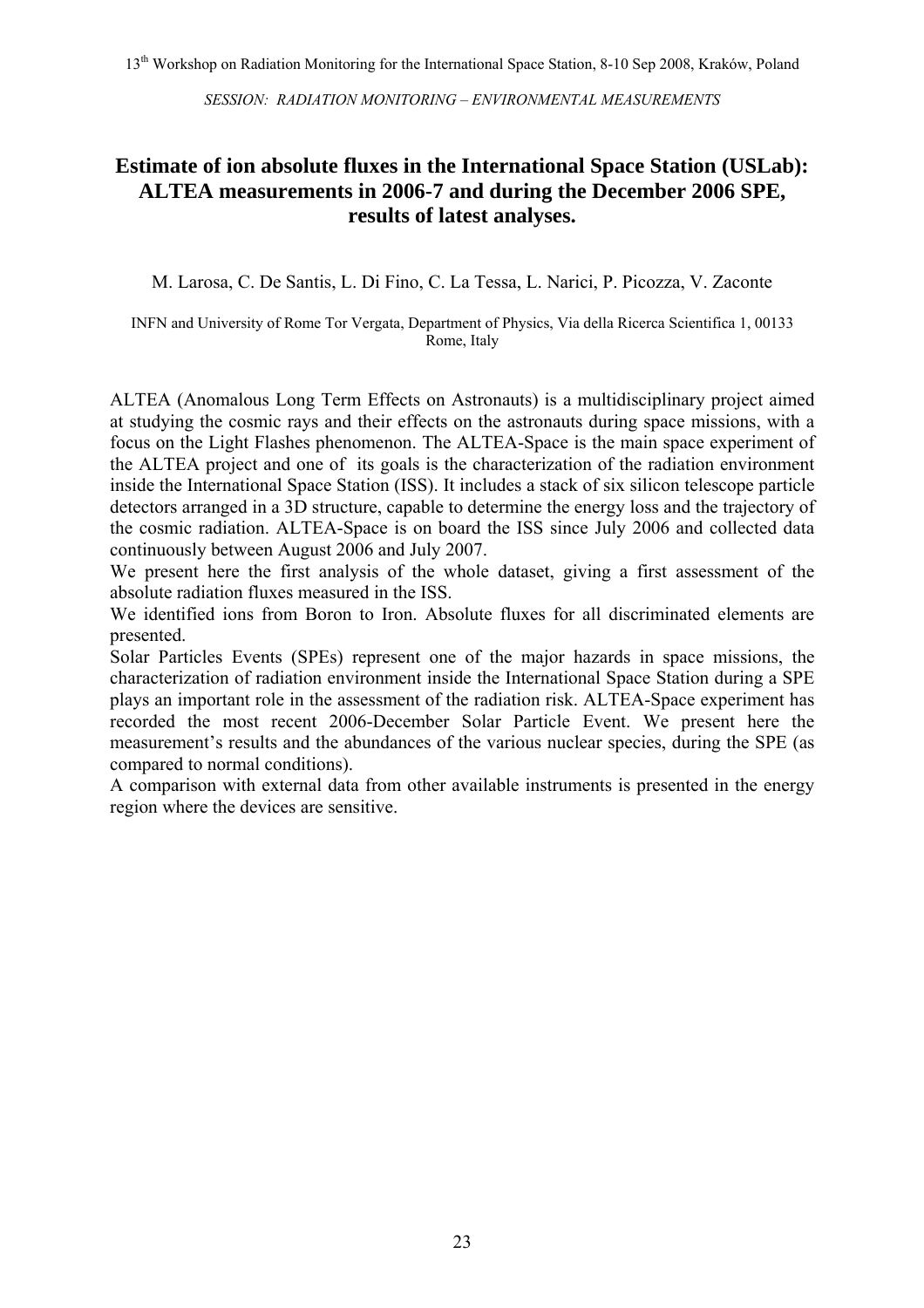### **A novel method to discriminate Z and kinetic energy of pass-through ions in active silicon telescopes: off line and real time capabilities for ALTEA detector.**

L. Di Fino, A. Ciccotelli, M. Larosa, C. La Tessa, L. Narici, P. Picozza, V. Zaconte

INFN and University of Rome Tor Vergata, Department of Physics, Via della Ricerca Scientifica 1, 00133 Rome, Italy

Silicon telescopes provide information about energy released in silicon by each impinging ion. ALTEA internal trigger needs all planes to be hit. One of the major analysis task is to retrieve information about the charge Z and the input energy Ein of these particles. The major challenge (for non stopping ions) is that the same energy on each plane of the telescope can be delivered by different combinations of Z and Ein. However if considered all planes together (six in the case of ALTEA, discussed here) the solution for an ideal noiseless situation should be unique. A real case is more difficult to treat.

In this presentation we show a new approach to this recognition problem.

We prepare a simulated matrix of data, containing in each line the energy released on each of the six planes by ions of different  $Z$  (1-26) and different Ein (up to 10 GeV/n). Data from our ALTEA telescopes are than compared to all lines of the matrix and the best fit is chosen.

Several parameters which can be optimized are discussed:

i) the energy step in the simulated matrix;

ii) the matching algorithm

iii) the sorting and ranking of the results

Test results with simulated and real data are presented.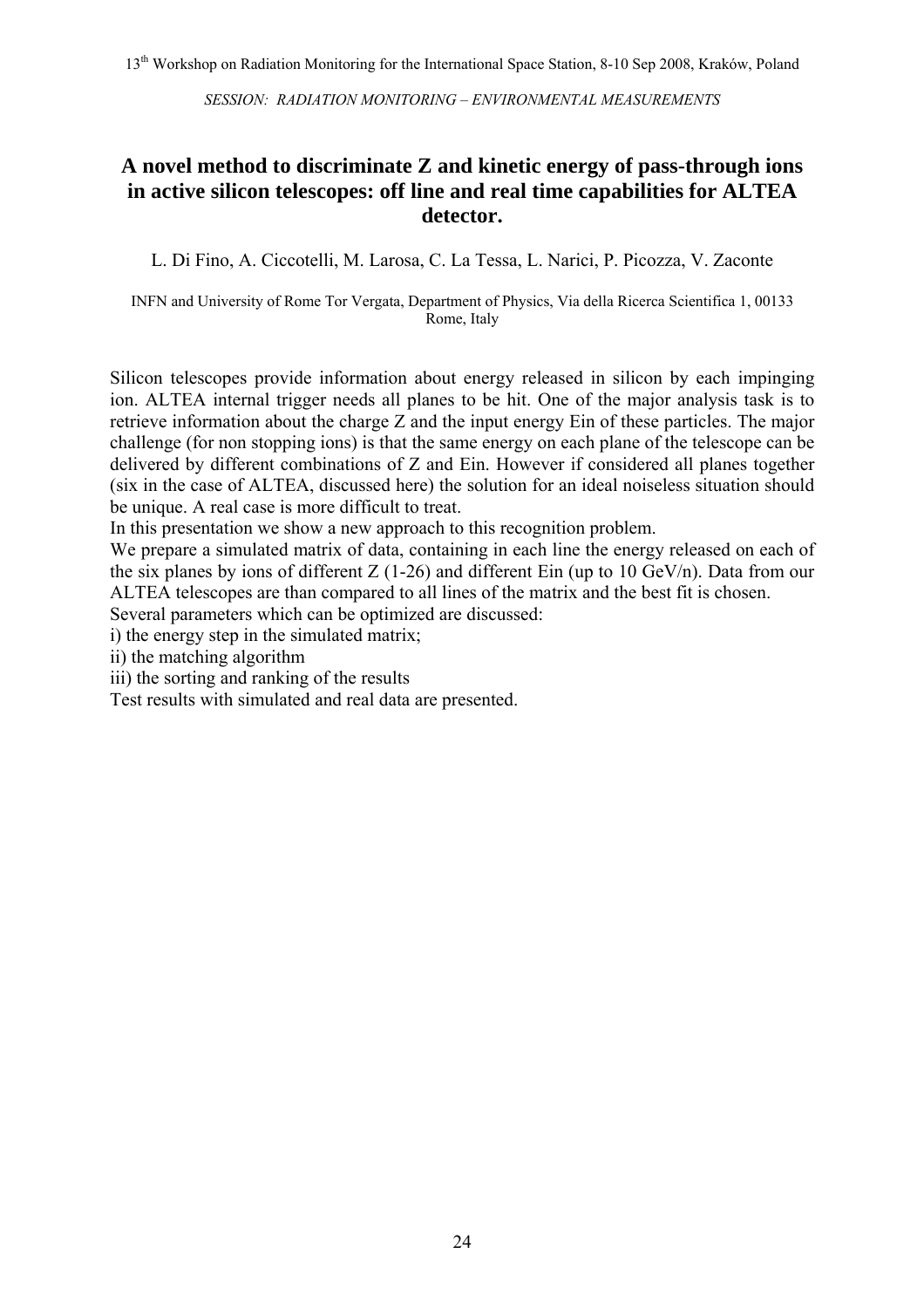#### **The importance of Delta Rays when simulating silicon telescopes of submillimiter thickness: a cross test with several Monte Carlo codes.**

C. La Tessa<sup>a</sup>, L. Di Fino<sup>a</sup>, M. Larosa<sup>a</sup>, L. Narici<sup>a</sup>, P. Picozza<sup>a</sup>, V. Zaconte<sup>a</sup>, K. Gustaffson<sup>b</sup>, D. Mancusi<sup>c</sup>, L. Sihver<sup>b</sup>, K. Lee<sup>d</sup>

a INFN and University of Rome Tor Vergata, Department of Physics, Via della Ricerca Scientifica 1, 00133 Rome, Italy b Chalmers University of Technology, Gothenburg, Sweden c University of Liège, Liège, France

d Space Radiation Analysis Group, Johnson Space Center, NASA, Houston, Tx, USA

Monte Carlo codes have been used to simulate measurements performed with silicon telescopes, which can discriminate particles according to their charge and energy.

Validation tests have been done by comparing simulated spectra to spectra either from accelerator and/or from space measurements.

A non optimal outcome of one of these tests in the cross check between ALTEA data (space measurements & calibrations) and simulation with PHITS code prompted further tests to define and solve the discrepancies between simulated and measured data.

One of the first issues to be investigated is the importance of delta rays.

The interaction of heavy ions with matter produces delta rays whose number and energy spectrum depends strongly on the energy and charge of the incoming particles. Among the Monte Carlo codes developed to simulate the interaction of particles with matter, some take into account the physics of the delta electrons while others neglect it. In this work, beside PHITS that neglects delta rays (assuming that all the energy lost by the incoming particles gets absorbed by the detector), we considered two other Monte Carlo codes, Geant4 and FLUKA (both of which include models for delta rays) and simulate the interaction of several beams (C 100, C 600, C 1000 and Ti 200 MeV/nucleon) with 6 silicon planes of thickness equal to 0.38 mm each.

The simulated energy spectra are compared with experimental data (ALTEA) to understand the importance of delta rays in the range of projectile energies and charges considered.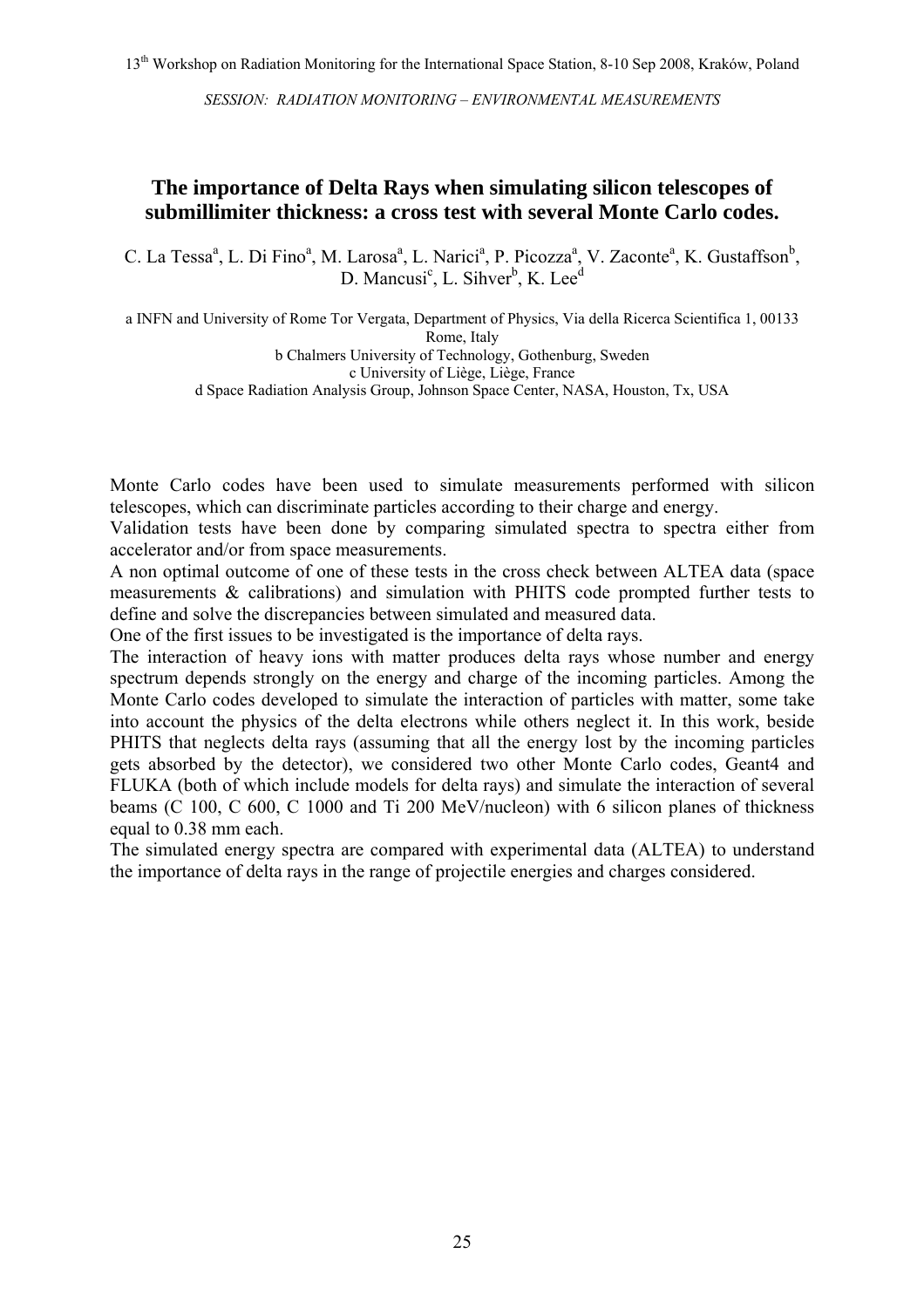### **MATROSHKA 1 – MATROSHKA 2 A: TLD Data Intercomparison**

T. Berger, G. Reitz on behalf of the MATROSHKA Team

*DLR - German Aerospace Center, Institute of Aerospace Medicine, Radiation Biology, Cologne, Germany*

The talk will give a brief overview concering the status of the MATROSHKA experiment, summing up MTR 1 and MTR 2 A as well as giving the newest information about the MTR experiment phase 2B. The main focus will be on the data intercomparison of TLD absorbed dose data for MTR 1 and especially for MTR 2 A. The TLD data intercomparison for MTR 2A will first focus on the TLD data gathered by the different groups participating in the MATROSHKA experiment from the reference, organ and poncho boxes. The second intercomparison will deal with the 3D dose distribution established with TLDs from the Atomic Institute of the Austrian Universities (ATI), Vienna, Austria, the Institute of Nuclear Physics (IFJ), Krakow, Poland, and DLR. For the first time the whole data set of 3D dose distribution data from an anthropomorphic phantom experiment exposed outside (2004 – 2005) and inside (2006) the International Space Station will be compared and the differences between the out- and the inside exposure will be discussed in detail.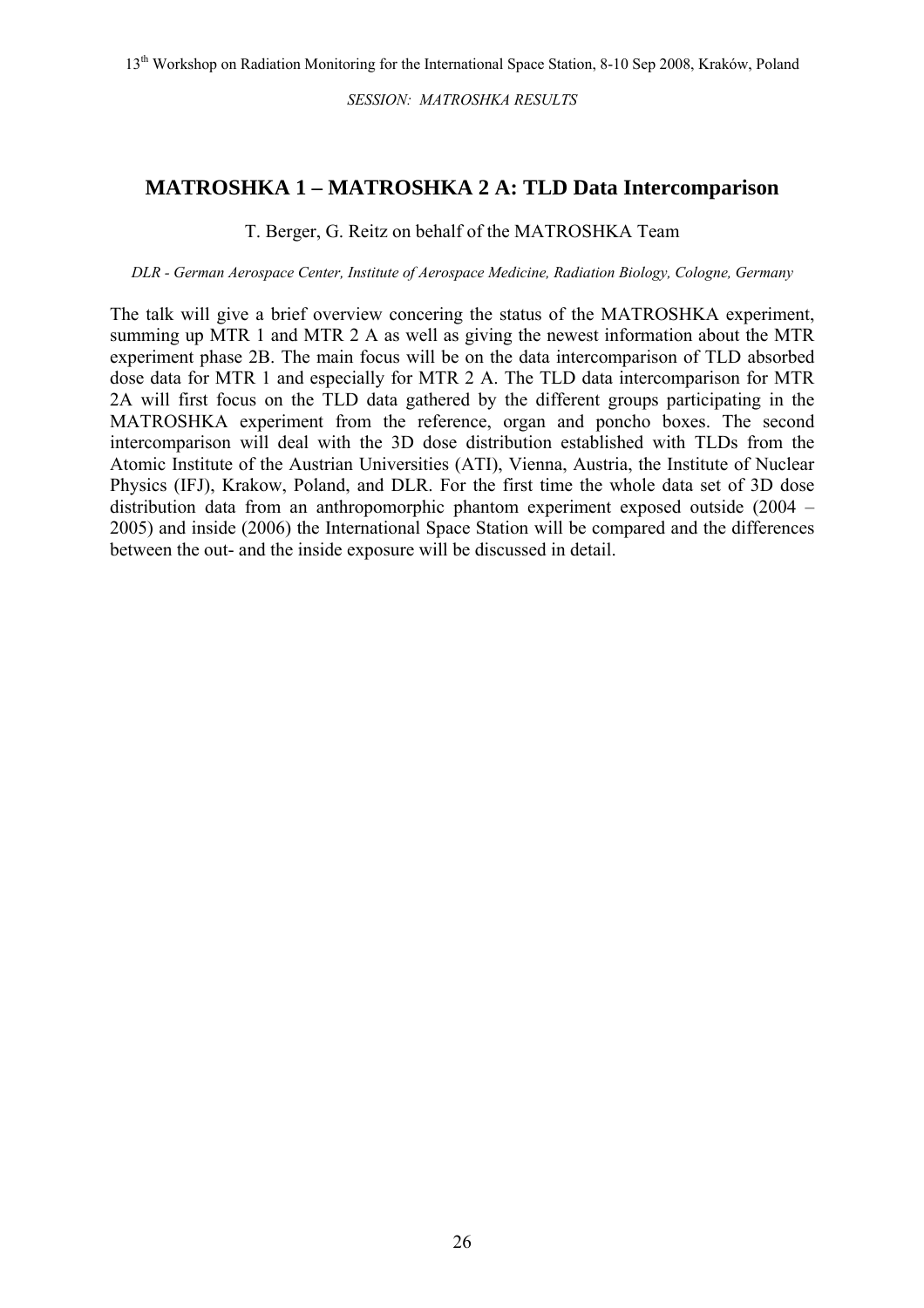### **Space radiation dosimetry by PADLES in the Phase 1 and Phase 2A experiments of the MATROSHKA project**

Aiko Nagamatsu<sup>1,2</sup>, Keiji Murakami<sup>1</sup>, Hidenori Kumagai<sup>3</sup>, Keiichi Kitajo<sup>3</sup>, and Hiroko Tawara<sup>1,4</sup>

<sup>1</sup>Space Environment Utilization Center, Japan Aerospace Exploration Agency (JAXA), 2-1-1 Sengen, Tsukuba,

Ibaraki 305-8505, Japan<br><sup>2</sup>School of High Energy Accelerator Science, The Graduate University for Advanced Studies, 1-1 Oho, Tsukuba, Ibaraki 305-0801, Japan<br><sup>3</sup>Space Station Engineering Department, Advanced Engineering Services, Co., Ltd., 1-6-1 Takezono, Tsukuba,

Ibaraki 305-0032, Japan<br>4 Radiation Science Center, High Energy Accelerator Research Organization, 1-1 Oho, Tsukuba, Ibaraki 305-

0801, Japan

We have developed a PADLES (Passive Dosimeter for Life-Science Experiments in Space) system for monitoring radiation environments in the Japanese Experiment Module 'Kibo' of the ISS. The PADLES package includes antioxidant-doped CR-39 plastic nuclear track detectors (Fukuvi Chemical Industry, HARZLAS TD-1) and thermoluminescence dosimeters (Kasei Optonix, TLD-MSO-S). The PADLES was applied for radiation dosimetry in the Phase 1 and Phase 2A experiments of the MATROSHKA project.

In the Phase 1 and Phase 2A experiments, PADLES packages were installed in the box on the head of the MATROSHKA human phantom. In the Phase 1 experiment  $(01/19/2004 \sim$ 10/11/2005), the phantom was located at the exposed area of the ISS Russian segment for 538 days and was located at the inside of the Russian segment for 83 days. In the Phase 2A experiment ( $12/21/2005 \sim 12/22/2006$ ), the human phantom was located inside the Russian segment for 370 days. During both experiments, PADLES packages for "space control" were attached on the inside wall of the Russian segment and PADLES packages for "ground control" were stored in a laboratory of DLR.

The HARZLAS TD-1 plastic plate has incident dip-angle dependence in track formation sensitivity. We recently proposed a correction method for such dip angle dependence to improve accuracy in LET distribution measurements [1] We will report dosimetry results of the Phase 1 and Phase 2A experiments using the present correction method.

<sup>1.</sup> H. Tawara, M. Masukawa, A. Nagamatsu, K. Kitajo, H. Kumagai, N. Yasuda: Measurement of a Linear Energy Transfer Distribution with Antioxidant Doped CR-39 Correcting for the Dip Angle Dependence of Track Formation Sensitivity, Jpn. J. Appl. Phys. (2008), in press.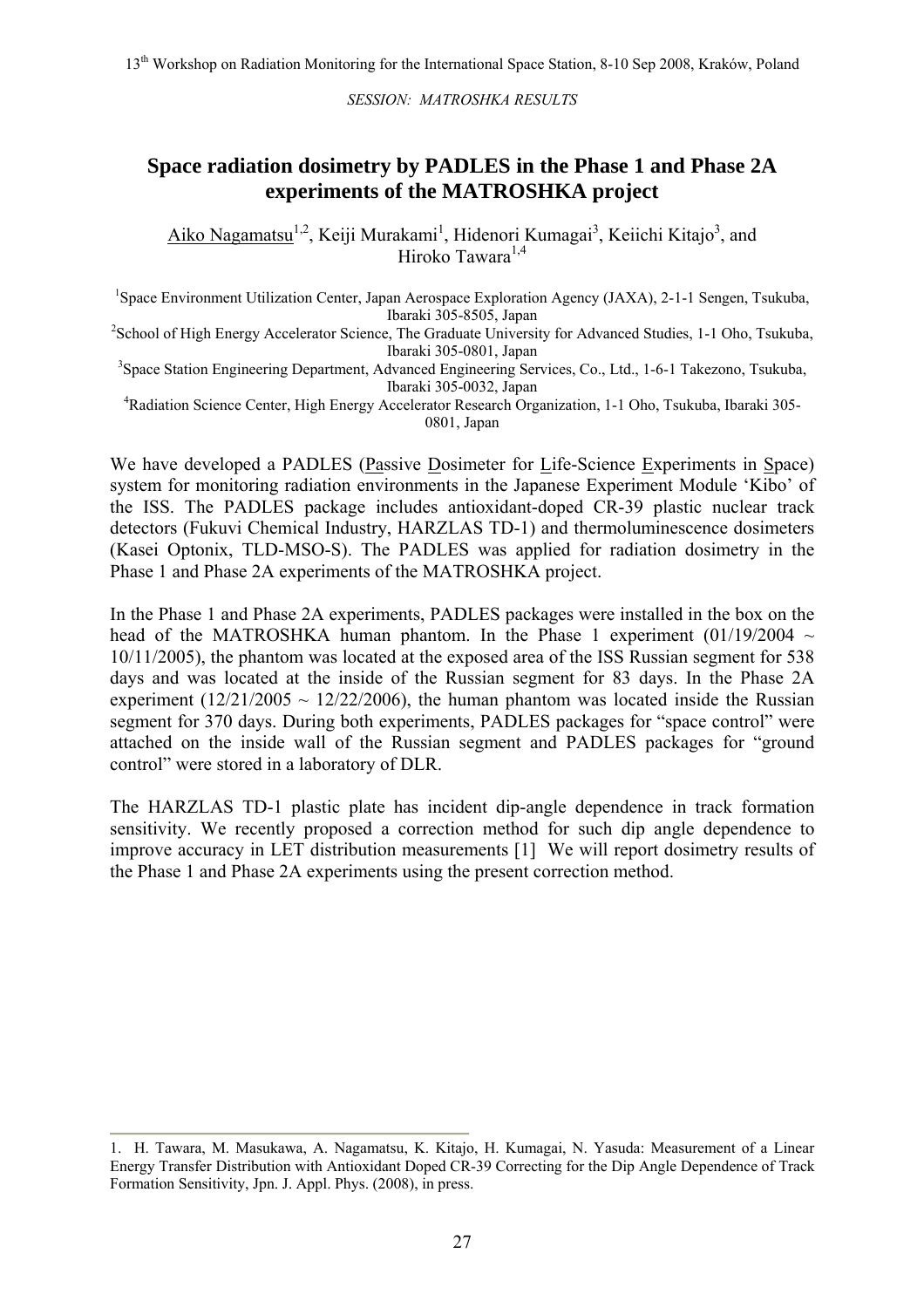#### **Thermoluminescence neutron dosimetry in the ESA Matroshka facility**

## Michael Hajek<sup>a</sup>, Thomas Berger<sup>b</sup>, Robert Bergmann<sup>a</sup>

<sup>a</sup>Vienna University of Technology, Atomic Institute of the Austrian Universities, Stadionallee 2, 1020 Vienna, Austria **b**<br>**bCowman Agreement Center Institute of Agreement Modesing Linder Höhe 51147 Cologna Germany** *German Aerospace Center, Institute of Aerospace Medicine, Linder Höhe, 51147 Cologne, Germany* 

Thermoluminescence detectors are well suited to thermal neutron dose assessment in complex radiation environments of mixed composition. <sup>6</sup>LiF:Mg,Ti, which has been commercialized as TLD–600 and MTS–6, is able to detect thermal neutrons due to the high  ${}^{6}Li(n,\alpha)^{3}H$  reaction cross section at energies below 200 keV. In contrast, <sup>7</sup> LiF:Mg,Ti (TLD−700, MTS−7) is relatively insensitive to thermal neutrons, but responds similarly as  ${}^{6}LiF$ :Mg,Ti to any other type of radiation. When arranged in pair, dose contributions from radiations other than thermal neutrons can be eliminated to allow for thermal neutron dosimetry. This method has also been calibrated for higher neutron energies, but is condemned to fail if the neutron spectrum is not accurately known—as it is the case with the majority of space missions. An alternative indicator of the presence of thermal neutrons is readily available from the hightemperature ratio (HTR) in TLD–600. The very high linear energy transfer (LET<sub>∞</sub> H<sub>2</sub>O) of the 2.05 MeV alpha particle (162.1 keV/ $\mu$ m) emitted in the non-elastic collision of a neutron with a <sup>6</sup>Li nucleus yields a remarkable enhancement in the HTR. Both techniques are applied to thermal neutron dosimetry in the European Space Agency (ESA) Matroshka facility. Thermal neutron dose profiles are shown for selected slices and sagittal planes of the phantom body. Significantly lower neutron doses were found for the less shielded experimental phase 1 where the facility was attached to the outside hull of the International Space Station, compared with the inside exposure of phase 2A.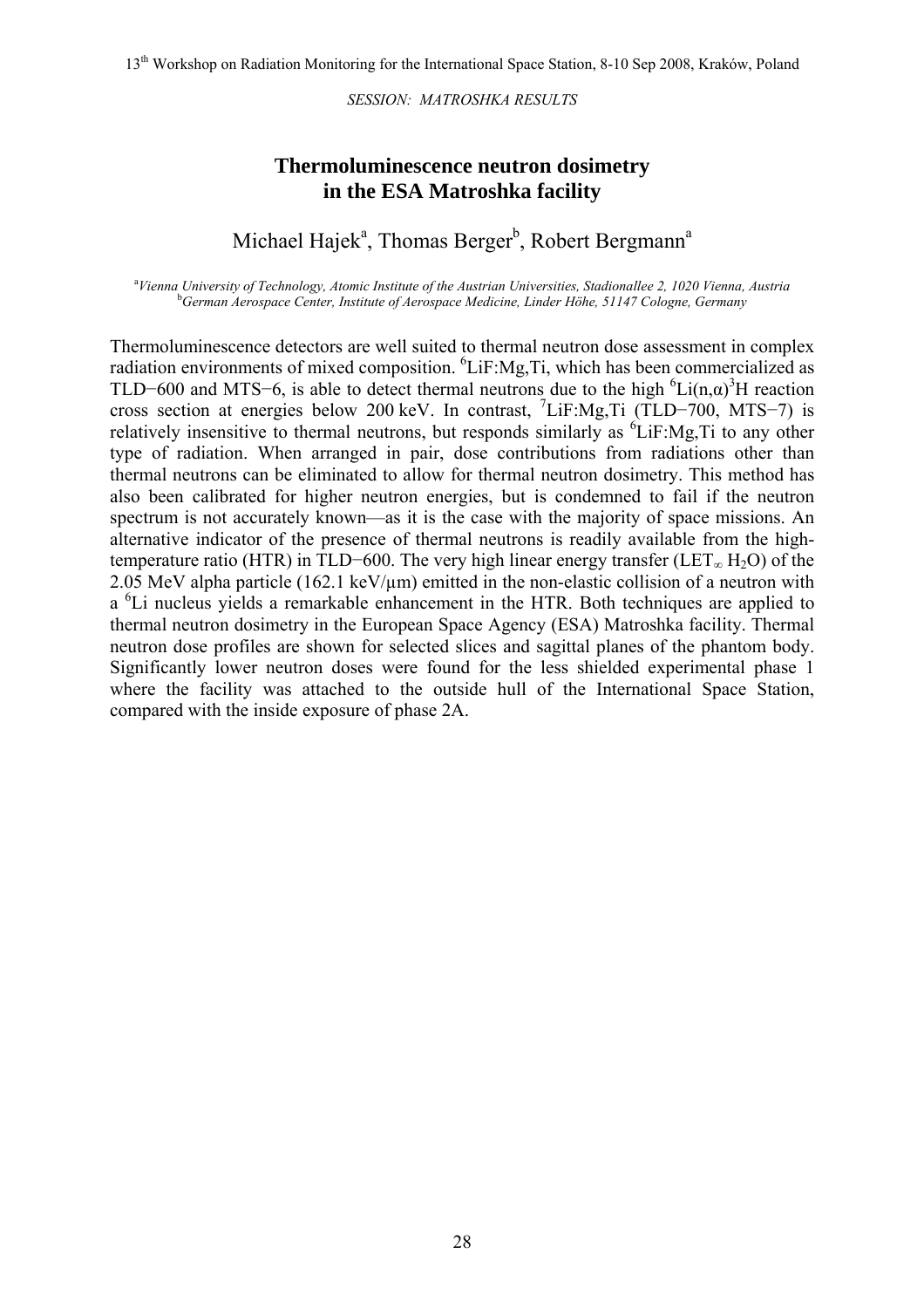#### **Further analysis of the MTR-1 and MTR-2a results**

#### M. Puchalska, P. Bilski

#### *Institute of Nuclear Physics (IFJ), Krakow, Poland*

The MATROSHKA experiment consists of exposures at the ISS of an anthropomorphic Rando phantom equipped with radiation detectors. The main part of the experiment was dose distribution measurement performed with thermoluminescent detectors within a 2.5 cm grid inside of the phantom torso. Institute of Nuclear Physics (IFJ) provided TL detectors for nearly half of measuring locations inside the phantom (785 of 1631 locations in total). Two phases of this experiment: MTR-1 (exposure outside ISS) and MTR-2a (exposure inside ISS) are already finished and point dose results were presented at the previous workshops.

Within current presentation the further analysis of these data will be described. This includes: interpolation of the point doses into a continuous distribution within the phantom volume, creating a 3D voxel model of the Rando phantom (based on the CT scans) and finally calculation of organ doses.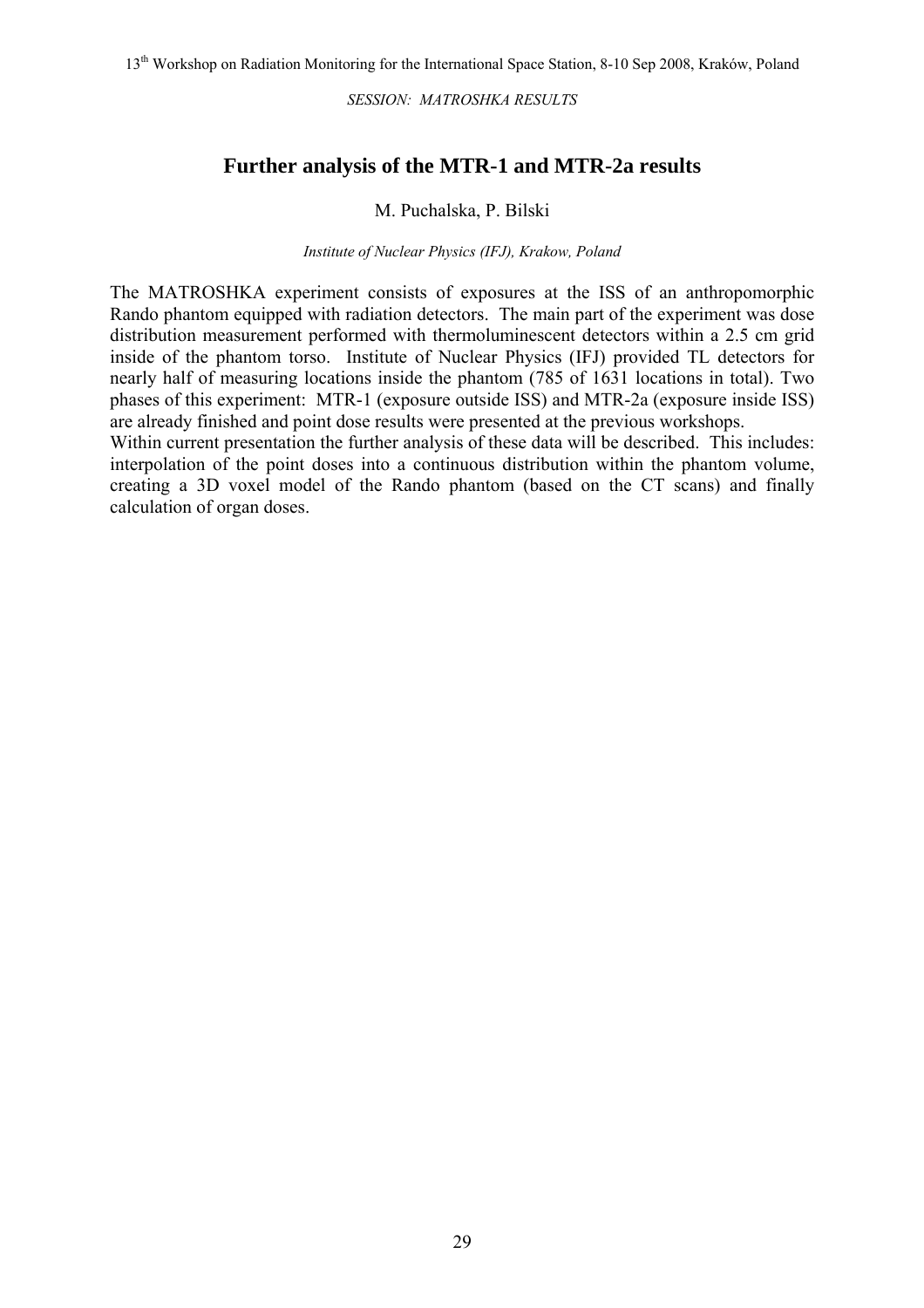#### **First DOSTEL Results from MATROSHKA phase IIb inside the ISS**

S. Burmeister<sup>1</sup>, R. Beaujean<sup>1</sup>, T. Berger<sup>2</sup>, G. Reitz<sup>2</sup>

1. Universität Kiel/IEAP, 24098 Kiel, Germany 2. DLR Köln/Luft- und Raumfahrtmedizin, 51147 Köln, Germany

The DOSimetry TELescope (DOSTEL) measures the dose and LET spectra at the head of the MATROSHKA phantom. The MATROSHKA DOSTEL consists of a telescope of two 300µm Canberra PIPS (Passivated Implanted Planar Silicon) detectors and two additional Hamamatsu 300 µm PIN diodes. The circular PIPS detectors have an active area of 6.93 cm<sup>2</sup> and the rectangular PIN detectors active area is 2.31 cm (2.1 x 1.1 cm). The PIN diodes are arranged perpendicular to each other and the telescope axis.

This year the MATROSHKA IIb phase started so the MATROSHKA facility is now mounted inside the Russian Module (Zvezda) of the International Space Station ISS and electrically connected. The MATROSHKA DOSTEL is active since May 2008. A description of the MATROSHKA DOSTEL, mean dose rates, LET spectra and deduced dose equivalent rates will be presented.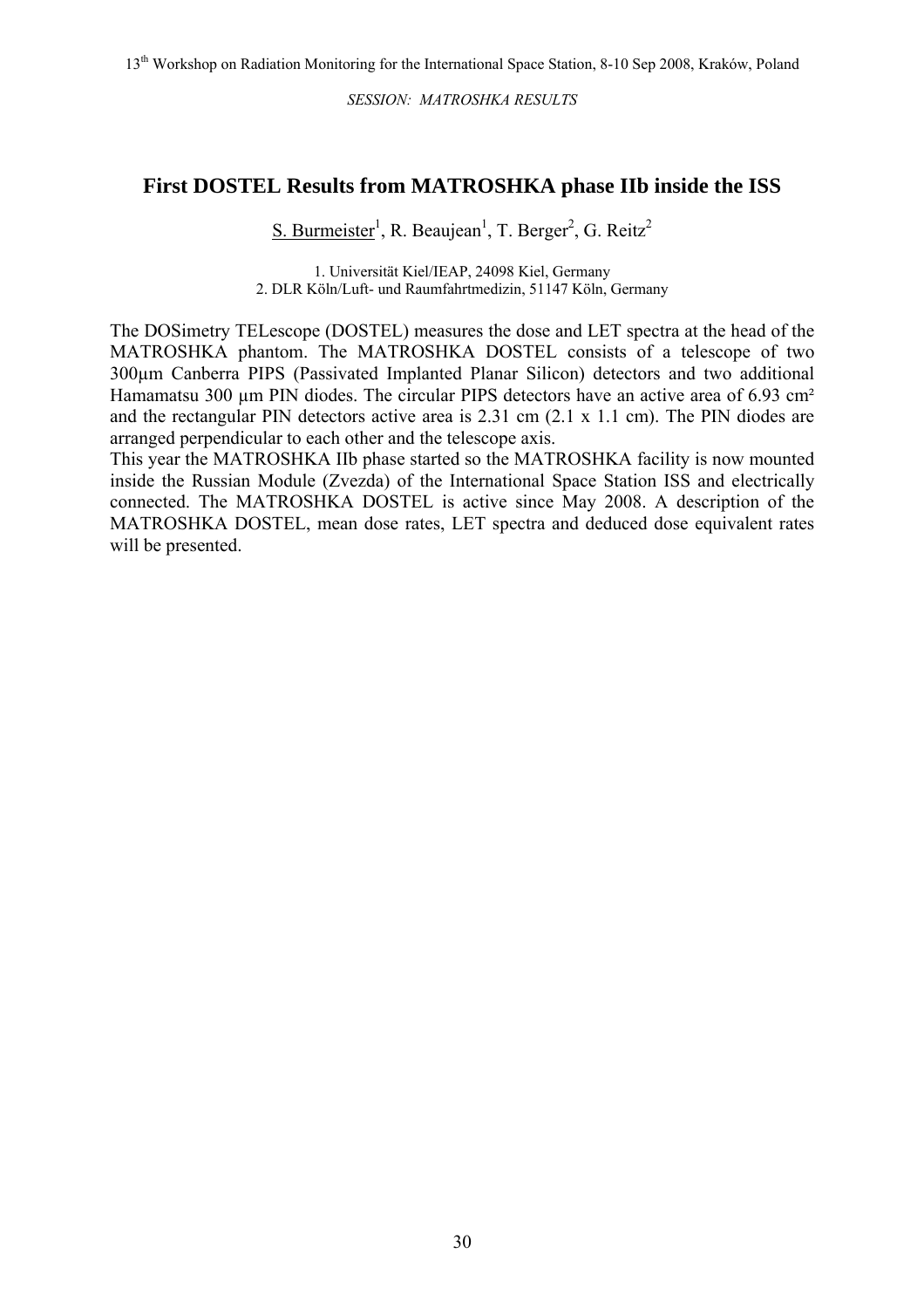#### **PHITS simulations of the Matroshka experiment**

K. Gustafsson<sup>1</sup>, L. Sihver<sup>1,2</sup>, T. Sato<sup>3</sup>, D. Mancusi<sup>4</sup>, G. Reitz<sup>5</sup> and T. Berger<sup>5</sup>

<sup>1</sup>Chalmers University of Technology (Sweden), <sup>2</sup>Roanoke College (VA, USA), <sup>3</sup>JAEA (Japan), <sup>4</sup>University of Liège (Belgium), <sup>5</sup>German Aerospace Center (Germany)

> E-mail: katarina@nephy.chalmers.se Fax: +46 31-772 3079

The radiation environment in space is very different from the one encountered on Earth and it is known to be harmful to both humans and electronics. It is therefore important to understand the interaction of materials such as space vehicles walls, human organs and electronics when hit by ionizing radiation consisting of particles of different Z and with energies ranging from keV up to hundreds of GeV. The radiation exposure and its consequences need to be estimated and we are therefore developing a tool based on PHITS, the Particle and Heavy-Ion Transport code System, a three dimensional Monte Carlo code which can calculate interactions and transport of particles and heavy ions in matter. PHITS is developed and maintained by a collaboration between RIST (Research Organization for Information Science & Technology), JAEA (Japan Atomic Energy Agency), KEK (High Energy Accelerator Research Organization), Japan and Chalmers University of Technology, Sweden. To benchmark and validate PHITS, we are simulating the ESA project Matroshka (MTR) designed and manufactured by DLR. MTR focus on the determination of the radiation load on astronauts inside and outside the ISS by using an anthropomorphic upper torso, equipped with active and passive radiation detectors positioned throughout the whole phantom. Preliminary results, which already show a reasonable agreement with the measurements will be presented and discussed. The future work will especially focus on the incorporation of the exact shielding geometries of the International Space Station.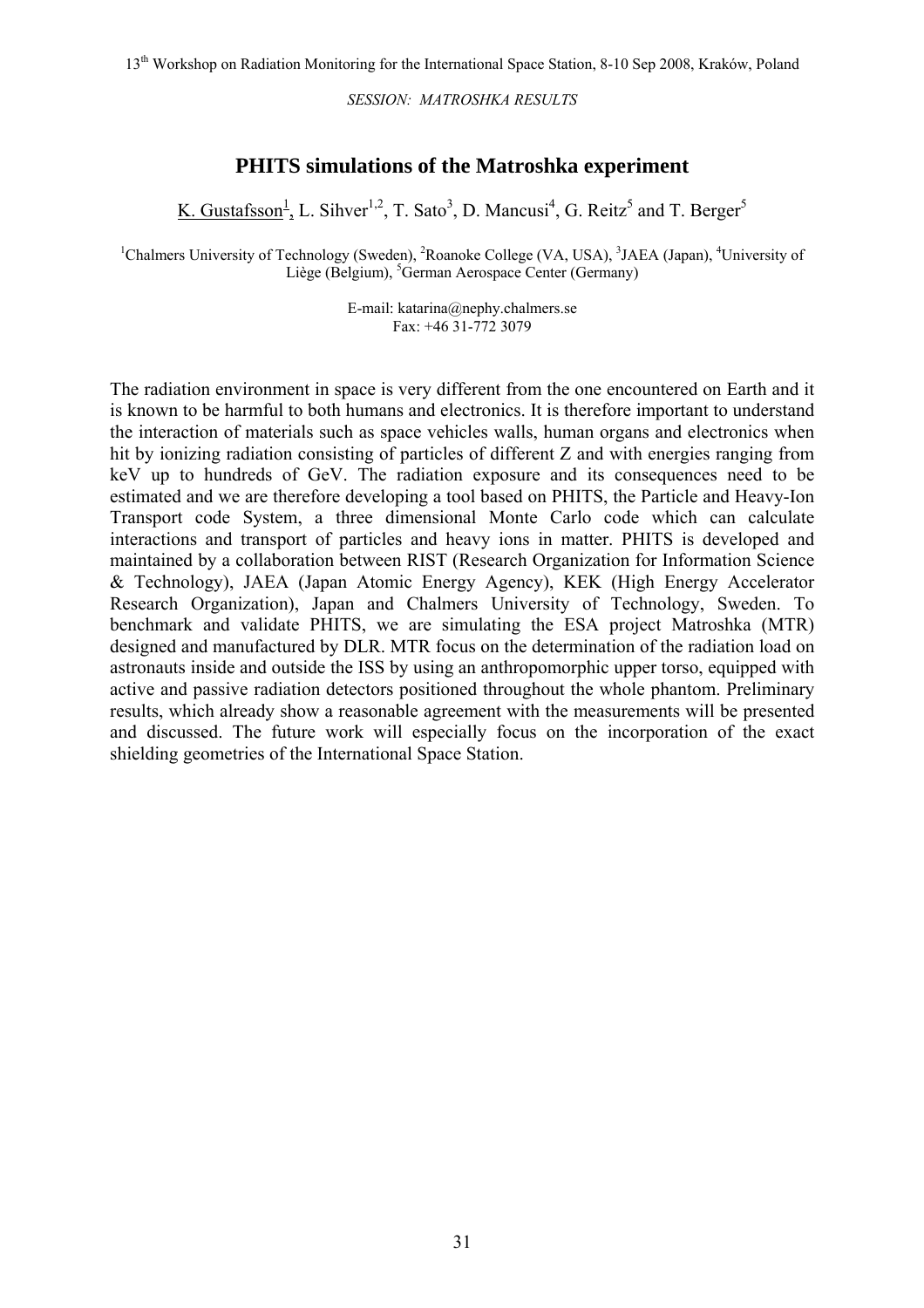#### **MATSIM - Numerical Simulation of the Radiation Exposure of the MATROSHKA Phantom**

P. Beck<sup>1</sup>, T. Berger<sup>2</sup>, R. Bergmann<sup>3</sup>, M. Hajek<sup>3</sup>, M. Latocha<sup>1</sup>, G. Reitz<sup>2</sup>, S. Rollet<sup>1</sup>, N. Vana<sup>3</sup>, A. Zechner<sup>1</sup>

- 1) Austrian Research Centers GmbH ARC, Health Physics Division, 2444 Seibersdorf, Austria
- 2) DLR German Aerospace Center, Institute of Aerospace Medicine, Radiation Biology, Linder Hoehe, Köln D-51147, Germany
- 3) Vienna University of Technology, Atomic Institute of the Austrian Universities, Stadionallee 2, Vienna AT-1020, Austria

The Austrian Research Centers (ARC), the Vienna University of Technology (ATI) and the German Aerospace Center (DLR), collaborate on the project MATSIM to perform the full numerical simulation of the MATROSHKA phantom using Monte Carlo codes. MATROSHKA is an ESA facility, designed and manufactured by DLR, to determine the radiation exposure of an astronaut during an extravehicular activity (EVA) at the International Space Station (ISS). For this purpose, several thousands passive and seven active radiation detectors measured the dose distribution within an anthropomorphic upper torso exposed outside the ISS during the MATROSHKA experiment Phase 1. The MATSIM project is carried out in two project phases A and B. During MATSIM-A the numerical modelling of the MATROSHKA phantom is done using the high energy particle transport Monte Carlo code FLUKA. The code simulates with high accuracy the interaction and propagation of ionizing radiation in a wide energy range such as photons and electrons from 1 keV to thousands of TeV, hadrons up to 20 TeV, neutrons down to thermal energies, and heavy ions, all of them in customized energy spectra and spatial distributions. A Computer Tomography (CT) scan of the MATROSHKA phantom has been converted into a 3-dimensional voxel phantom with about  $5.10^7$  voxels in total. The imparted energy and dose at the surface and in specified locations inside the phantom is determined for reference radiation conditions. The gathered information will be used in MATSIM Phase-B, for the verification of the numerical dose distribution applying reference measurements and the simulation of the radiation transport under ISS conditions. The aim of MATSIM is the provision of comprehensive risk assessment of radiation hazard to humans in space due to the highly complex mixed radiation field and the support of current and future exposure phases of the MATROSHKA experiment on board the ISS.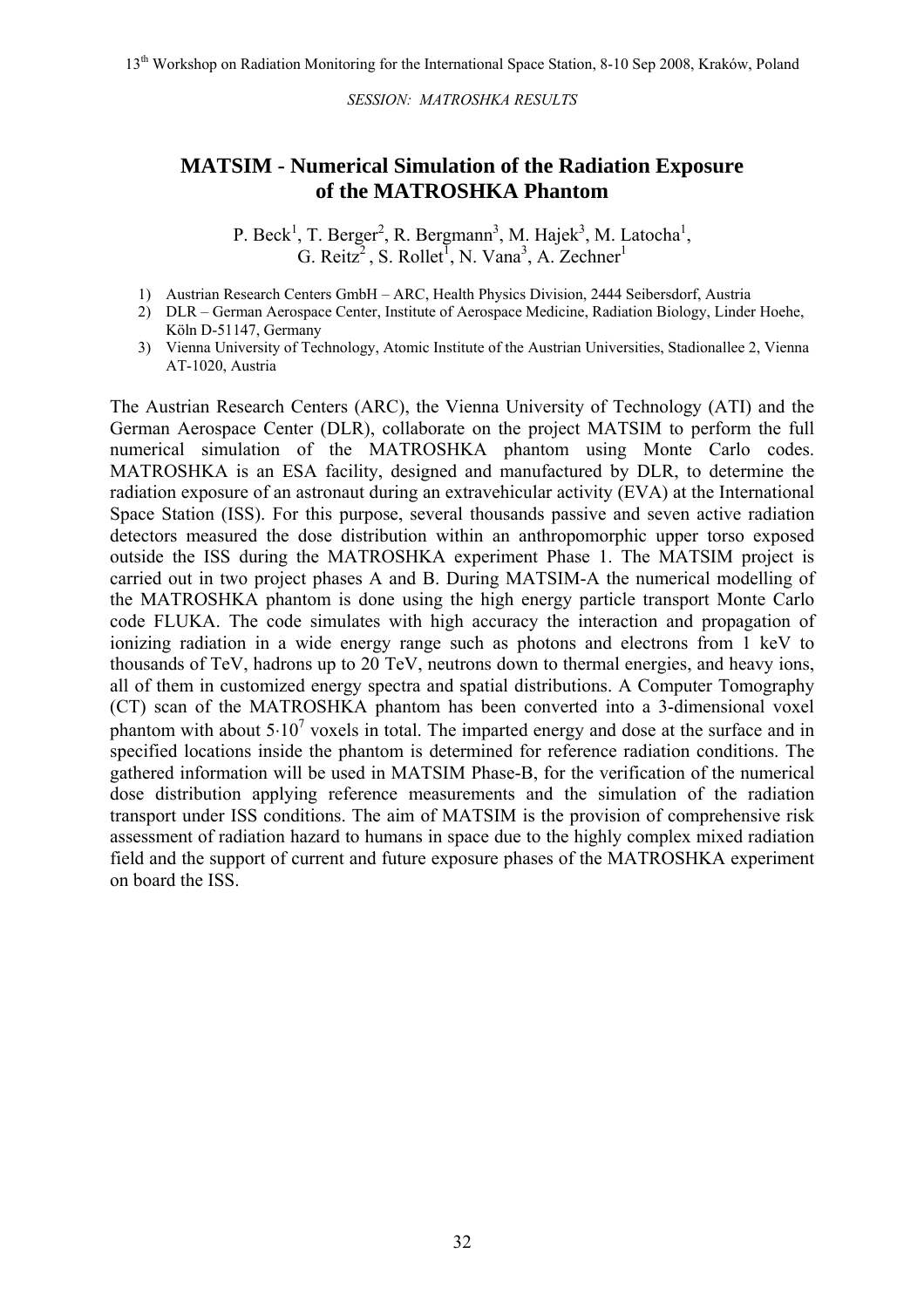#### **ISS ATTITUDE INFLUENCE ON THE DOSE RATE MEASURED WITH DETECTORS OF LIULIN-5 INSTRUMENT**

I.V. Chernykh<sup>a</sup>, V.M. Petrov<sup>a</sup>, V.A. Shurshakov<sup>a</sup>, J. Semkova<sup>b</sup>, R. Koleva<sup>b</sup>, St. Maltchev<sup>b</sup>, N. Bankov<sup>c</sup>, V.G. Mitrikas<sup>a</sup>, V.V. Benghin<sup>a</sup>, S.G. Drobyshev<sup>a</sup>, V.I. Lyagushin<sup>d</sup>, Yu B. Roslyakov<sup>d</sup>

*a State Scientific Center of Russian Federation Institute of Biomedical Problems, Russian Academy of Sciences, [inna@pike.net.ru](mailto:inna@pike.net.ru)*

*b Solar-Terrestrial Influences Lab., Bulgarian Academy of Sciences, Sofia, Bulgaria <sup>c</sup> Space Research Institute, Bulgarian Academy of Sciences, Bulgaria d Rocket Space Corporation "Energia", Moscow region, Russia* 

The data demonstrating variations in the Liulin-5 instrument readings after ISS attitude changes are presented in the report. Location and attitude of the Liulin-5 instrument in relation to the ISS coordinate system during the Matroshka-R experiment is considered in detail. Shielding estimations of the detectors are presented for Liulin-5 detector unit inside the spherical phantom. Typical ISS attitudes during Liulin-5 measurement sessions are considered. Minimal shielding zone attitudes of the instrument detectors are presented in relation to maximum intensity direction in the SAA region. Liulin-5 dose rate measurements are correlated with spatial attitude of the detector unit. It is demonstrated that anisotropy of the radiation field in the SAA region gives an essential influence on the dose distribution inside the spherical phantom.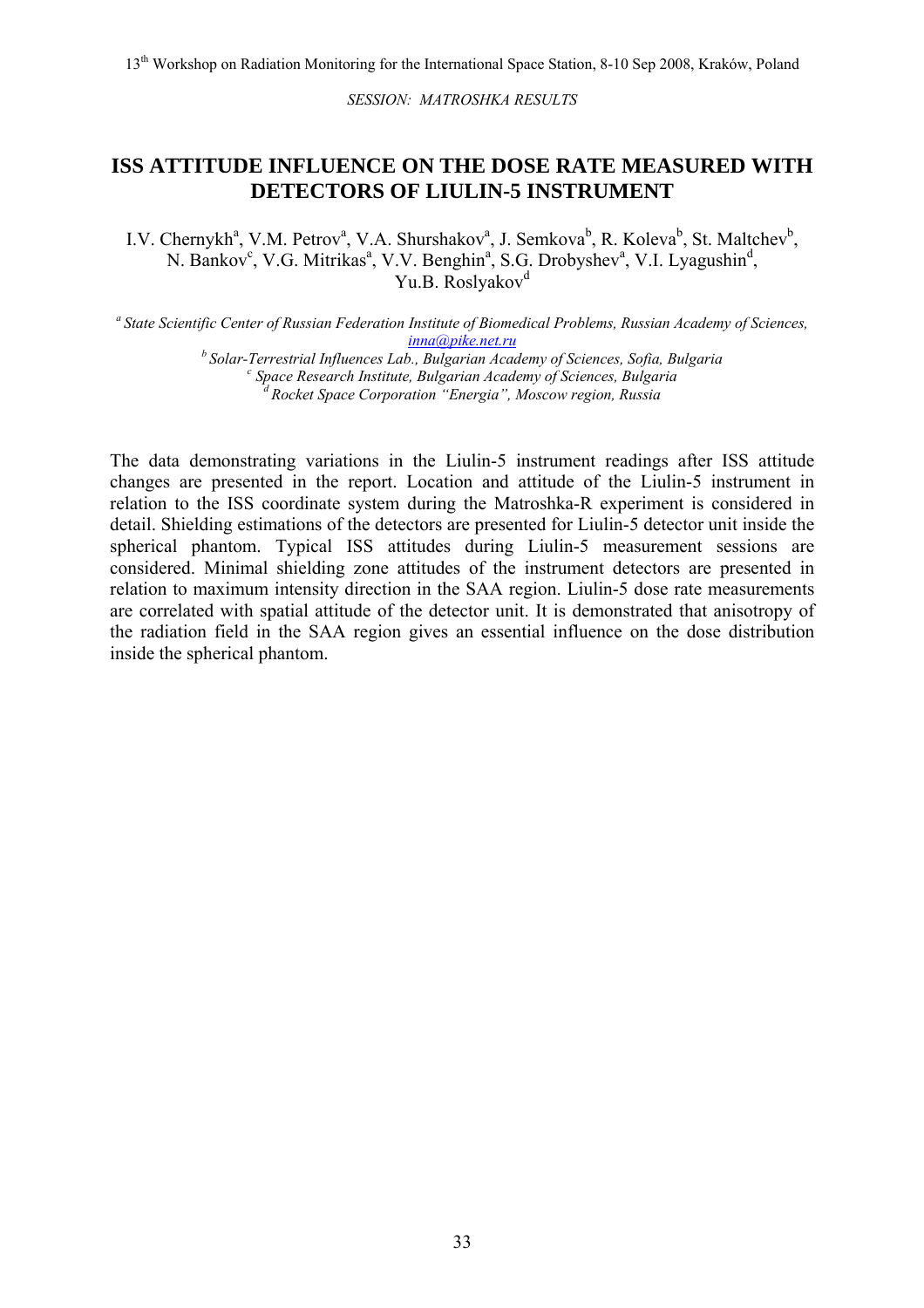#### **Current and Future Status of ICCHIBAN Project and Reanalysis of Dosimeteric Data from ICCHIBAN-1 and ICCHIBAN-3**

Yukio Uchihori<sup>1</sup>, Nakahiro Yasuda<sup>1</sup>, Hisashi Kitamura<sup>1</sup>, Iva Jadrnickova<sup>1,2</sup>, Eric Benton<sup>3</sup>, Michael Hajek<sup>4</sup>, Thomas Berger<sup>5</sup>, Vyacheslav A. Shurshakov<sup>6</sup> on behalf of ICCHIBAN Working Group and Participants

*1 National Institute of Radiological Sciences, Chiba, Japan 2 Nuclear Physics Institute, Academy of Sciences of the Czech Republic, Prague, Czech Rep. <sup>3</sup> Oklahoma State University, Oklahoma, USA <sup>4</sup> Atomic Institute of the Austrian Universities, Vienna University of Technology, Vienna, Austria <sup>5</sup> German Aerospace Center, Cologne, Germany 6 Institute for Biomedical Problems, Moscow, Russia*

We present a status report on the ICCHIBAN project, including the ongoing CR-39 ICCHIBAN and ICCHIBAN/Space-Intercomparison experiments and the effort to compile and analyze results from ICCHIBAN-5 and more recent experiments. The ICCHIBAN Working Group (ICWG) has realized the need to prepare and release reports on a more timely basis. To this end, we have adopted a new format for participants to report their results. We discuss this new reporting format and the data we are asking that each participant provide. Future plan of ICCHIBAN projects also will be presented.

The ICWG has taken another look at the results provided by participants of the ICCHIBAN-1 and -3 experiments and is now determining LET distributions, as well as dose and dose equivalent values, based on those results. In the HIMAC Report-78 and -128, the dosimeteric data from different active detectors were not compared to one another because they were analyzed over different LET regions. In order to make a more direct and useful comparison, this data is being reanalyzed by the ICWG over the same LET region. In this presentation, we discuss the reanalysis of this data and the methods we are using, while asking for the cooperation of ICCHIBAN-1 and -3 participants. Also, we show a direction of summarization for report of the past and future ICCHIBAN experiments.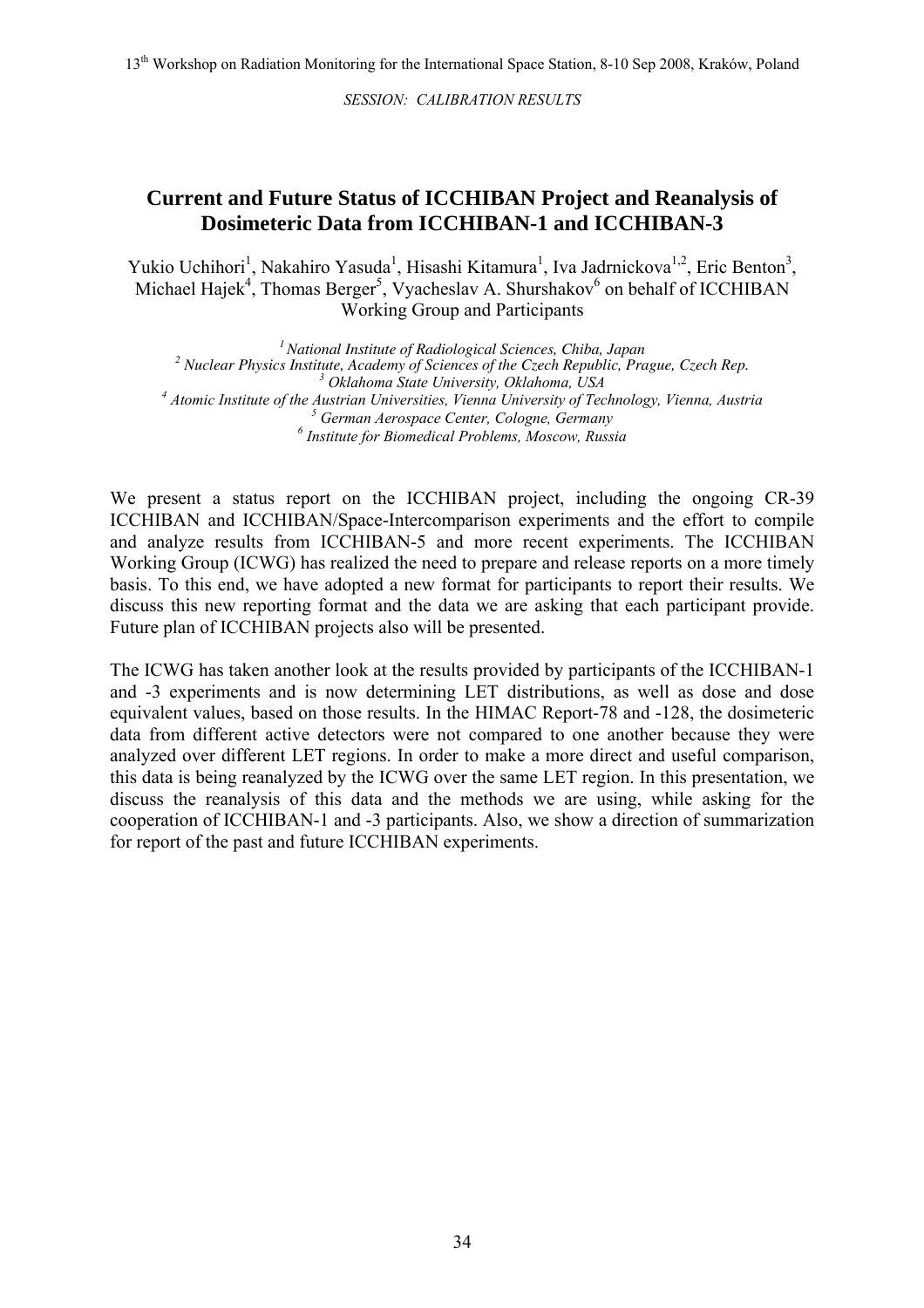## **Future ICCHIBAN Experiments Using Proton Beams**

Hisashi Kitamura<sup>1</sup>, Yukio Uchihori<sup>1</sup>, Nakahiro Yasuda<sup>1</sup>, Iva Jadrnickova<sup>1,2</sup>, Eric Benton<sup>3</sup>, Michael Hajek<sup>4</sup>, Thomas Berger<sup>5</sup> on behalf of ICCHIBAN Working Group and Participants

*1 National Institute of Radiological Sciences, Chiba, Japan 2 Nuclear Physics Institute, Academy of Sciences of the Czech Republic, Prague, Czech Rep. <sup>3</sup> Oklahoma State University, Oklahoma, USA <sup>4</sup> Atomic Institute of the Austrian Universities, Vienna University of Technology, Vienna, Austria <sup>5</sup> German Aerospace Center, Cologne, Germany*

In past ICCHIBAN experiments, we intercompared the response of the dosimeters mainly using high LET particles. The ICCHIBAN working group is planning experiments to intercompare the low LET response of dosimeters using proton beams in the near future. NIRS not only has the HIMAC, a heavy ion synchrotron ideal for high LET irradiations, but also a cyclotron which has the capability to accelerate protons of energy up to 70 MeV with a 10 cm diameter beam spot which we plan to use in ICCHIBAN experiments for low LET irradiations. We describe instrumentation and the characteristics of the radiation fields of the NIRS-Cyclotron facility, and discuss our objectives and experiment design of the upcoming Proton-ICCHIBAN.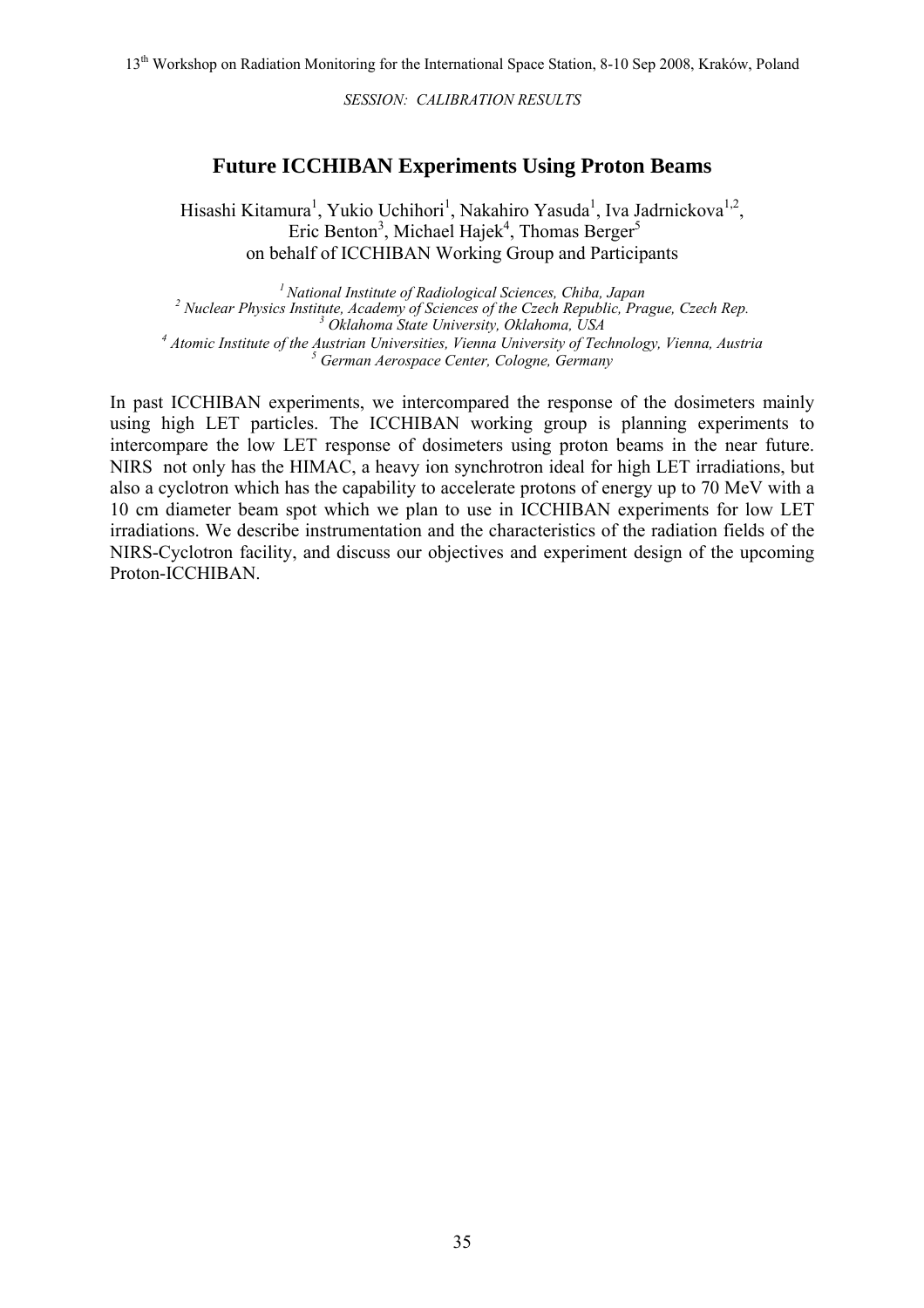13<sup>th</sup> Workshop on Radiation Monitoring for the International Space Station, 8-10 Sep 2008, Kraków, Poland

*SESSION: CALIBRATION RESULTS* 

#### **Brief results from the ICCHBAN/Space Intercomparison 2 and ongoing experiments to resolve differences in CR-39 PNTD measurements**

N. Yasuda<sup>1</sup>, I. Jadrnickova<sup>1,2</sup>, E. Benton<sup>3</sup>, H. Kawashima<sup>1</sup>, M. Kurano<sup>1</sup>, S. Kodaira<sup>1,4</sup>, Y. Uchihori<sup>1</sup>, H. Kitamura<sup>1</sup>, Yu. Akatov<sup>5</sup>, V. Shurshakov<sup>5</sup>, I. Kobayashi<sup>6</sup>, Y. Koguchi<sup>7</sup>, F. Spurn $v^2$ 

*1 National Institute of Radiological Sciences, Chiba, Japan 2 Nuclear Physics Institute, Academy of Sciences of the Czech Republic, Prague, Czech Rep. <sup>3</sup> Oklahoma State University, Oklahoma, USA <sup>4</sup> Research Institute for Sciences and Engineering, Waseda University, Tokyo, Japan <sup>5</sup> Institute for Biomedical Problems, Moscow, Russia <sup>6</sup> Nagase Landauer, ltd., Tokyo, Japan 7 Chiyoda Technol Corporation, Ibaraki, Japan* 

Currently, the world's space agencies (NASA, JAXA, RSA/Energia, and ESA) participating on the International Space Station (ISS) use a combination of CR-39 plastic nuclear track detector (PNTD) and thermoluminescence detector (TLD) to determine the dose and dose equivalent received by crew during spaceflight. Previous experiments have shown that the results obtained onboard spacecraft using CR-39 PNTDs exposed under identical conditions can differ significantly between different laboratories. One conclusion of the  $12<sup>th</sup>$  Workshop on Radiation Monitoring for the International Space Station (WRMISS-12) was that the space dosimetry community needs to resolve the discrepancies in dose and dose equivalent measurements made using CR-39 PNTD in space. The ICCHIBAN/Space Intercomarison-2 (IC/SI-2) experiment was performed in 2007 and included the participation of 12 laboratories. We present brief results from the IC/SI-2 experiment, and discuss strategies to clarify the discrepancies in dosimetric measurements made with CR-39 PNTD through ongoing experiments in space (Space Intercomparison-3 and space-based CR-39 ICCHIBAN) and on the ground (ground-based CR-39 ICCHIBAN).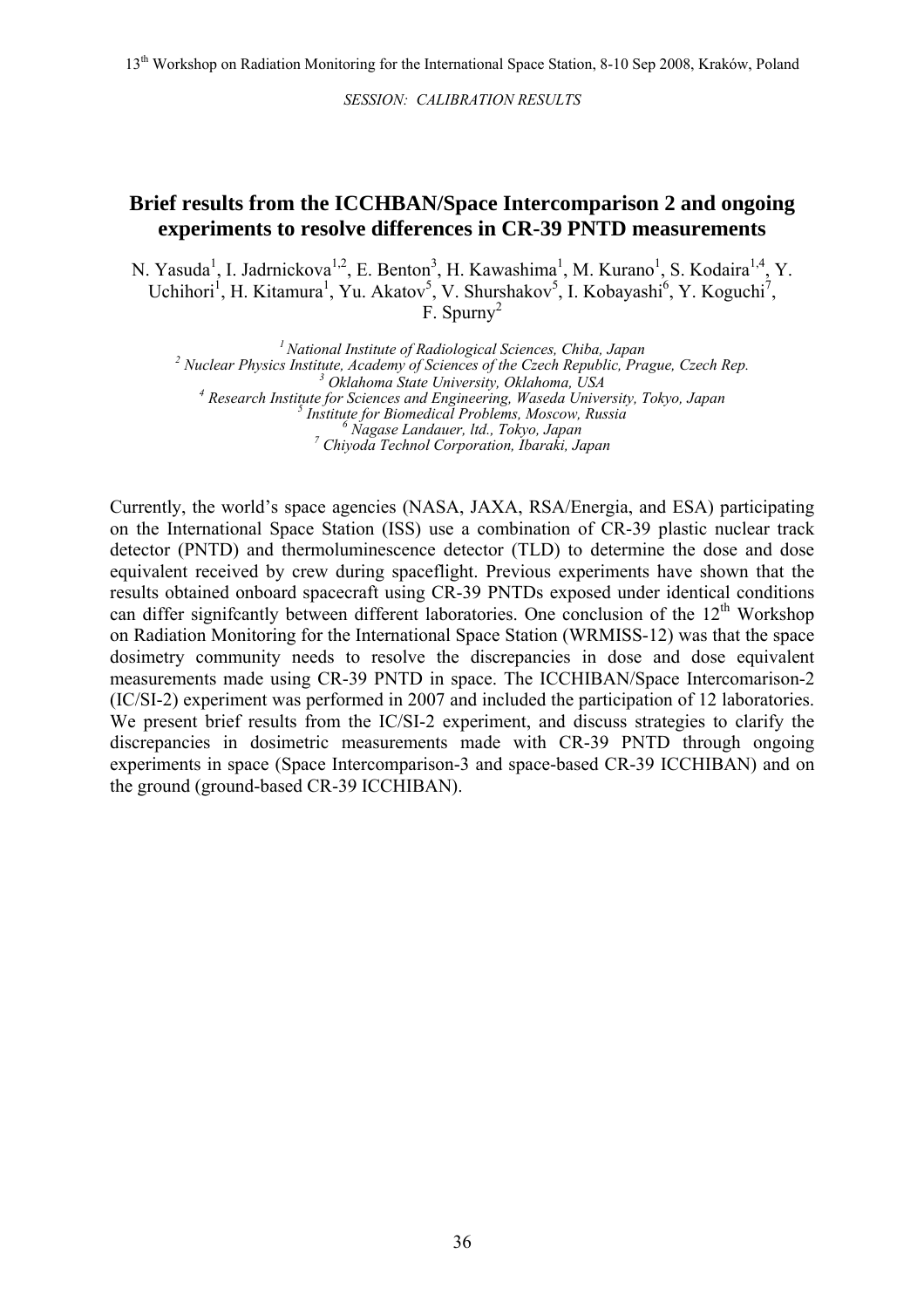#### **Studies of influence of various factors on dose quantities measured with CR-39 detectors onboard spacecraft**

I. Jadrnickova<sup>1,2</sup>, N. Yasuda<sup>1</sup>, H. Kawashima<sup>1</sup>, M. Kurano<sup>1</sup>, S. Kodaira<sup>1,3</sup>, Y. Uchihori<sup>1</sup>, H. Kitamura<sup>1</sup>, Yu. Akatov<sup>4</sup>, V. Shurshakov<sup>4</sup>, I. Kobayashi<sup>5</sup>, Y. Koguchi<sup>6</sup>, F. Spurny<sup>2</sup>

*1 National Institute of Radiological Sciences, Chiba, Japan 2*

 *Nuclear Physics Institute, Academy of Sciences of the Czech Republic, Prague, Czech Rep. <sup>3</sup>*

 *Research Institute for Sciences and Engineering, Waseda University, Tokyo, Japan <sup>4</sup>*

 *Nagase Landauer, ltd., Nihombashi, Tokyo, Japan <sup>6</sup>*

 *Chiyoda Technol Corporation, Oarai-machi, Ibaraki, Japan*

For the determination of LET spectra, absorbed dose, and dose equivalent onboard of spacecraft, many laboratories use the combination of thermoluminescence detectors and CR-39 plastic nuclear track detectors (PNTD). Previous experiments have shown that the results obtained onboard spacecraft using CR-39 detectors can differ in large extent among different laboratories. One conclusion of the  $12<sup>th</sup>$  Workshop on Radiation Monitoring for the International Space Station (WRMISS-12), held in September 2007, was that the space dosimetry community needs to resolve the discrepancies between CR-39 PNTD dose and dose equivalent measurements made in low Earth orbit (LEO). There are a variety of possible causes for the discrepancies seen between dose and dose equivalent measurements. The discrepancies can come from: use of different CR-39 material, choice of etching time, selection and measurement of etched pits, personal skills and experience, and methodologies for calculation to get dose and dose equivalent. At first, we checked variations of dosimetric values from 5 different positions on one piece (3 cm x 3 cm) of CR-39. Further, based on appropriate size of etched pit images, we have compared the differences in dose quantities coming from human dependence, selection of etch pits, and also calculation method between two laboratories (NIRS and NPI). The second part of this contribution deals with intercomparison of results from the experiment MATROSHKA-R III, performed onboard of ISS from December 2005 to September 2006. During this experiment, the detectors from NIRS and NPI were placed at the same position (in 8 pockets on the surface of the spherical phantom), which enabled us to compare directly the obtained results.

*Institute for Biomedical Problems, Moscow, Russia <sup>5</sup>*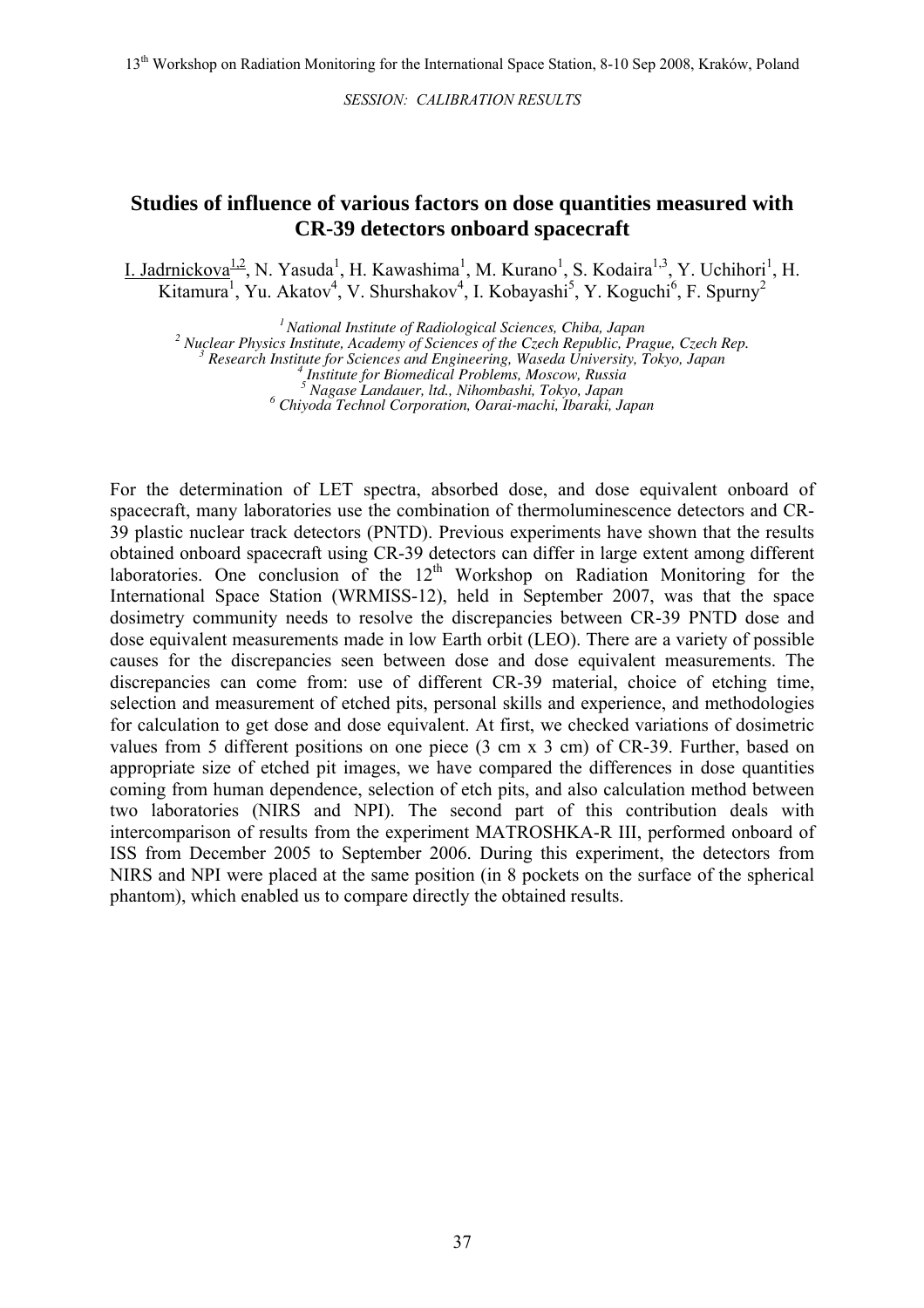#### **Variation of dose quantities from CR-39 detectors onboard ISS Russian segment: etching and angular correction**

S. Kodaira<sup>1</sup>, M. Sato<sup>2</sup>, N. Yasuda<sup>1</sup>, Y. Uchihori<sup>1</sup>, H. Kitamura<sup>1</sup>, M. Kurano<sup>1</sup>, H. Kawashima<sup>1</sup>, I. Jadrnickova<sup>1,3</sup>, F. Spurny<sup>3</sup>, I. Kobayashi<sup>4</sup>, Y. Koguchi<sup>5</sup>, Yu. Akatov<sup>6</sup> and V. Shurshakov<sup>6</sup>

*1 National Institute of Radiological Sciences, Chiba, Japan 2 Research Institute for Science and Engineering, Waseda University, Tokyo, Japan 3 Nuclear Physics Institute, Academy of Sciences of the Czech Republic, Prague, Czech Rep. <sup>4</sup> Nagase Landauer, Ltd., Tokyo, Japan 5 Chiyoda Technol Corporation, Ibaraki, Japan 6 Institute for Biomedical Problems, Moscow, Russia*

We performed the radiation monitoring experiment for passive radiation dosimeters as a part of the BRADOS experiment on the International Space Station (ISS) in 2004. Five dosimeters boxes with passive detectors from IMBP and NIRS were exposed on the Russian segment of the ISS during the period of the BRADOS II space experiment sessions from Jan. 29 to Oct. 24 in 2004. The dosimeter package consists of TLDs, Glass detectors and CR-39 detectors with some Al targets. In this study, we employed CR-39 detector named HARTZLAS TD-1 and verified the variation of LET spectra by several bulk etch conditions (multi-step) from 5 - 53 µm at the same position of a TD-1 detector. All etch pit was traced at each step of etching time. We also verified correction methods of incident angle dependence on track registration sensitivity of TD-1 detector. The preliminary results on variation of dose quantities from CR-39 detector will be presented.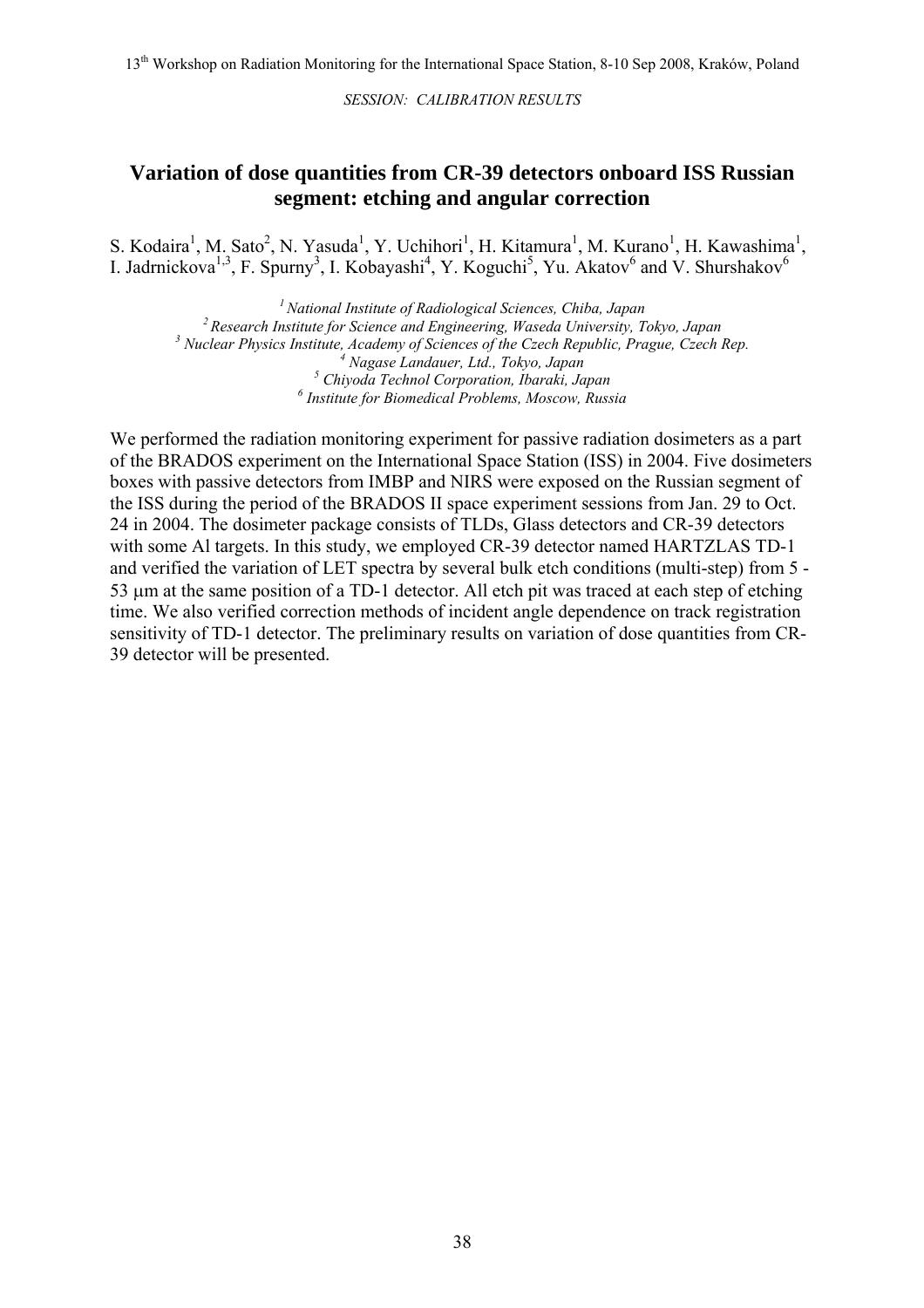#### **Preliminary results of SI2 experiment obtained by PADC track etch detectors.**

#### J. Szabó, J.K. Pálfalvi, B. Dudás

HAS KFKI Atomic Energy Research Institute (AERI), P. O. B 49, H-1525 Budapest, Hungary.

*Presenting author*: J. Szabó, [jszabo@aeki.kfki.hu](mailto:jszabo@aeki.kfki.hu)

The Radiation and Environmental Physics Department of the Atomic Energy Research Institute (Hungarian Academy of Sciences) participated in the Space-Intercomparison-2 experiment with 5 PADC (polyallyl-diglycol-carbonate) nuclear track detector sheets. Right after their arrival in March 2008, the detectors were etched in 6 n NaOH at 70 ˚C for 6 hours. This is the first etching step applied in our standard method used for the evaluation of space detectors, which results in an 8  $\mu$ m thick surface removal and the development of tracks with LET higher than  $\sim$ 17 keV  $\mu$ m<sup>-1</sup>. Semi-automatic measurements were carried out by the VIRGINIA image analyzer system on each side of each detector sheet. Beside these investigations, manual HZE track analysis was also performed. The preliminary results as LET spectra, absorbed dose, dose equivalent and average quality factor values obtained based on these measurements will be presented.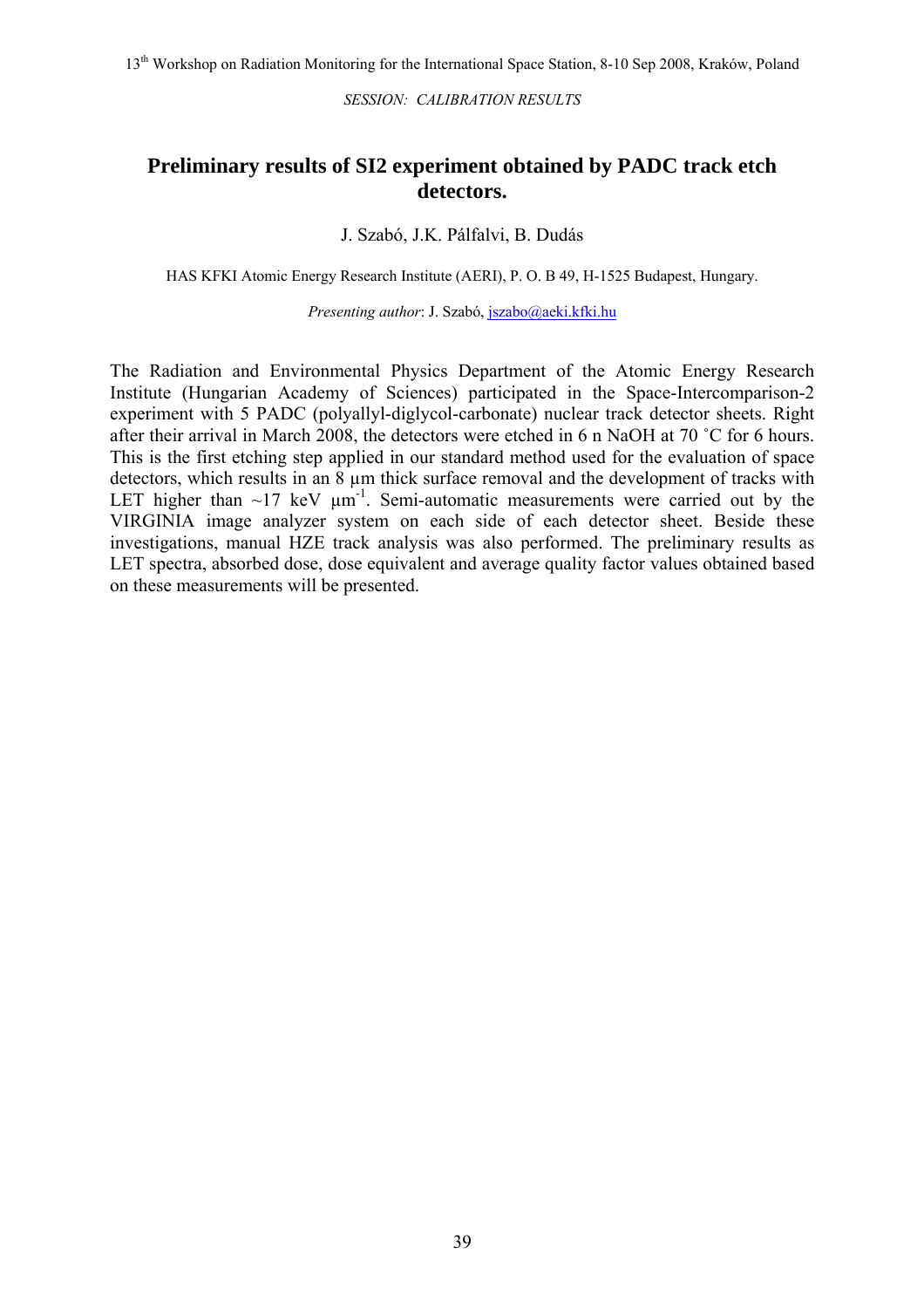### **Three dimensional determination of etch track parameters in plastic nuclear track detectors: findings on bulk etch rate and implications for dosimetry.**

Rainer Facius

DLR, German Aerospace Center Institute of Aerospace Medicine Department Radiation Biology 51147 Cologne [Rainer.Facius@dlr.de](mailto:Rainer.Facius@dlr.de)

Historically, visual nuclear track detectors found originally most widespread application in probing the space radiation field. For dosimetric purposes, the focus of work with plastic detectors was on the contribution to dose from the high end LET range of genuine HZE particles, i.e., energetic heavy ions from alpha particles to iron ions with an LET above say 1000 and up to  $15000$  MeV cm<sup>2</sup> / g. A second major application of visual nuclear track detectors was the determination of the trajectories of cosmic heavy ions in order to identify biological test organisms which might have been affected by such ions. Ideally, the impact parameter of such trajectories with respect to radiobiologically sensitive structures would be determined. For many such radiobiological studies - e.g. with bacterial spores - sufficient precision of these trajectories was a challenging task. For such radiobiological applications also the identification of the HZE article was usually required which in turn required rather precise determination of track lengths.

For such high precision work microscopic "workstations" were developed which allowed position measurements of microscopic features in all three dimensions with an accuracy in the order of 0.1 µm. Only recently this equipment was employed for personnel dosimetry of astronauts within the EuCPD project. For dosimetric work with CR 39 plastic detectors, conventionally the etch tracks are analysed only in terms of their entrance ellipse, i.e., the size of their minor and major semi-axes are determined. Provided that the etch rate of the undisturbed detector material, the bulk etch rate, M', is constant throughout the detector material and throughout the etch process, such 2-dimensional measurements are sufficient for the determination of the cone angle of the etch cone which is the feature of the etch track which carries the information on the LET of the particle which generates the track. When the etch track geometry is determined by exploiting the full tree dimensional shape of the etch track, then the bulk etch rate M' can be determined locally for the individual track analysed this way.

I present details about the measurement techniques and the analysis of etch track parameters in 3 dimensions including hard- and software components. Results on the distribution of the local bulk etch rate M' as determined from such 3 dimensional measurements on individual tracks will be presented. Finally their implications for dose determinations via the conventional 2-dimensional measurement of etch track parameters will be discussed.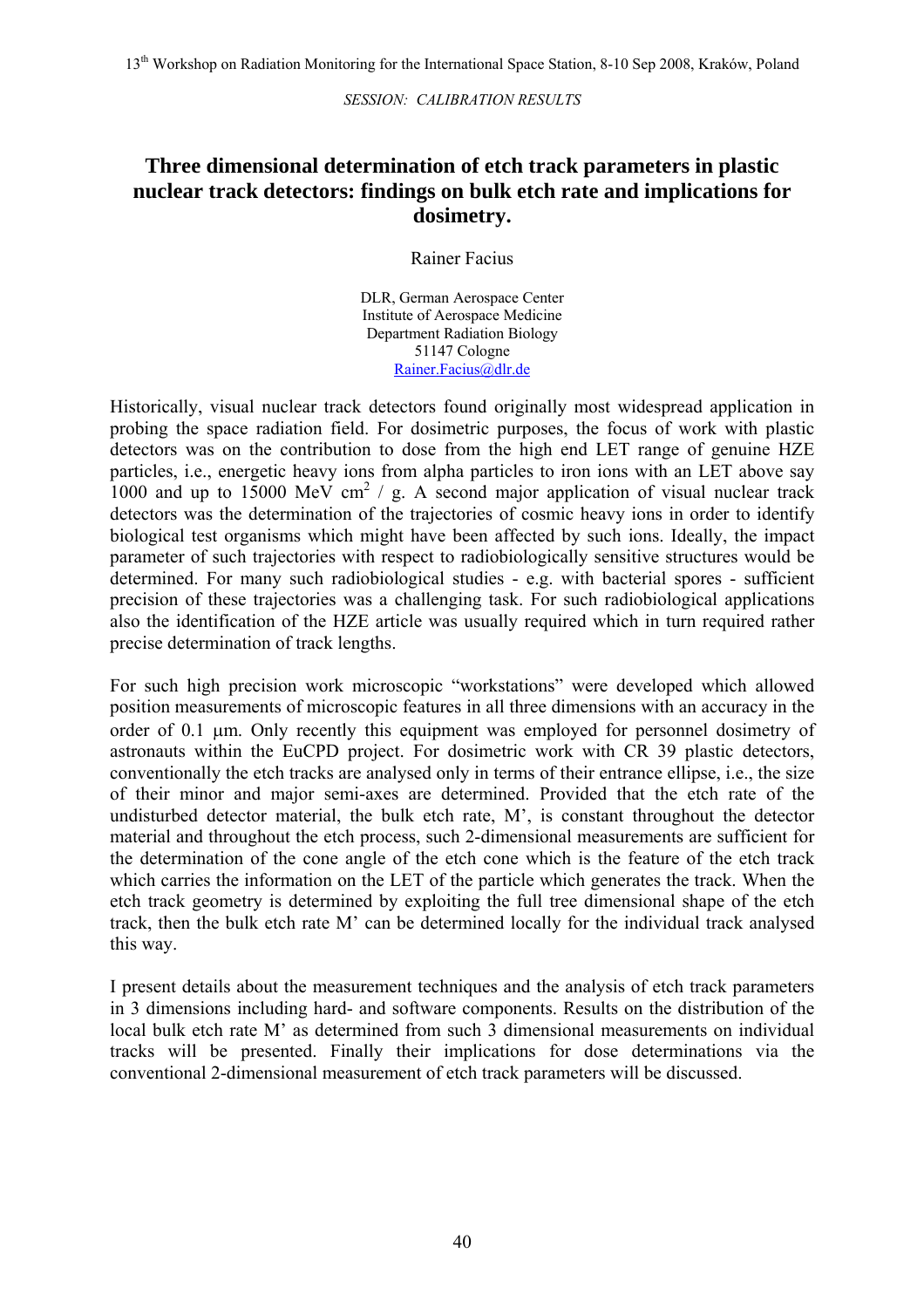### **High energy proton detection by PADC track etch detectors. (Results from Loma-Linda, NSRL-BNL proton IICHIBAN exposures and experiments at TSL accelerator, Uppsala, Sweden.)**

J. K. Pálfalvi, J. Szabó and B. Dudás

HAS KFKI Atomic Energy Research Institute (AERI), P. O. B 49, H-1525 Budapest, Hungary.

*Presenting author*: J. K. Pálfalvi, [palfalvi@aeki.kfki.hu](mailto:palfalvi@aeki.kfki.hu)

The purpose of the investigations was to determine the number and linear energy transfer (LET) of target fragments produced by high energy protons in a close tissue equivalent solid state nuclear track detector (SSNTD) material. The importance of such studies explained by the fact that protons are the most abundant cosmic ray particles and they can contribute to the dose burden of astronauts via fragmentation interaction.

The chemical formula of the applied SSNTD (polyallyl-diglycol-carbonate, PADC) is  $C_{12}H_{18}O_7$ , which indicates that  $p \rightarrow$  <sup>12</sup>C is the most important fragmentation interaction, however, in practice the  $^{16}$ O fragmentation also may play a considerable role. Sample results obtained from the  $p \rightarrow$  <sup>12</sup>C interaction investigations using protons of different energies from 70 to 1000 MeV are presented.

The PADC detectors (TASL, Bristol, UK) are etched in a 6n NaOH solution at 70  $\rm{^{\circ}C}$  for 6 hours, which results in a 8  $\mu$ m thick layer removal and the development of the latent tracks induced by fragments and recoils.

In an actual case when a detector was exposed perpendicularly to 170 MeV protons with a fluence of 5.5 x  $10^8$  cm<sup>-2</sup> the measured track density was found to be 3.8 x  $10^4$  cm<sup>-2</sup>. Model calculation showed, however, that the number of fragmentation events in unit volume  $(1 \text{ cm}^3)$ is  $2.8 \times 10^6$ , which means that the detection efficiency is around 1.4%.

The track parameters (as diameters, excentricity, area, etc.) are investigated by a semiautomated image analyzer and the track and bulk etch rate ratio (V) is computed. This value is converted to LET applying a calibration function. Investigating many tracks on a large detector area the LET spectrum can be obtained. The track area distribution and LET spectra showed similar feature, having distinct peaks, however, these could not be clearly related to the mass or charge of the fragments. It is observed, that above 300 keV/ $\mu$ m up to ~1000  $keV/\mu$ m, apart from the fluctuation, the spectra are nearly constant, only slightly decreasing.

Finally, LET spectra of proton induced target fragments were compared to spectra measured in open space during two Foton-Biopan experiments, where the detectors had a thin shielding only. Similar comparisons were made also to LET spectra measured on detectors exposed onboard the ISS, where they were more significantly shielded.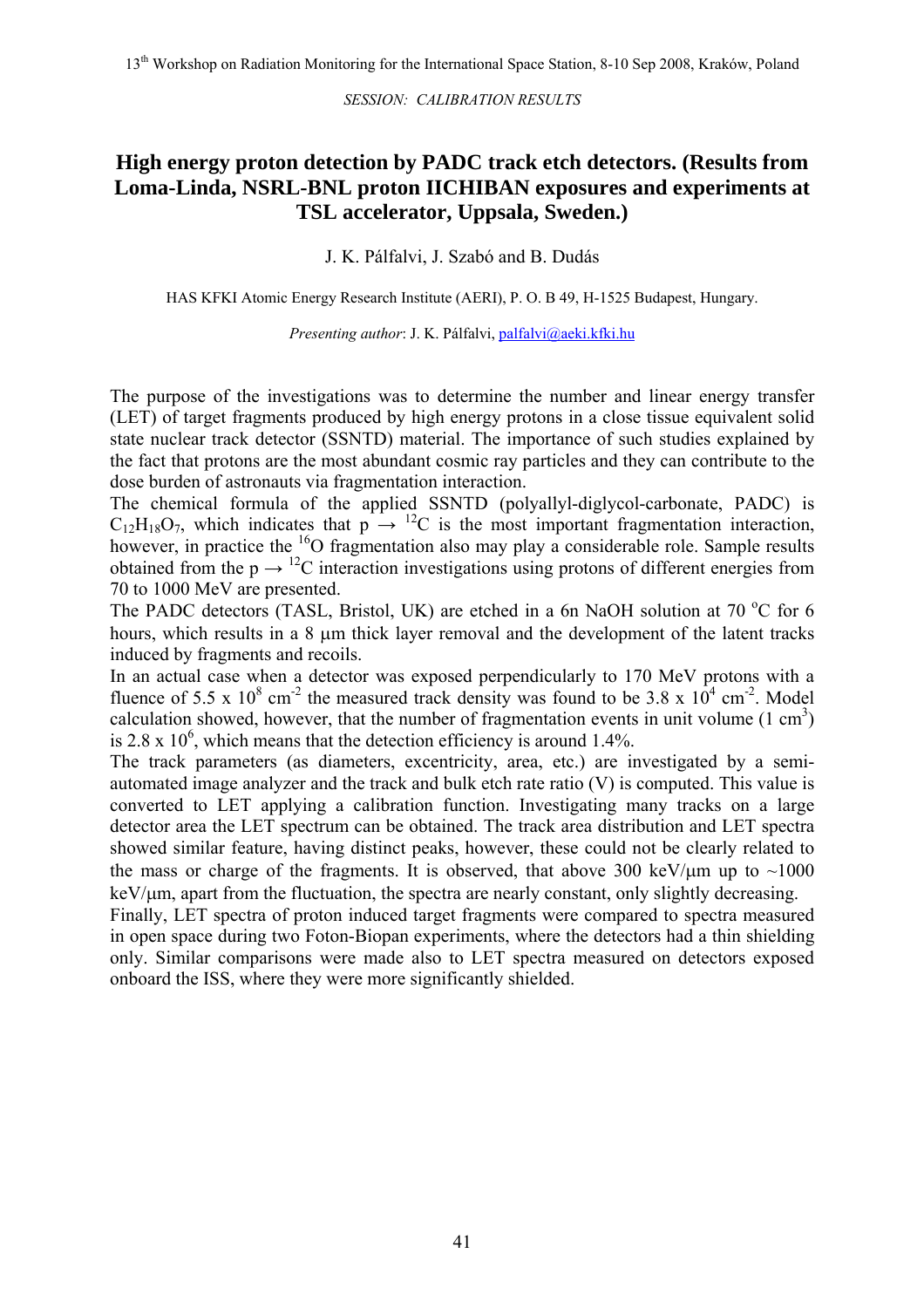### **Developments in the determination of the charged particle LET threshold of the HPA-RPD neutron PADC dosemeter, and its relevance to the estimation of neutron doses on the International Space Station.**

L G Hager, R J Tanner, J S Eakins Health Protection Agency, Chilton, Oxon, OX11 0RQ, UK.

Recent exposures to  ${}^{4}$ He,  ${}^{12}C$ , and  ${}^{56}Fe$  ions performed at the HIMAC facility in Japan are being used to give a better understanding of the charged particle LET threshold of the PADC neutron dosemeter using the electrochemical etch method. It is hoped ultimately to obtain a better understanding of the proton LET threshold, so that the unwanted contribution to the total track count from direct protons can be estimated, and discarded from the dose assessment. This will be used to provide a better determination of the neutron and high energy proton dose.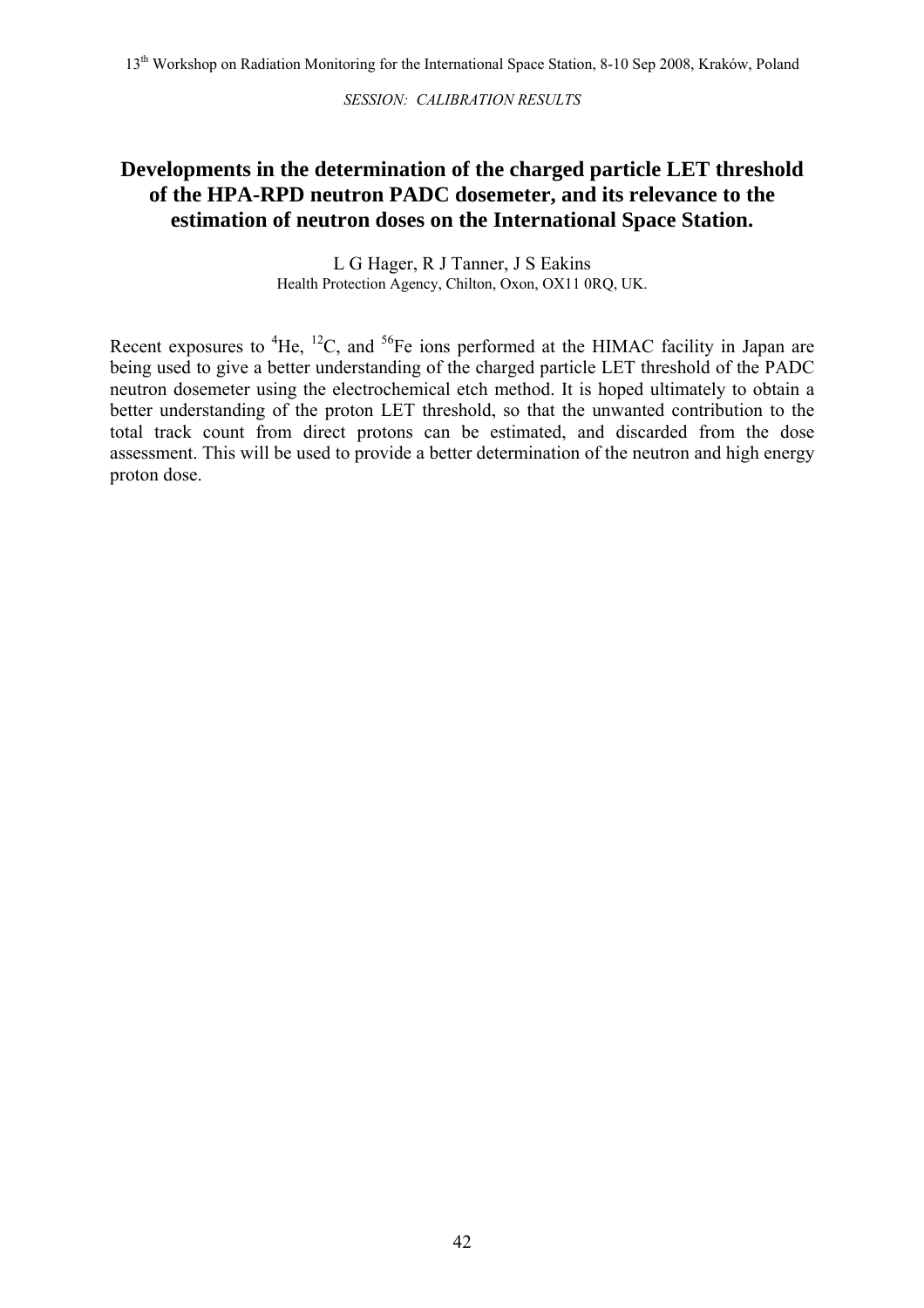### **Dosimetry and LET spectrometry in C 290MeV/amu HIMAC ion beam by different TLD's and TED based LET spectrometers**

F. Spurný<sup>1[∗](#page-43-0))</sup>, K. Brabcová<sup>1)</sup>, I. Jadrníčková<sup>1,2)</sup>, A.G. Molokanov<sup>3)</sup>, Y. Uchihori<sup>2)</sup>, N. Yasuda $^{2)}$ 

<sup>1)</sup> Nuclear Physics Institute, Academy of Sciences of the Czech Republic, Na Truhlarce 39/64, Prague

2) National Institute of Radiological Science, Anagawa 4-9-1, Chiba, Japan

<sup>3)</sup> Laboratory for Nuclear Problems, Joint Institute of Nuclear Research, Dubna, Russia

The sets of track etched detectors (TED) spectrometers of the linear energy transfer (LET) were, together with two types of thermoluminescent detectors (TLD), exposed in ion beam of C 290/MeV/amu at the HIMAC installation at NIRS, Chiba, Japan. The experiment was performed in the frame of NPI project 20P241 agreed by HIMAC PAC at the beginning of 2008 year.

Sets of TED spectrometers and TLD detectors were exposed in 19 depths in the C-ion beam with expected LET values of primary particles from 13 keV/ $\mu$ m in water, through the Bragg peak area up to two depths behind the Bragg peak.

The contribution will present:

- $\triangleright$  Direct readings of TLDs along the depth, including the estimation of the relative responses (RR);
- $\triangleright$  Spectra of LET as measured with one type of used TED, again along the depth up to the region behind the Bragg peak.

The results obtained with TLDs will be analyzed from the point of view of the dependences of their RR, they will be compared with regressed dependence obtained previously in heavier charged particle beams during ICCHIBAN program and other occasions.

LET spectra will be compared with the expectation based on some independent estimation (calculations by means of SRIM, and PHITS codes), particular attention will be devoted to the importance of fragments and other secondary particles to the energy deposition in the beam

1

<span id="page-43-0"></span><sup>∗</sup> presenting author, spurny@ujf.cas.cz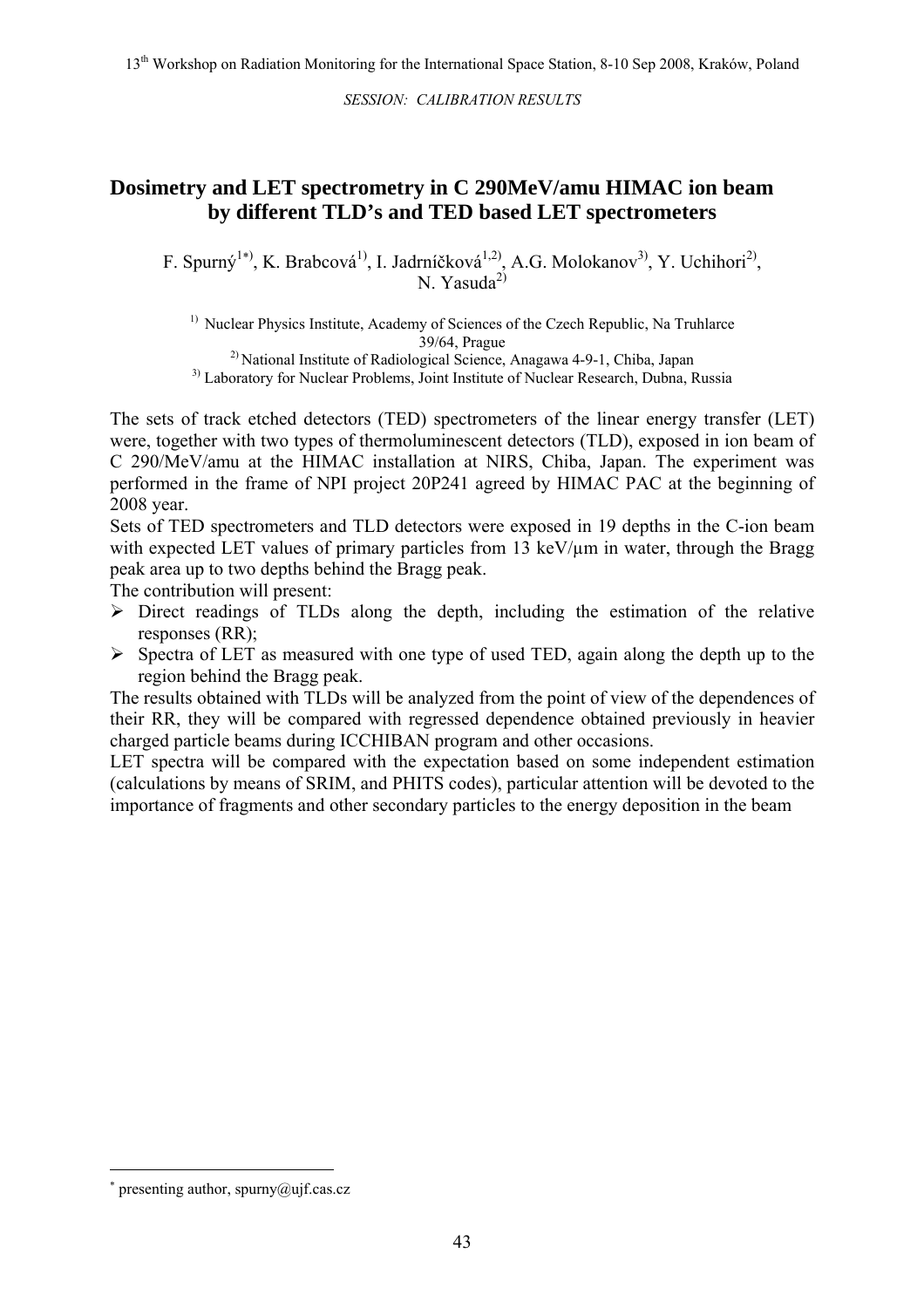### **Fragmentations as seen in C 290MeV/u, and Ne 400 MeV/u HIMAC ion beams by MDU-Liulin energy deposition spectrometer**

F. Spurný<sup>1\*)</sup>, K. Brabcová<sup>1)</sup>, I. Jadrníčková<sup>1,2)</sup>, Y. Uchihori<sup>2)</sup>, N. Yasuda<sup>2)</sup>

<sup>1)</sup> Nuclear Physics Institute, Academy of Sciences of the Czech Republic, Na Truhlarce 39/64, Prague

2) National Institute of Radiological Science, Anagawa 4-9-1, Chiba, Japan

MDU-Liulin equipment is spectrometer of the energy deposited in Si-detectors. For a long time it has been widely used for the measurements in high-energy charged particle beams, onboard space- and aircraft.

Contribution will describe the results of measurements with this equipment performed recently in the beams of HIMAC at Chiba, Japan. The studies have been performed in the beams of:

 $\triangleright$  Carbon ions with the nominal energy of 290 MeV/amu, and

 $\triangleright$  Neon ions with the nominal energy of 400 MeV/amu.

The Liulin equipments have been exposed to perpendicularly incident ions with energies up to the limit of their range.

The spectra of energy deposition will be presented for 7 different C-ions entrance energies, resp. 4 for Ne-ions. In some cases, quite good resolution of fragment's charge has been acquired.

The contribution of fragments to total number of events and to the energy absorbed in Si has been determined, when possible separately for different fragments. In all cases also total contribution of fragments (and other secondary particles) to the total number of energy deposition events and to the absorbed dose has been estimated.

 $\overline{a}$ 

<span id="page-44-0"></span><sup>∗</sup> presenting author, spurny@ujf.cas.cz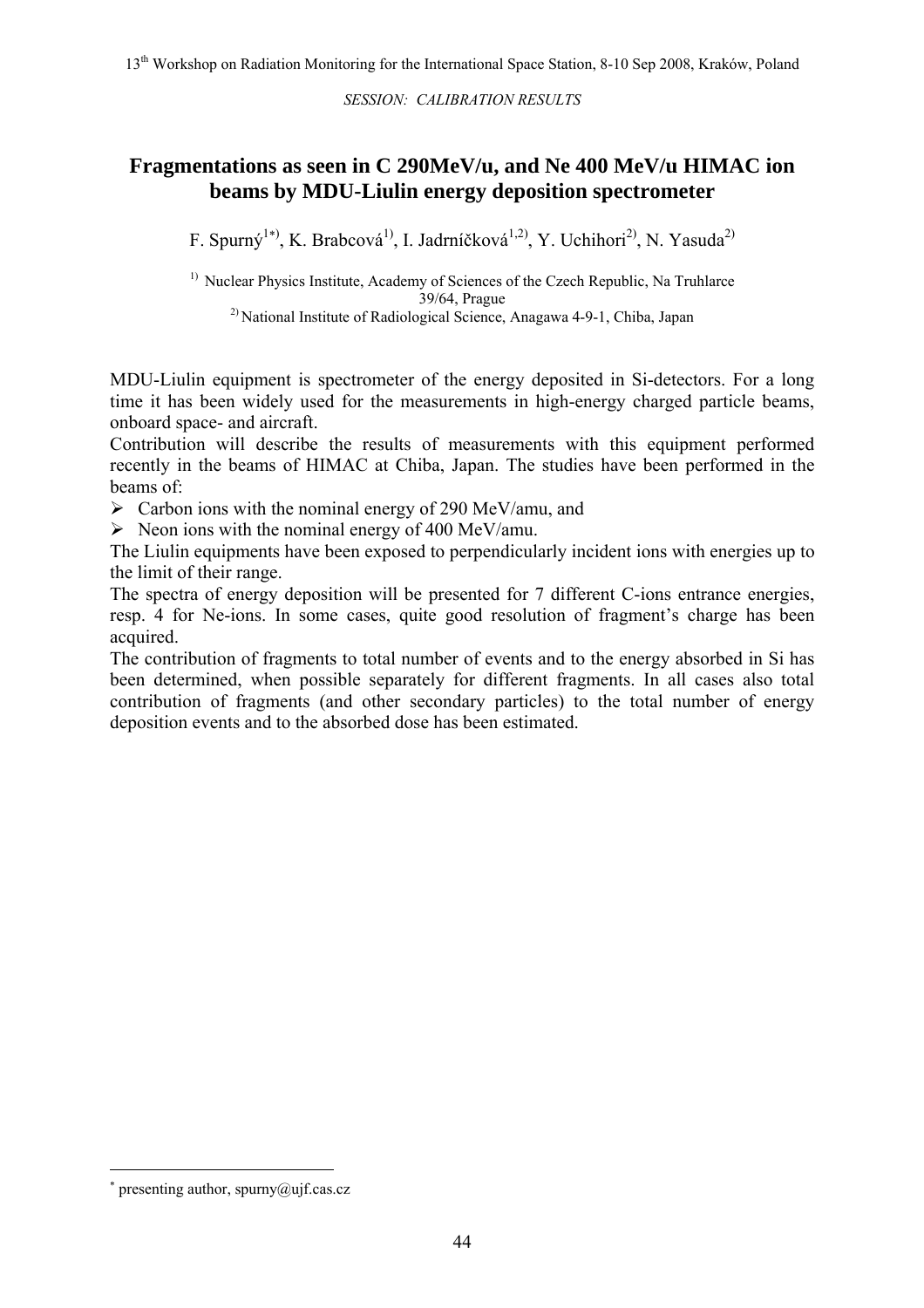#### Calibration of the Radiation Assessment Detector (RAD) for the Mars Science Laboratory

C. Zeitlin<sup>1</sup>, J. Andrews, R. Bokman, M. Epperly, D. Hassler, K. Neal, A. Posner, S. Rafkin, Y. Tyler, and E. Weigle Southwest Research Institute, San Antonio, TX and Boulder, CO, USA

E. Böhm, S. Böttcher, O. Kortmann, C. Martin, R. Wimmer-Schweingruber Department of Physics, Christian Albrechts University, Kiel, Germany

#### G. Reitz

German Aerospace Center (DLR), Köln, Germany

The Radiation Assessment Detector, RAD, is scheduled for launch to Mars aboard the Mars Science Laboratory rover in 2009. RAD will make the first measurements of the radiation environment on the surface of Mars. The environment is expected to be a complicated mix of primary and secondary radiation, with some of the secondaries produced in the thin atmosphere above the surface (approximately 16 g cm<sup>-2</sup> of CO<sub>2</sub>), and others produced in the Martian soil. The environment will be somewhat different from those found in deep space or low-Earth orbit, since a significant fraction of high-energy GCR heavy ions will undergo nuclear interactions in

the atmosphere, yielding comparatively high fluxes of light particles including pions and muons. The Pfotzer maximum, which is a maximum of dose rate, is observed at altitudes that correspond to depths of about 50 g  $\text{cm}^{-2}$ in Earth's atmosphere, so that the Martian surface is effectively "above" the Pfotzer maximum. The RAD team has met the challenging task of building an instrument capable of measuring the many components of this environment while staying within severe constraints on mass, power, and the volume of data that can be returned. We will present results of an ongoing campaign to calibrate and characterize the performance of the instrument.

The RAD Sensor Head (RSH) consists of six detectors, labeled A through F. The top of the detector stack contains three silicon detectors, A, B, and C. Each is 300  $\mu$ m in depth, each mounted on a circuit board containing a low-noise charge



Figure 1. Schematic drawing of the RAD sensor head and electronics, which consists of the analog board (RAE), digital board (RDE), and sleep board (RSE)

<sup>1&</sup>lt;br><sup>1</sup> Presenting author. Email: zeitlin@boulder.swri.edu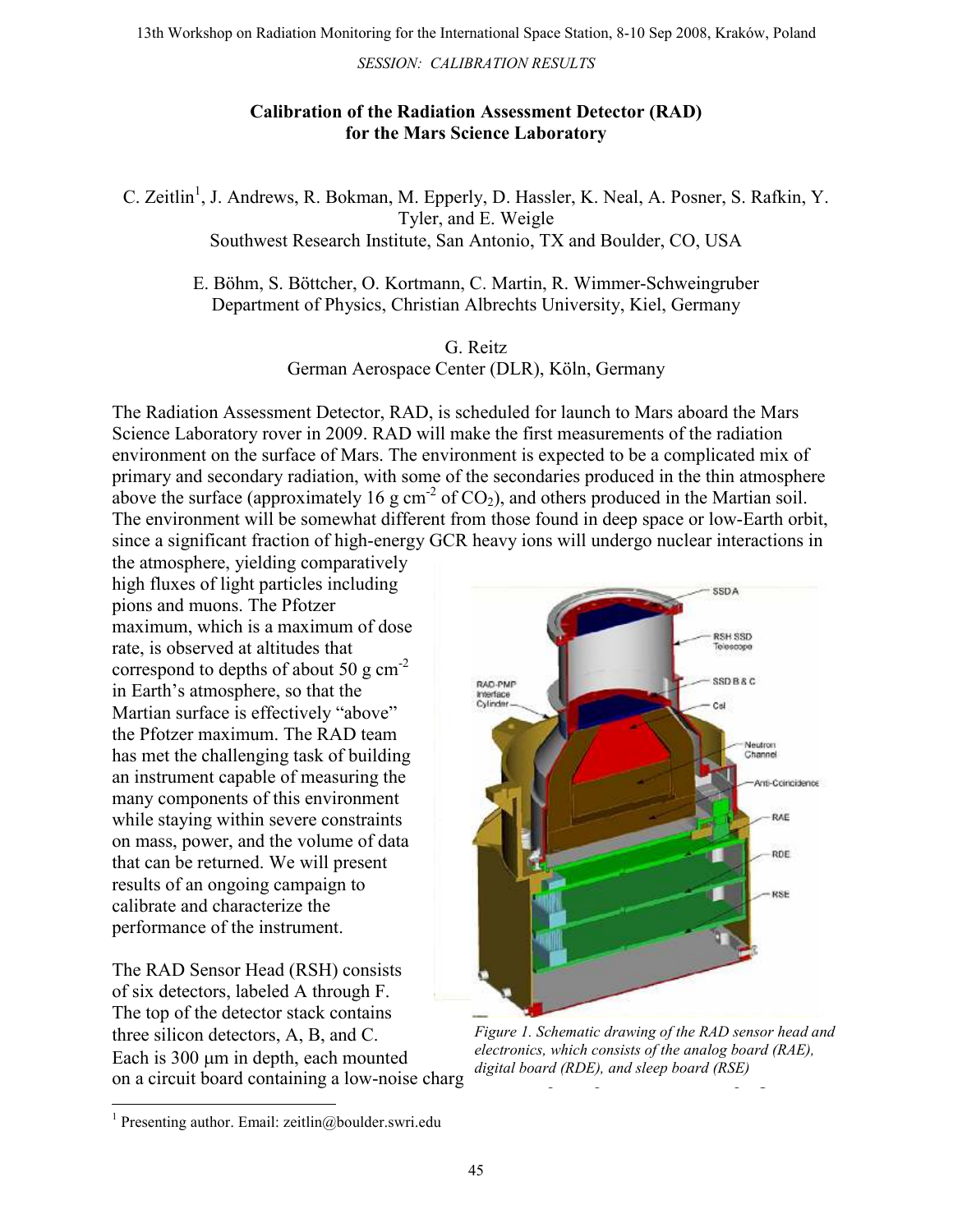amplifiers (one low gain, one high gain). The D, E, and F detectors are scintillators. All are optically coupled to silicon diodes (made from the same batch of silicon as A, B, and C) which collect scintillation light. These diodes are read out in the same way as A, B, and C. The D detector is CsI(Tl). The E and F detectors are organic scintillators. These detectors are sensitive to neutral as well as charged particles. The E detector is the main neutron detector, and F is an anticoincidence shield for charged particle rejection. On Mars, the signature of an albedo neutron from the surface will be a signal in E and possibly D (if the recoil proton is sufficiently energetic), with no signal in F or any of the other detectors. For neutron energies above 100 MeV, the recoil protons are likely to be energetic enough to escape D and hit the anticoincidence so these events will be rejected. At the lower end of the neutron spectrum, RAD will see a continuous flux due to the Radioisotope Power System (RPS) that provides the power for the rover, so that the measurement energy range is 10-100 MeV.

A calibration campaign has been conducted using the two flight model RAD Sensor Heads (FM RSH's) and an early prototype RSH, along with engineering model RAD Electronics Boxes (EM REB's). Various combinations of RSH's and REB's have been used in particle beams at the Brookhaven National Laboratory's NSRL (protons,  ${}^{12}C$  at 290 MeV/nuc, and  ${}^{56}Fe$  at 1 GeV/nuc), PTB (5, 14, and 19 MeV neutrons), and iThemba Labs (100 MeV neutrons). Data from these runs will be presented, and will be used to demonstrate that RAD meets the design requirements. Additional calibration runs are planned using the final flight model RAD in a proton beam at Loma Linda University, and using the flight spare RSH in heavy ion beams at HIMAC in early 2009.

The calibration data show that the performance of all detectors and electronics is nominal. The calibration of the silicon detectors (A, B, and C) is straightforward. Calibration of D and E is more involved due to quenching effects, which are well-known in both organic and inorganic scintillators. With areal density of about 12.6 g  $cm^{-2}$ , the D detector is by far the most massive in the stack, and it will stop many low-energy charged particles, whether they are incident from above, or recoil protons produced by neutrons in the E detector below. An example of quenching in D is shown in Fig. 2 for 1 GeV/nuc  $^{56}$ Fe beam on a 3 g cm<sup>-2</sup>  $CH<sub>2</sub>$  target at the NSRL. The CsI(Tl) response deviates only slightly from linearity for these high-energy particles. In general, the quenching behavior in CsI depends on the charge and energy of the particle, so a full characterization of the response requires a variety of beams and energies. The NSRL data obtained so far cover much of the LET range of interest, and lower-energy heavy ion beams that will be used at HIMAC  $\binom{56}{5}$  at 500 MeV/nuc and <sup>28</sup>Si at 400 MeV/nuc) will cover the rest. The response of D and especially E to neutrons, and the statistical separation of gamma rays, will also be discussed.



Figure 2. Scatter plot of pulse height in D, the CsI(Tl)detector, vs. pulse height in the C silicon detector, for 1 GeV/nuc  ${}^{56}Fe$ incident on a  $3 g cm<sup>-2</sup>$  polyethylene target.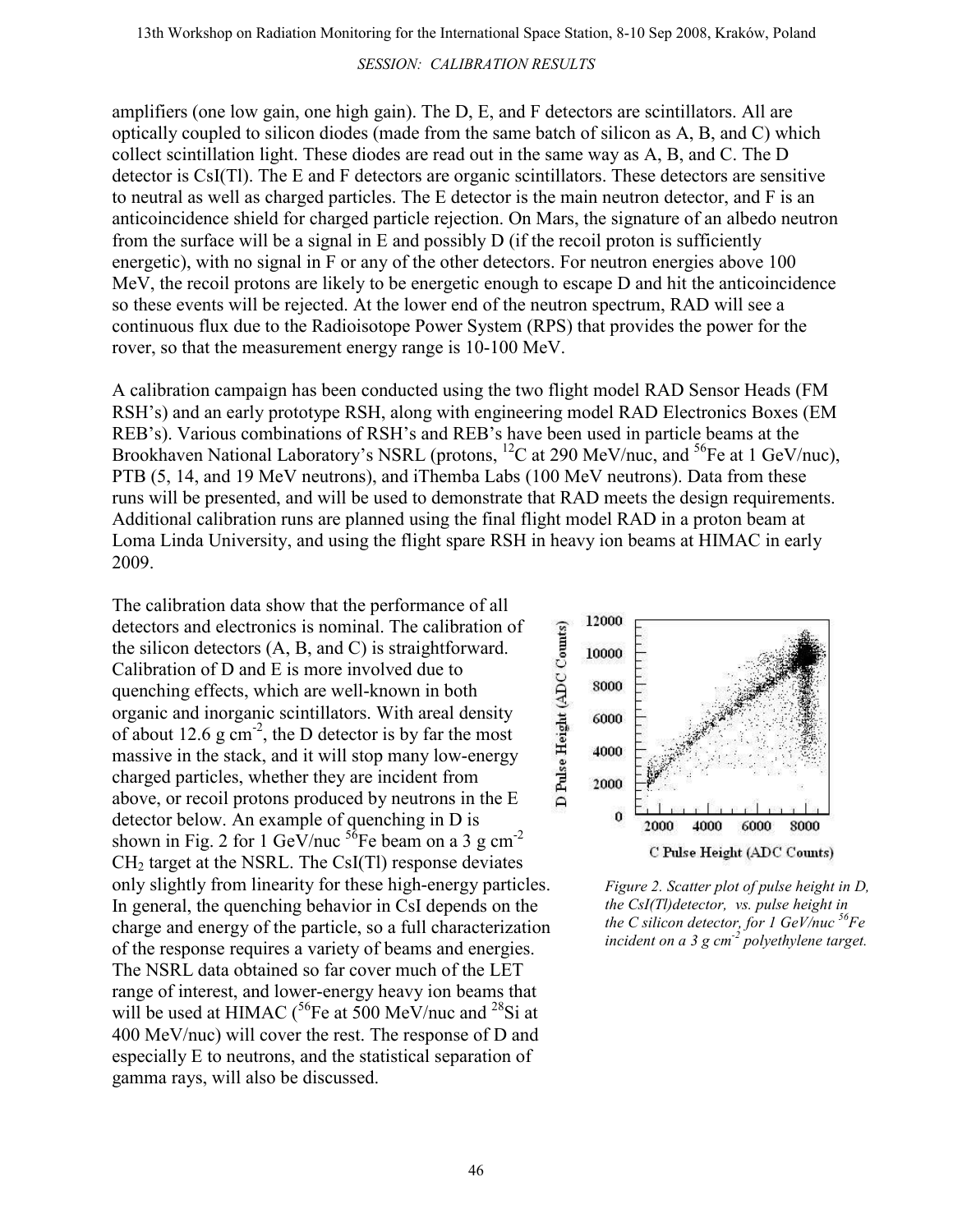#### **Development of Tissue Equivalent Detectors for Space Crew Dosimetry and Characterization of the Space Radiation Environment**

E. R. Benton<sup>1</sup>, C. E. Johnson<sup>1</sup>, J. DeWitt<sup>1</sup>, A. Lau<sup>1</sup>, E. G. Yukihara<sup>1</sup>, A. S. Arena, Jr.<sup>2</sup>, and A.  $C.$  Lucas $3$ 

<sup>1</sup>Radiation Physics Laboratory, Oklahoma State University, Stillwater, OK 74078, USA<br><sup>2</sup>Seboal of Machaniael and Assesses Engineering, Oklahoma State University, Stillwater, OK 744 <sup>2</sup>School of Mechanical and Aerospace Engineering, Oklahoma State University, Stillwater, OK 74078, USA <sup>3</sup> Lucas Newman Science and Technologies, Inc., Stillwater, OK 74074, USA

The Radiation Physics Laboratory at Oklahoma State University (OSU) is beginning its second year of a three-year grant from the NASA Experimental Program to Stimulate Competitive Research (EPSCoR) to develop, fabricate, and test a progressively sophisticated and capable series of compact, self-contained tissue-equivalent ionization chambers and proportional counters in order to investigate alternative tissue equivalent and tissue-like materials, anode designs, spectrometer circuitry, and approaches to neutron/charged particle discrimination for real-time space radiation dosimetry. During the first year of the project, we developed several low current, low noise electrometer circuits for use in portable ionization chambers and tested a number of charge-sensitive preamplifiers and amplifiers for use in both ionization chambers and proportional counters. We also designed, fabricated, calibrated, and tested the Balloon-Borne Ionization Chamber (BBIC). This 8 liter plastic ionization chamber is capable of measuring dose rates from 0.1 to 10 µGy/hr and was successfully tested during a  $\sim$ 2 hour balloon flight up to an altitude of  $\sim$ 32 km conducted by the OSU ASTRO program over central Oklahoma. The BBIC will serve as the centerpiece of a Near Space Standard Science Platform (NS<sup>3</sup>P) for use by high school and college students conducting experiments with high altitude balloons in order to promote Science, Technology, Engineering, and Mathematics (STEM) education and interest in NASA's mission throughout the USA. We are currently developing a 2" diameter spherical acrylic proportional counter which we plan to calibrate and test in early 2009.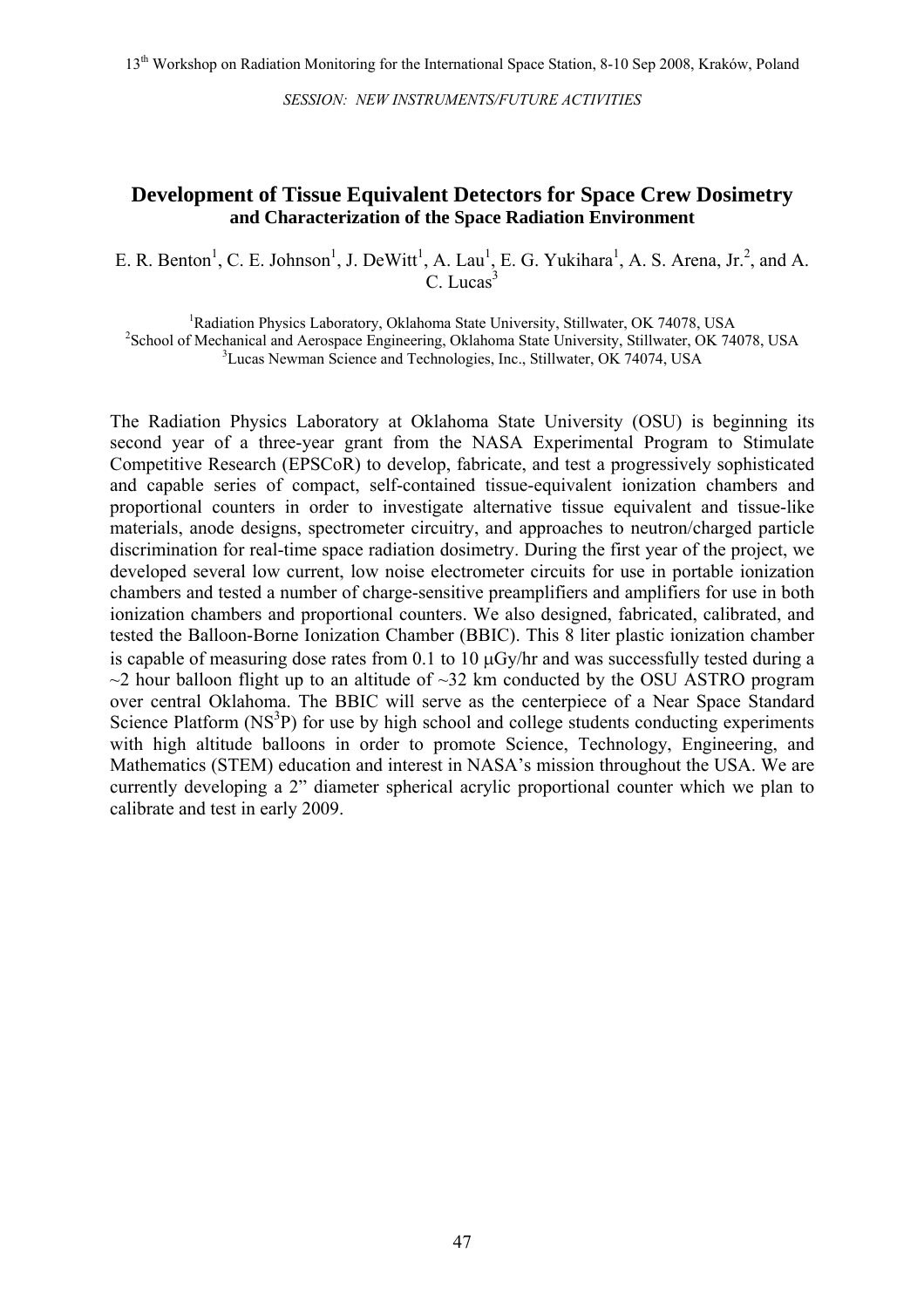#### **A Possible New Generation Personal Dosimeter TEPSC (Tissue Equivalent Plastic Scintillator Counter)**

D. Zhou<sup>1,2,\*</sup>, **E. Semones**<sup>1</sup>, N. Zapp<sup>1</sup>, D. O'Sullivan<sup>3</sup>, R. Rutledge<sup>1</sup>

<sup>1</sup>Johnson Space Center - NASA, 2101 Nasa Parkway, Houston, TX 77058, USA<br><sup>2</sup>Universities Space Research Association, 2600 Bay Area Bouloused Houston, TX 7705 <sup>2</sup>Universities Space Research Association, 3600 Bay Area Boulevard, Houston, TX 77058, USA <sup>3</sup>Dublin Institute for Advanced Studies, 5 Merrion Square, Dublin 2, Ireland

\*Corresponding author. E-mail address: [dazhuang.zhou-1@nasa.gov](mailto:dazhuang.zhou-1@nasa.gov)

 The JSC (Johnson Space Center) - SRAG (Space Radiation Analysis Group) has been using the combined passive dosimeters - CR-39 plastic nuclear track detectors (PNTDs) sensitive to high LET ( $\geq$  10 keV/ $\mu$ m water) + thermoluminescence dosimeters (TLDs)/optically stimulated luminescence dosimeters (OSLDs) sensitive to low LET (≤ 10 keV/µm water) to measure the space radiation experienced by astronauts and for the different monitored areas inside spacecraft. However the approach of  $TLD/OSLD + CR-39$  cannot be used for on-site radiation monitoring which is necessary for future human space flights to the Moon and Mars.

A possible new generation active dosimeter which may satisfy NASA requirements for future human flights to the Moon and beyond is the TEPSC (Tissue Equivalent Plastic Scintillator Counter). This dosimeter is being developed by Radiation Monitoring Devices Inc. (RMD) with NASA's support. The new dosimeter is composed of a small area of tissue equivalent plastic scintillator (TEPS) and a solid-state photomultiplier (SSPM).

The light response of the plastic scintillator to relativistic nuclei  $(Z = 1 - 26, E = 0.1 - 10$ GeV/n) is the most important aspect of the TEPSC. The most recent and relevant research work in this area was carried out in the 1980s by researchers at the University of Chicago (UC) using their abundant experimental data obtained from high energy cosmic ray physics. UC researchers proved that the BTV (Birks-Tarle-Voltz) core-halo model for the light response of plastic scintillator to relativistic nuclei is the most successful and determined all the physical parameters in the BTV model.

 A very important part of data analysis work for TEPSC is to look for a function to convert the light energy measured to the total energy loss in the plastic scintillator. This work was completed recently in SRAG through systematic calculation and research using the BTV corehalo model and the related parameters in the response formula.

 This paper discusses the requirements for the new generation active dosimeters and the physical principles for the TEPSC and presents the conversion function to determine the total energy loss in the plastic scintillator using the light energy measured.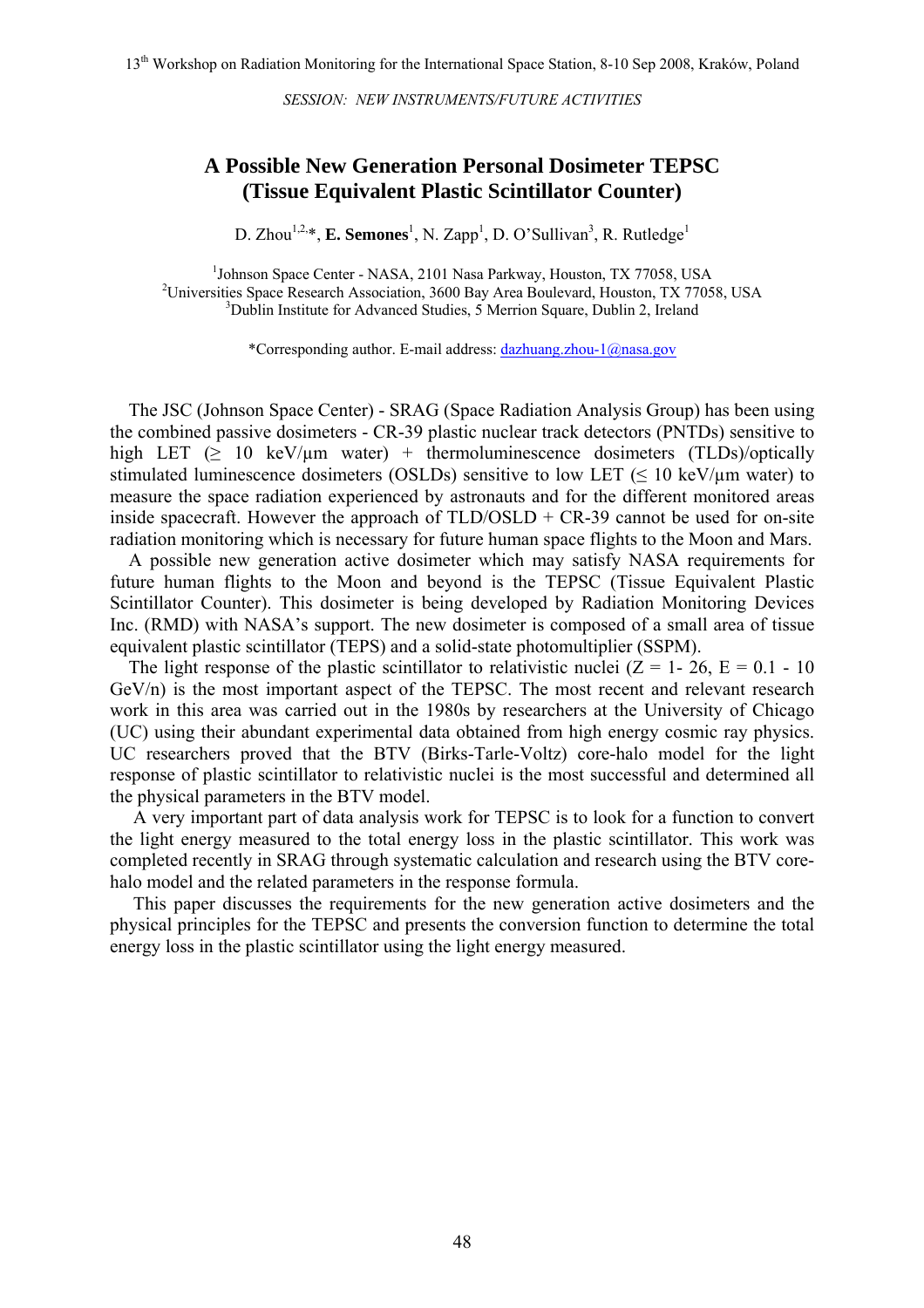### **Next Generation Radiation Monitoring for the ISS**

R. Rutledge<sup>1</sup>, E. Semones<sup>1</sup>,

<sup>1</sup>Johnson Space Center - NASA, 2101 Nasa Parkway, Houston, TX 77058, USA

\*Corresponding author. E-mail address: [robert.d.rutledge@nasa.gov](mailto:robert.d.rutledge@nasa.gov)

NASA has recently initiated development of replacement active radiation monitoring hardware to meet the monitoring needs of NASA for the remaining life of the International Space Station. Three active instruments are under development: 1) A Tissue Equivalent Proportional Counter for IVA use, 2) A Tissue Equivalent Proportional Counter for EVA environmental monitoring, and 3) an adaptation of the Mars Science Laboratory Radiation Assessment Detector for use on ISS. These instruments will replace the existing suite of ISS monitoring instruments upon completion of development. Instrument performance details, timeline for instrument transition, and monitoring approach prior to and following replacement hardware delivery will be presented.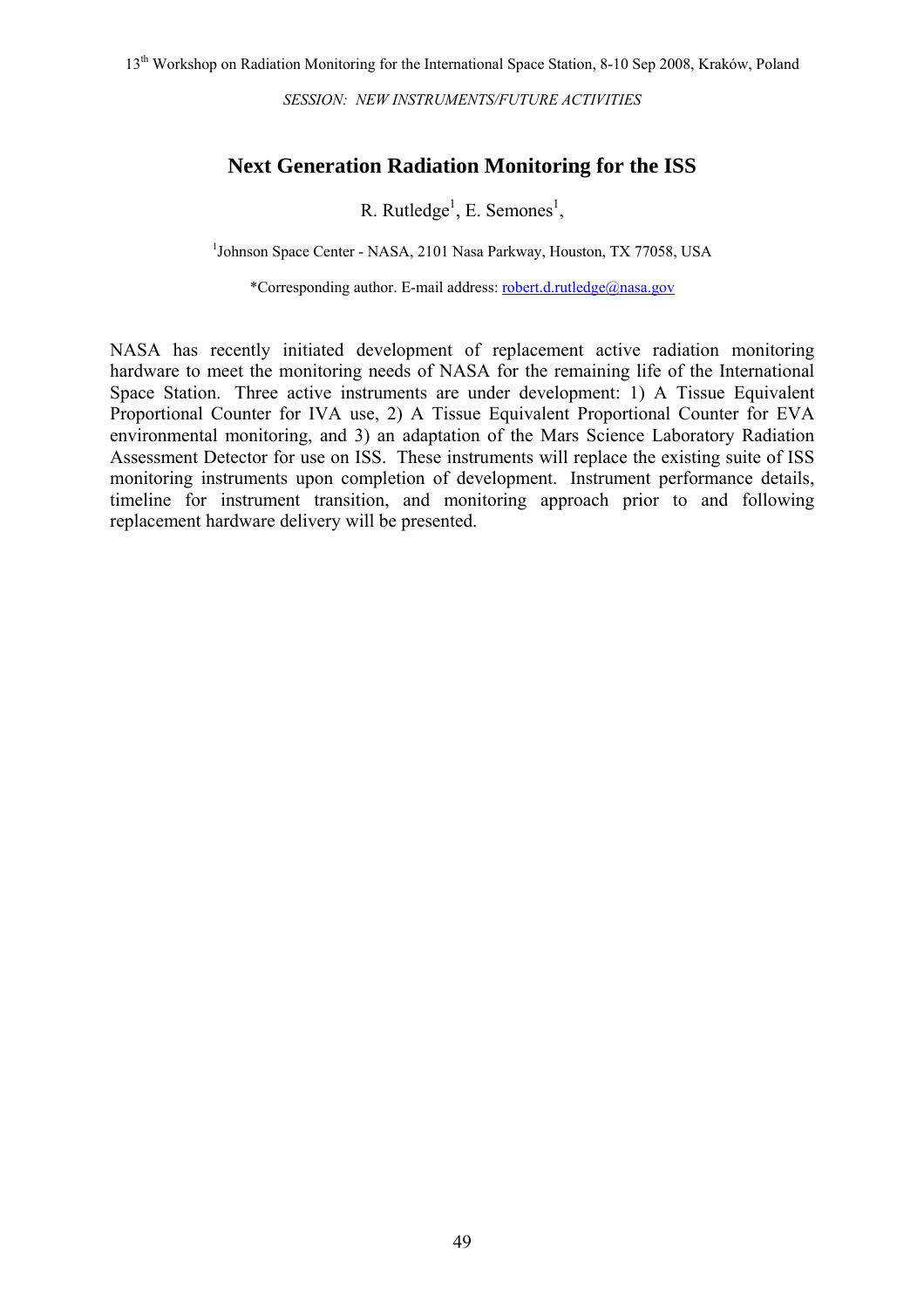### **European Crew Personal Active Dosimeters (EuCPAD)**  *Part1: Review on existing devices ( M. Luszik-Bhadra) Part2: Numerical simulations (S. Rollet) Part3: Draft design (G. Reitz)*

G. Reitz<sup>1</sup>, P. Beck<sup>2</sup>, T. Berger<sup>1</sup>, A. Jaksic<sup>3</sup>, M. Latocha<sup>2</sup> M. Luszik-Bhadra<sup>4</sup>, S. Rollet<sup>2</sup>, M. Voutila<sup>5</sup>

- 1) DLR German Aerospace Center, Institute for Aerospace Medicine, Radiation Biology, Linder Hoehe, D-51147, Germany
	- 2) Austrian Research Centers GmbH ARC, Health Physics Division, 2444 Seibersdorf, Austria 3) Tyndall National Institute, Lee Maltings, Cork, Ireland
	- 4) Physikalisch-Technische Bundesanstalt, Bundesallee 100, D-38116 Braunschweig, Germany 5) RADOS, Mustionkatu 2, FI-20101 Turku, Finland

A feasibility study was set up by ESA to select an appropriate radiation detector system which could serve as "European Crew Personal Active Dosimeters" (EuCPAD). The study comprises reviews and analysis on commercial and scientific radiation systems already in use on Earth and in space. In course of this review, data on existing active personal dosemeters as used on earth are updated to include newest information on high energy responses and experience with their performance at workplaces. Some new technologies which are still under research are presented as well. Further on the numerical simulation of radiation effects is carried out for selected active detector systems. Particle, energy and incidence response are calculated for different particles using Monte Carlo transport codes such as FLUKA, GEANT4 and PHITS. These investigations have provided the conceptual bases for the selection of the most appropriate detector system. A preliminary concept of the EuCPAD finalizes the presentation.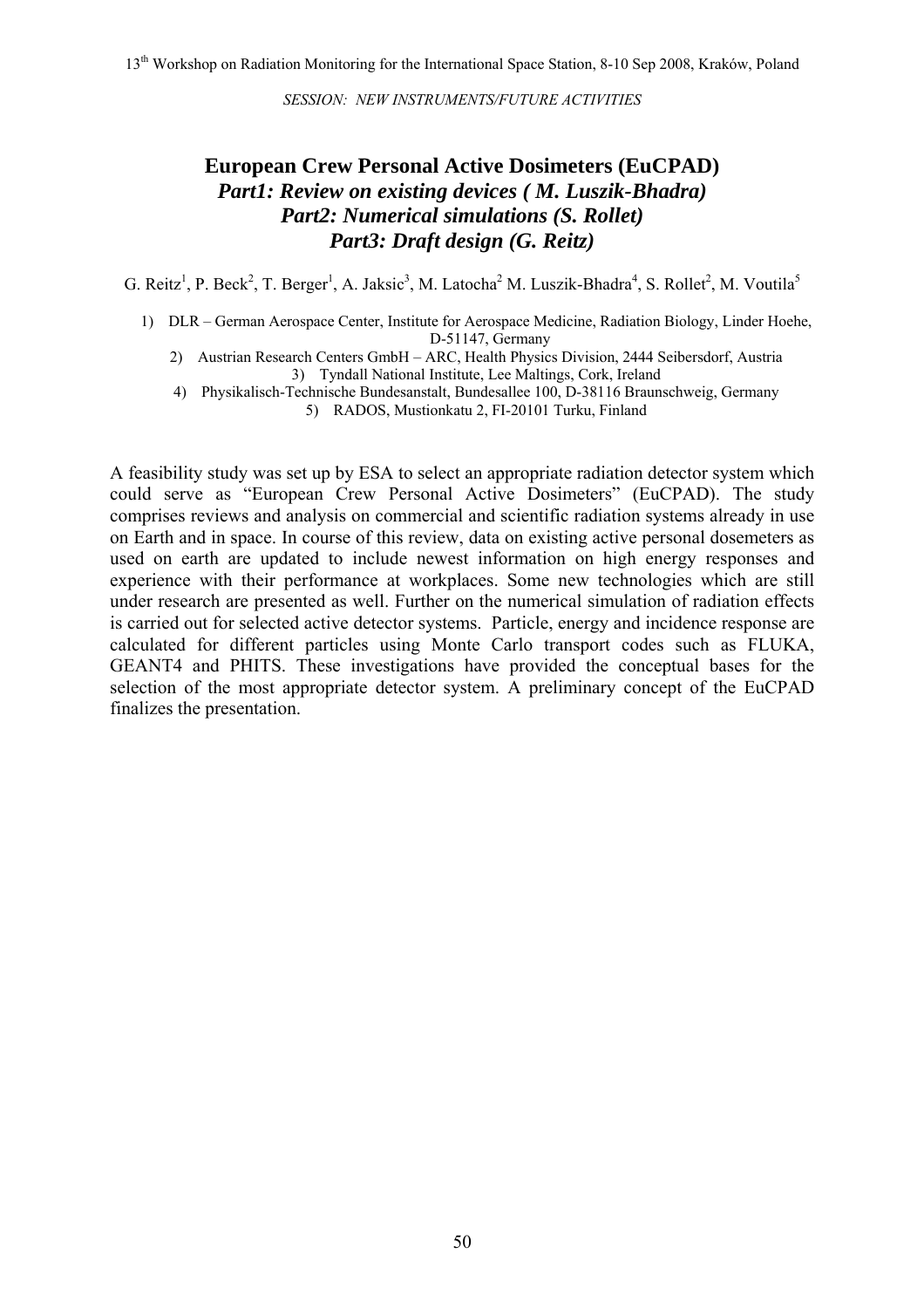#### **Comments and Suggestions for Space Radiation Research**

D. Zhou<sup>1,2,\*</sup>, **D. O'Sullivan**<sup>3</sup>, E. Semones<sup>1</sup>, R. Gaza<sup>1,2</sup>, N. Zapp<sup>1</sup>

<sup>1</sup>Johnson Space Center - NASA, 2101 Nasa Parkway, Houston, TX 77058, USA<br><sup>2</sup>Universities Space Research Association, 2600 Bay Area Bouloused Houston, TX 7705 <sup>2</sup>Universities Space Research Association, 3600 Bay Area Boulevard, Houston, TX 77058, USA <sup>3</sup>Dublin Institute for Advanced Studies, 5 Merrion Square, Dublin 2, Ireland

\*Corresponding author. E-mail address: [dazhuang.zhou-1@nasa.gov](mailto:dazhuang.zhou-1@nasa.gov)

One of the main purposes of radiation measurements in space is to determine the radiation risk for astronauts and it is useful from time to time to look at the present status of the work and consider any new strategies that may improve results.

 Research conducted previously indicates that the biological impact and the radiation risk is dominated by high LET ( $> 5 \text{ keV/µm}$  water) and that to determine radiation risk the LET spectrum with high LET should be measured. So far the LET spectra with high LET for astronauts can only be measured with CR-39 plastic nuclear track detectors (PNTDs).

In addition to the traditional simulation approach to obtain radiation risk for astronauts, radiation risk can also be calculated using an experimental method based on the risk cross section determined by radiobiology and the LET spectra measured with CR-39 PNTDs. Both the simulation method and the experimental method have their own advantages and disadvantages. Therefore to determine the radiation risk as accurate as possible the two methods should be combined.

This paper will present some comments and suggestions for future work in space radiation research, especially for the radiation risk estimation and the LET spectrum method using CR-39 detectors.

 A possible new generation personal dosimeter TEPSC (Tissue Equivalent Plastic Scintillator Counter) which may satisfy NASA requirements for the future human flights to the Moon and to Mars will also be discussed.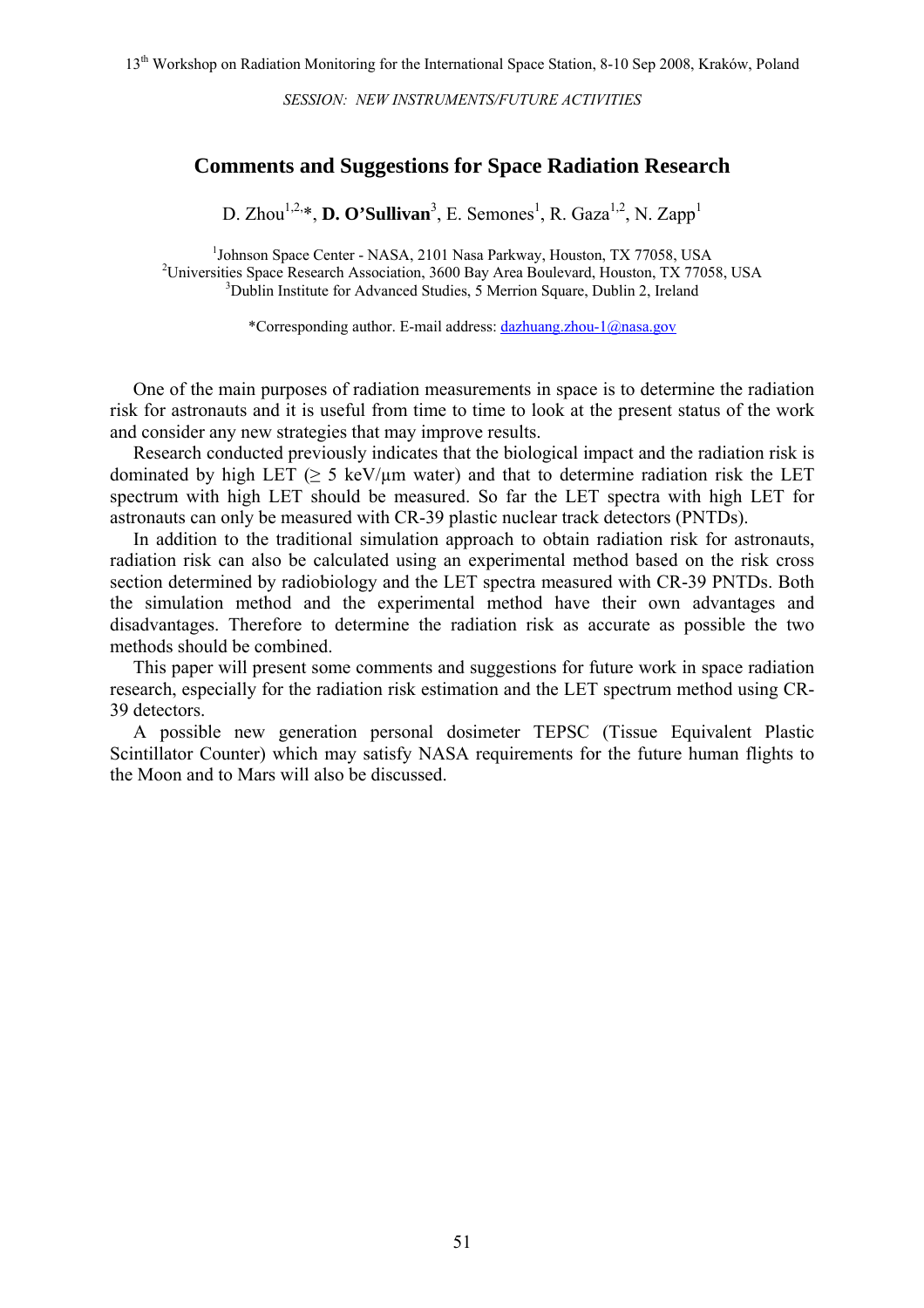*LATE ABSTRACT* 

## **CHARACTERISING PASSIVE DOSEMETERS FOR DOSIMETRY OF BIOLOGICAL EXPERIMENTS IN SPACE (DOBIES)**

F. Vanhavere<sup>1</sup>, J.L. Genicot<sup>1</sup>, F. Spurny<sup>2</sup>, E. Yukihara<sup>3</sup>

1 *Environment, Health and Safety, Belgian Nuclear Research Centre SCK-CEN, Boeretang 200, Mol, Belgium*  2 *Department of Radiation Dosimetry, National Physics Institute, Na Truhlarce 39/64, Praha, Czech Republic* 3 *Department of Physics, Oklahoma State University OSU,Stillwater, OK 74078-3072, U.S.A.*

Introduction:

The DOBIES (Dosimetry of biological experiments in space) project focusses on the use of a standard dosimetric method (as a combination of different passive techniques) to measure accurately the absorbed doses and equivalent doses in biological samples. Dose measurements on biological samples are of high interest in the fields of radiobiology and exobiology. Radiation doses absorbed by biological samples must be quantified to be able to determine the relationship between observed biological effects and the radiation dose.

The radiation field in space is very complex, consisting of protons, neutrons, electrons and high-energy heavy charged particles. It is not straightforward to measure doses in this radiation field, certainly not with only small and light passive dosemeters. The properties of the passive detectors must be tested in radiation fields that are representative of the space radiation.

We will report on the characterisation of different type of passive detectors at high energy fields. The results from such characterisation measurements will be applied to recent exposures of detectors on the International Space Station.

Material and methods:

Following passive detectors are used:

- thermoluminescent detectors (TLD)
- optically stimulated luminescence detectors (OSLD)
- track etch detectors (TED)

The different groups have participated in the past to the ICCHIBAN series of irradiations. Here protons and other particles of high energy were used to determine the LET-dependency of the passive detectors. The last few months, new irradiations have been done at the iThemba labs (100-200 MeV protons), Dubna (145 MeV protons) and the JRC-IRMM (quasi mono energetic neutrons up to 19 MeV). All these detectors were also exposed to a simulated space radiation field at CERN (CERF-field).

Discussion:

The interpretation of the TLD and OSLD results is done using the measured LET spectrum (TED) and the LET-dependency curves of ths TLD and OSLDs. These LET-dependency curves are determined based on the different irradiations listed above. We will report on the results of the different detectors in these fields.

Further information on the LET of the space irradiation can be deduced from the ratio of the different peaks of the TLDs after glow curve deconvolution, and from the shape of the decay curve of the OSLDs.